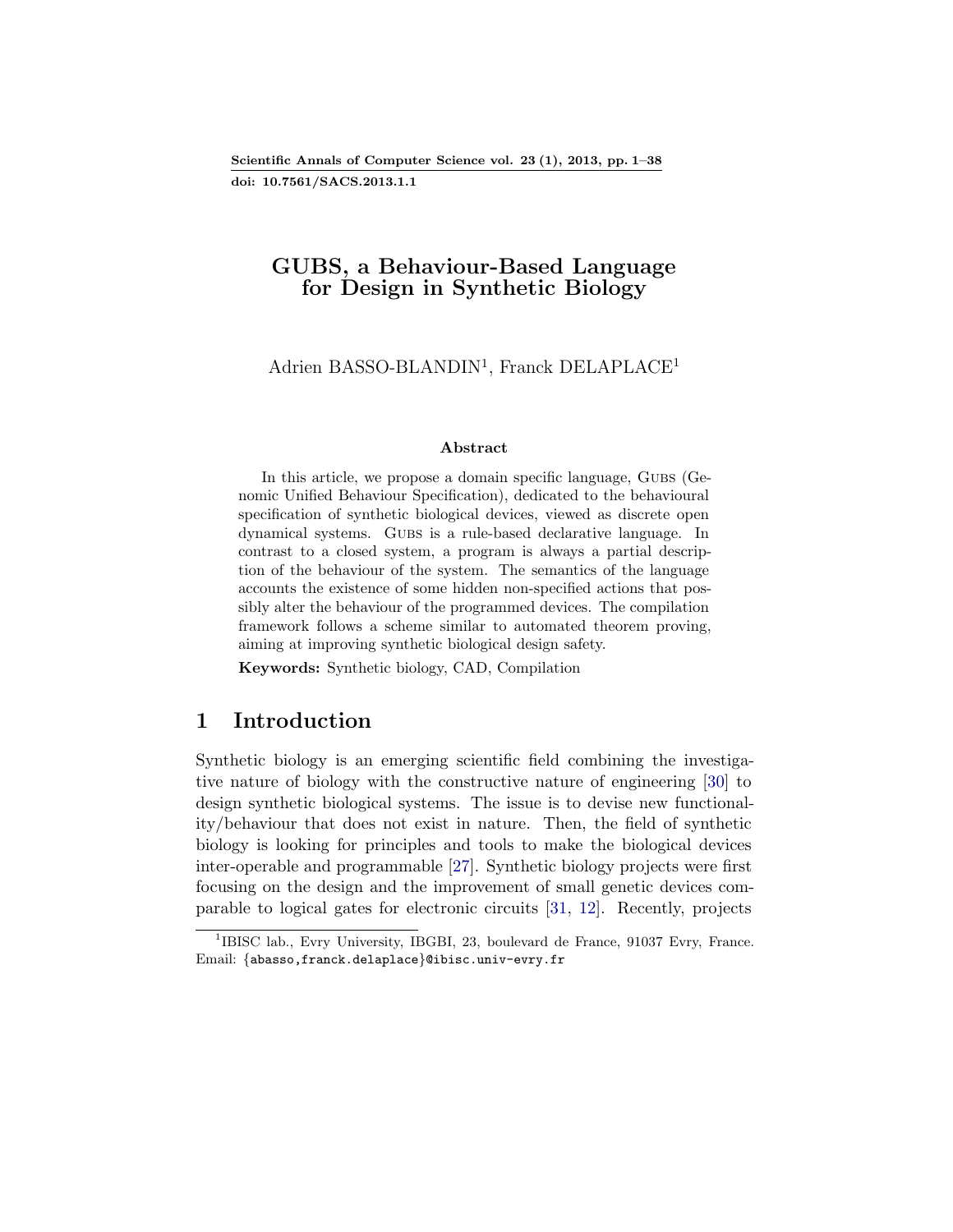have attempted to develop large bio-systems integrating different devices with as a long-term goal, the design of *de-novo* synthetic genome [\[23\]](#page-35-0). In this endeavour, computer-aided design (CAD) environments play a central role by providing the required features to engineer systems: specification, analysis, and tuning [\[5,](#page-33-0) [28,](#page-36-3) [38,](#page-37-2) [14\]](#page-34-1). Pioneer applications show the valuable potential of such environments in the Igem competition.

Currently, the design of synthetic genome specifies the structural assembly of DNA sequences (biobrick) as in GENOCAD  $[8]$ . Although this description is indispensable to provide a finalized specification of devices, the abstraction level seems inappropriate for tackling large bio-systems. The required size of programs for sequence description likely makes the task error-prone and infeasible. In the same way as large software cannot be programmed in binary, large biological systems cannot be described as a DNA sequence assembly. Then, scaling up the complexity of the synthetic biological systems needs to complete the structural description by an additional abstract programming layout based on a High-level programming languages and harness the automatic conversion of the design specification into a DNA sequence, like compilers. High-level programming languages for synthetic biology is announced as a key milestone for the second wave of synthetic biology to overcome the complexity of large synthetic system design [\[30\]](#page-36-0). Nonetheless, in this domain, language technology is still in its infancy and transforming this vision into reality remains a daunting challenge.

Such high-level language should describe the devices in term of functionalities, offering the ability to program the behaviour directly instead of the structure supporting this behaviour. Indeed, behaviour specification contributes to accurately document the device by adding its behavioural description, to assess its functionality automatically and formally, notably by generating test-benches from this specification, and to get a relative independence to technology because different biological structures can carry out the same functionality. In this framework, the components are selected and organized automatically or semi-automatically to generate a structural description of the device at compile phase whose behaviour complies with the specified function. One such approach has been already achieved in hardware by using languages as VHDL  $[1]$  or VERILOG  $[37]$  to overcome the growing complexity of electronic circuits. However, the major difference in synthetic biology relates to the openness of biological system. Hence, we propose to define a language dedicated to synthetic biology based on a behavioural specification that handles the openness of system.

More precisely, GUBS is a rule-based declarative language dedicated to the behavioural specification of *discrete open dynamical systems* for synthetic biology interacting with its environment. GUBS symbolically defines the behaviours to provide a relative independence from structures by postponing the biological component selection at compile phase. Within this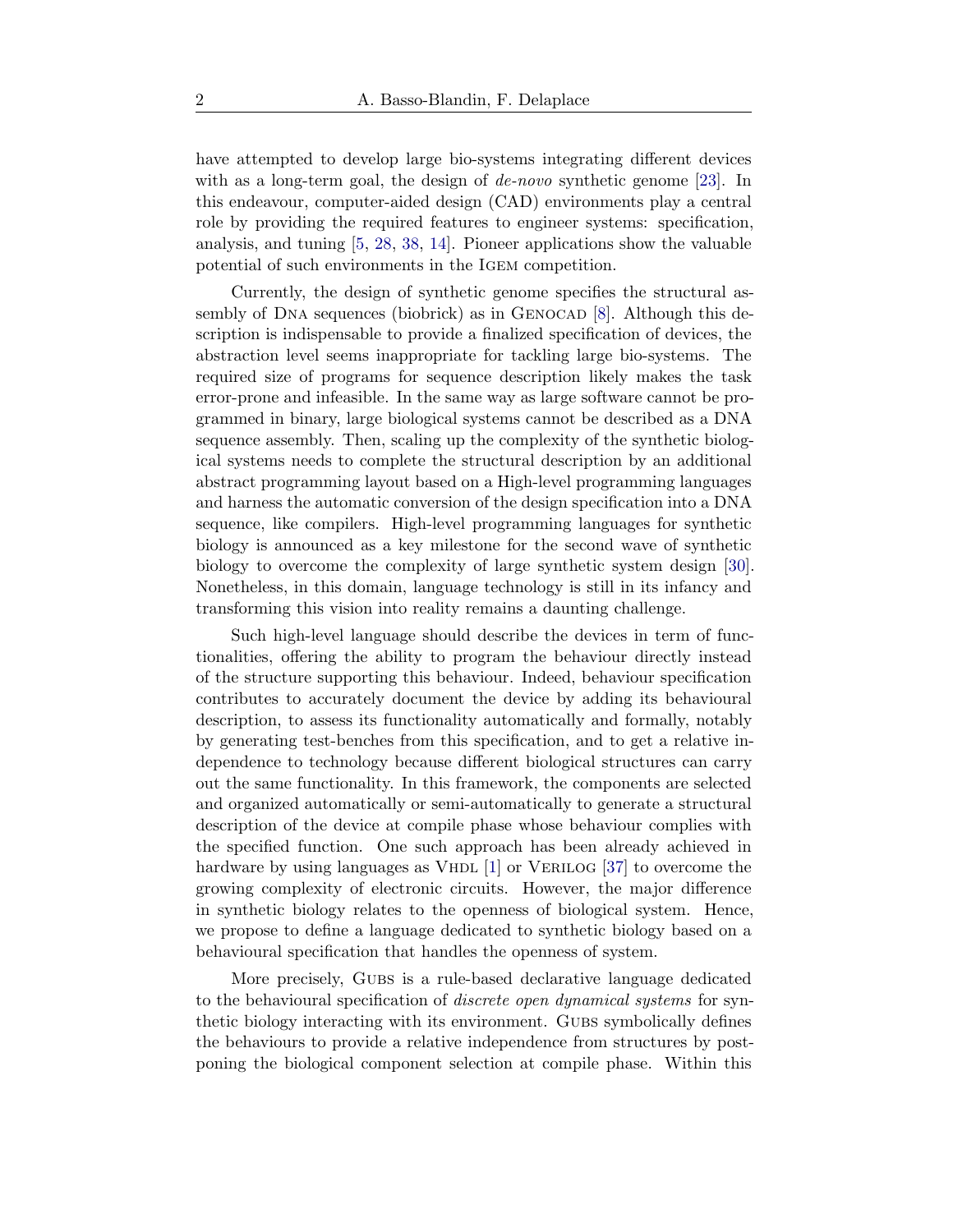framework, the compiler translates the behavioural specification to a structural description of a device whose behaviour carries the functional features defined by a program. The proposed compilation method is inspired by automated theorem proving.

After introducing related works(Section [2\)](#page-2-0) on languages dedicated to systems and synthetic biology, we introduce the main features of Gubs language (Section [3\)](#page-3-0), we define the semantics of GUBS based on hybrid logic. Then, we detail the proof-based principles governing the compilation (Section [5\)](#page-14-0) illustrated with a complete example (Section [6\)](#page-22-0).

# <span id="page-2-0"></span>2 Related Work

Several domain specific languages have been developed to model and simulate biological systems. Based on process calculus, seminally used to model process concurrency, several rule-based languages model protein interac-tions [\[29,](#page-36-4) [16,](#page-34-3) [11\]](#page-34-4). Another approach is based on logic, such as BIOCHAM [\[9\]](#page-34-5) that formalizes the temporal properties of a biological system. As these languages are dedicated to simulation, the objective is to close the systems because the simulations need to integrate all the characteristics of the analysed systems. By comparison, the purpose of Gubs is different since the issue is to represent the behaviour of a synthetic device in an organism, leading to translate the notion of the openness of biological systems by the semantics of the language.

In synthetic biology, structural description languages [\[14,](#page-34-1) [28,](#page-36-3) [5\]](#page-33-0) allow to specify well-formed genome sequences by grammars modularly and hierarchically. Although the sequence description is necessary, the programmer must previously anticipate the behaviour of the device to conceive. Besides, the behavioural design is not included in the program while it initially motivates it. In GUBS, the design is driven by a behaviour description and sequence selection is postponed at compile phase. Moreover, the size of the structural description is also subject to a combinatorial explosion when the complexity of programmed systems increases.

Amorphous programming languages has been also investigated to specify the biological devices at the scale of cell colonies, here considered as a possible computing medium for amorphous program. J. Beal [\[4\]](#page-33-2) demonstrates a proof of concept of this approach in PROTO, showing the feasibility of an automatic compile chain. In Gubs, the compile chain is based on rewriting rules whose correctness have been formally proved with regards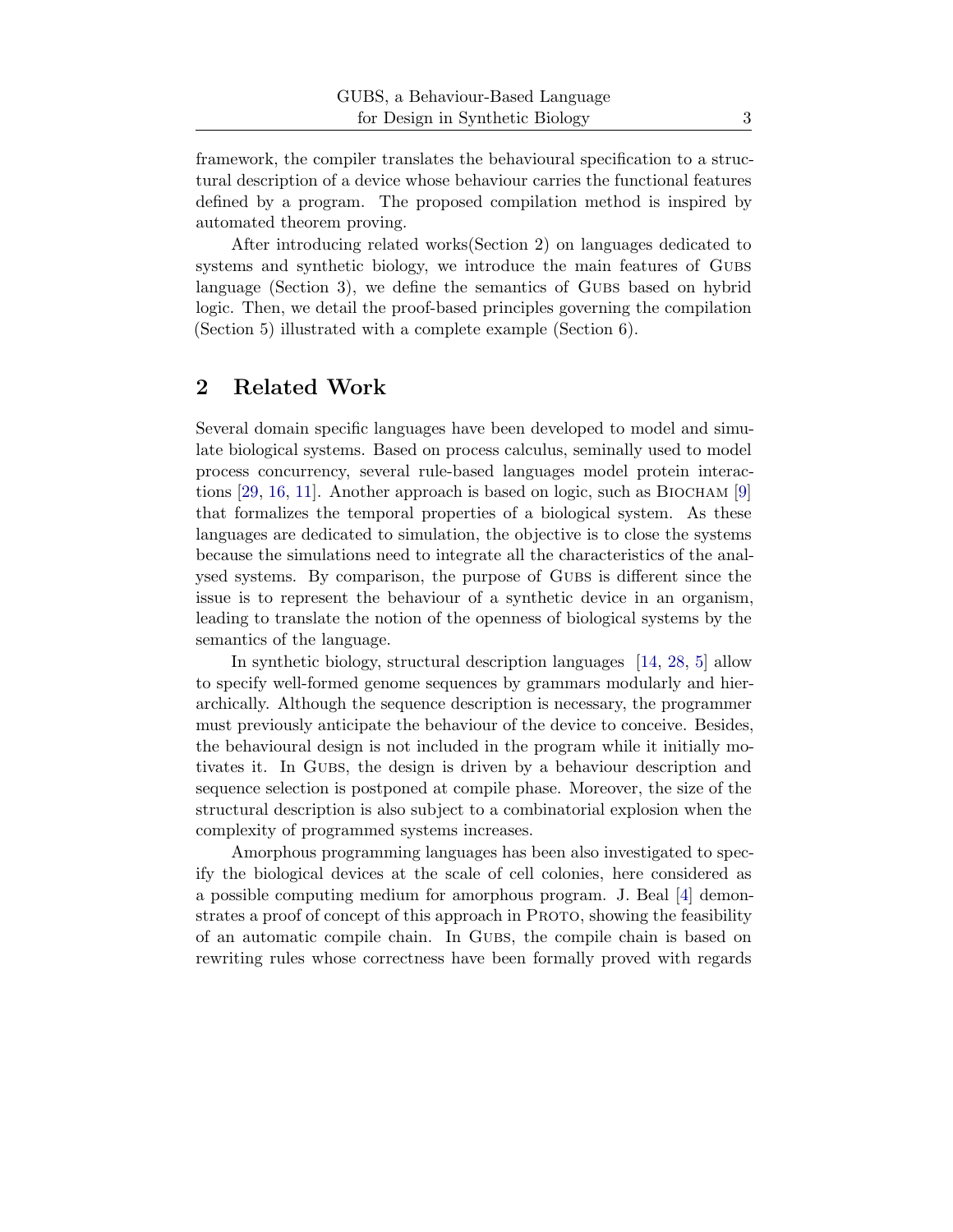to a semantics describing the constraints of an open system.

Developing a language for biological systems actually involves to consider several unknowns due to their openness: lack of knowledge on all the interactions in biological circuits and imprecise definition of initial conditions. We only know the result of a chain of effects. Then, the major constraint for programming open systems seems to be: how to provide an expressive language to describe the dynamics of such systems, but simple enough to capture the essence of the biological questions in a small program in order to allow programming of large biological systems with a program humanly achievable.

In the future, the design in synthetic biology will certainly require different programming layouts based on different paradigms addressing the integration levels of biological systems. In a tower of languages, starting from a language with collective operations on cell colonies, using an amorphous programming language as PROTO  $[4]$  or a language for dynamical systems with dynamical structures as MGS [\[22\]](#page-35-1), and ending by a structural description programmed in a grammar based language, the Gubs language occupies the intermediary level dedicated to cell entity behavioural programming.

# <span id="page-3-0"></span>3 GUBS Language

In this section, we describe the main features of Gubs. Informally, a Gubs. program describes the expected observed behaviour of a biological component. A sequence of observation must comply to a sequence of events related by a causal chain specified in a GUBS program.

Agents, attributes and states. The *agents* represent the biological objects. Hence their different observable *states* characterize their different *behaviours*. The behaviours define the different capacities for actions on the state of the other agents. It is worth noting that they are characterized symbolically by a set of *attributes* identifying these different capacities. The real significance of the attributes is a matter of convention depending on the targeted realization (*e.g.*, protein pathways, gene network) and will be addressed through examples. For instance, the regulatory activity of a gene is observationally related to thresholds of Rna transcripts concentration. At a given threshold, a gene regulates a given set of genes whereas at another one the regulation applies to another set of genes (See Figure [1\)](#page-8-0). The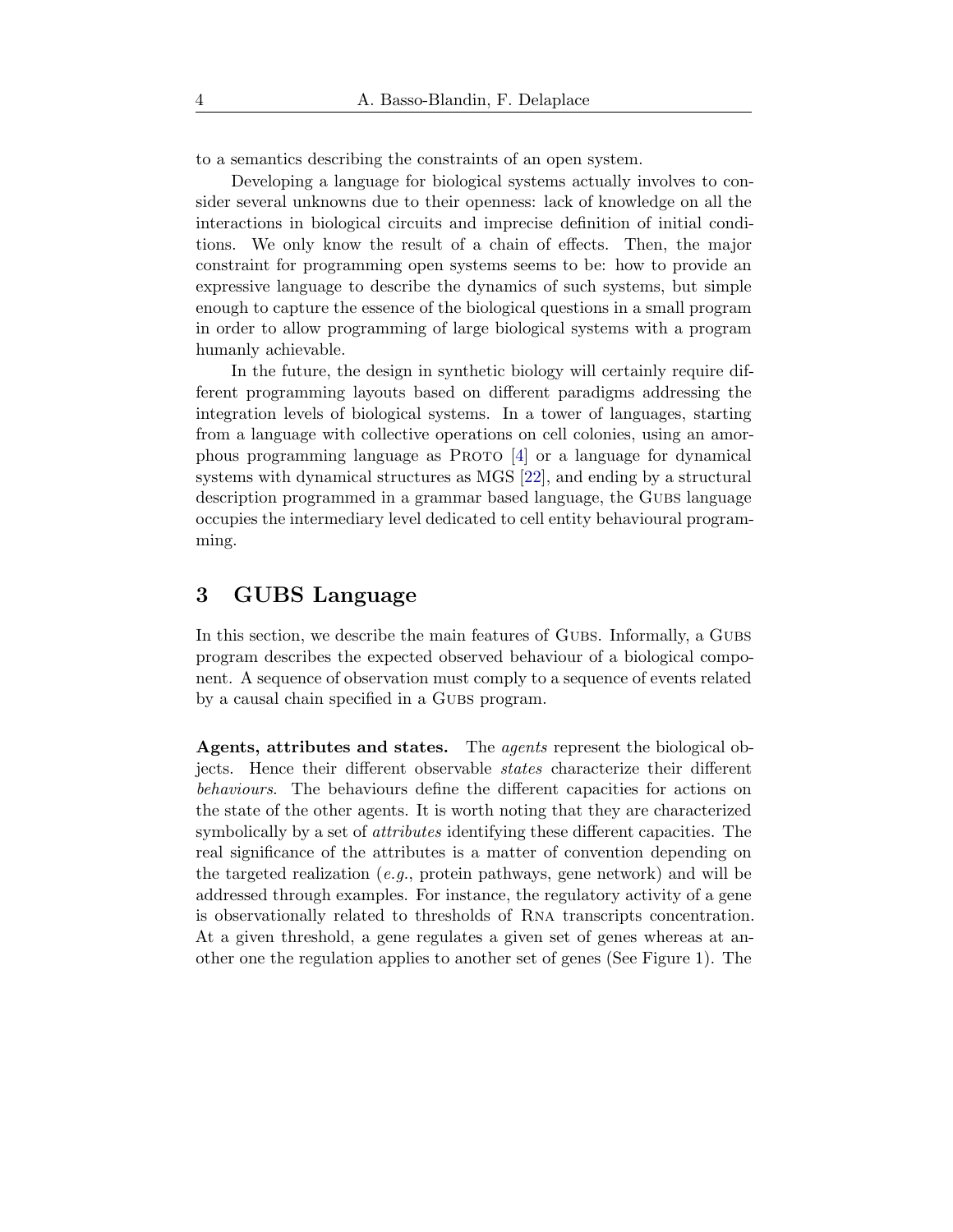different thresholds define the levels of gene activities leading to different regulatory activities. For example, if we identify three different kinds of regulatory activities for a gene  $G$ , the state of the gene will be defined by three different attributes {*Low*, *Mid*, *High*} characterizing three possible behaviours symbolically. For example, G(*Low*) expresses the fact that agent G is in state *Low* and then ready for the action corresponding to this attribute. In some cases, a single state is sufficient to qualify the capacity for the action of the agent. Hence, the agent is identified to its capacity. Then,  $G$  means that agent  $G$  is available.

By contrast,  $G(\overline{Low})$  signifies that the state of the agent differs from  $Low$  ( $\overline{G}$  when an agent has a single capacity). It is worth to point out that, not being in a state defined by an attribute, does not necessarily mean that the agent state is in another attribute. Indeed, for open systems the state of the agents could be of any sort that does not necessarily belong to the pre-defined attributes.

Two kinds of relations on attributes are defined: an order, ≺, meaning "less capacity than" and an inequality,  $\ast$ , meaning "different capacity than". Then *Low* ≺ *Mid* implies that the capacity for the action of *Mid* includes the capacity related to *Low*. Usually, in a gene regulatory model [\[17\]](#page-35-2), the set of genes regulated at a given level will also be regulated at a higher level. By contrast, in signalling pathways, the phosphorylation of a protein induces a conformational change of the structure leading to a specific signalling potentiality not occurring in the unphosphosrylated conformation. Assuming that *Phos* and *UnPhos* respectively represents the phosphorylated and the unphosphorylated conformations of protein  $P$ , we have *Phos* ≉ *UnPhos*. Then, P(*Phos*) implies P(*UnPhos*) implicitly. The attributes and the relation between attributes will be declared as follows:  $G :: \{Low < Mid, Mid < High\}, P :: \{Phos \neq UnPhos\}.$  A set of attributes replaces the relations if unknown and no specific relation is set between attributes.

Finally, the description of the agent state is extended to a collection of agent states as follows:  $g_1 + \ldots + g_n$ , meaning that all the agent states,  $g_i$ , are observed simultaneously.

**Constant and variables.** In GUBS, two kinds of agents are distinguished: the *constants* and the *variables*. The constants designate the real pre-defined objects in a corpus of knowledge. In biology, the constants may refer to proteins or genes of interest. For example, the agent *LacZ* refers to LacZ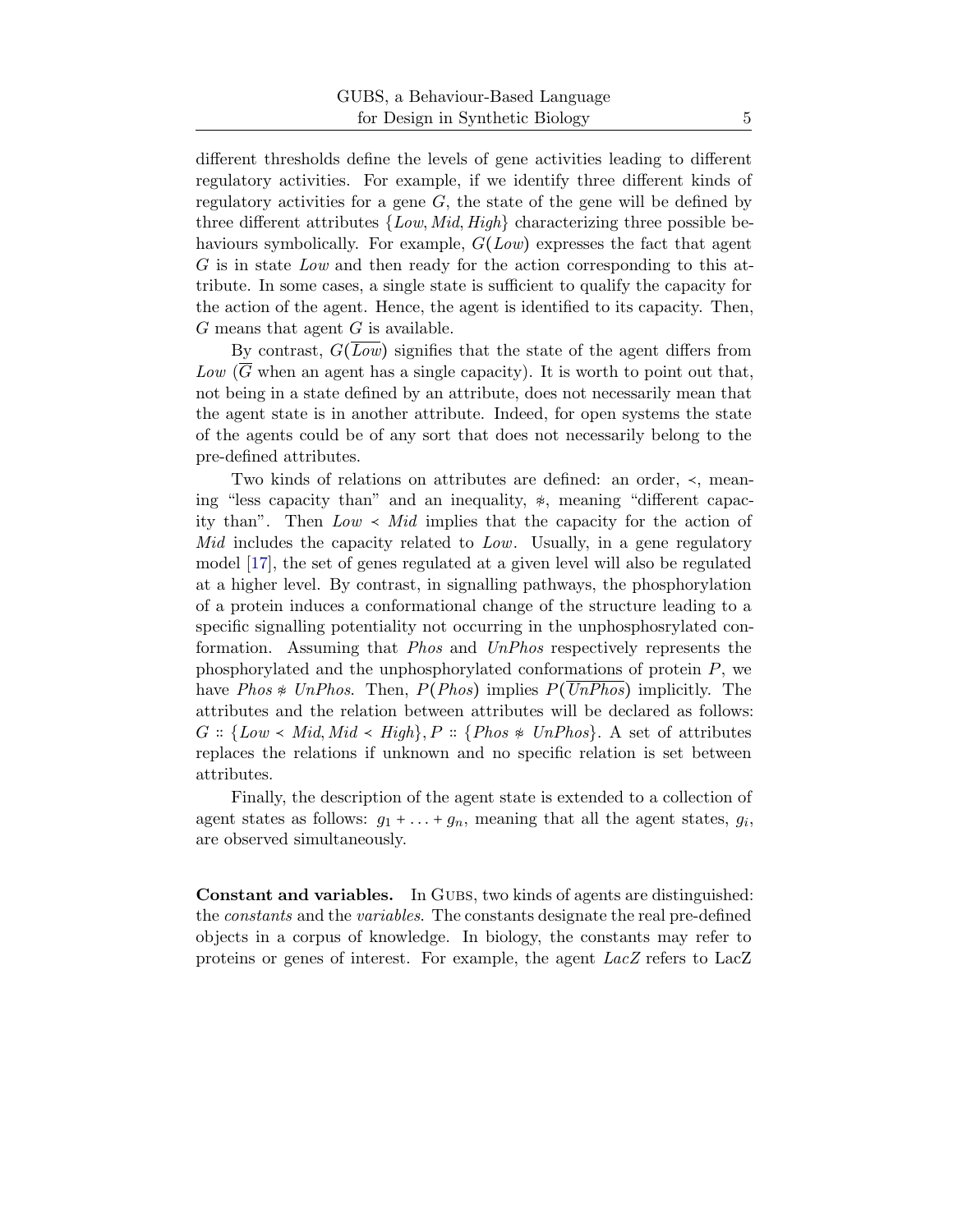protein or gene. By convention, their name starts with a capital letter. The variables refer to an abstraction of these pre-defined objects and can be potentially replaced (substituted) by any constant. By convention, the variable names start with a lower-case letter.

Trace, event, and history. A GUBS program describes a behaviour, its interpretation is based on the observations of designed systems. Then, the issue is to formalize the notion of behaviour observation. To this end, we focus on the notion of a *trace* that symbolically represents the evolution of some quantities related to the agents of interest by the evolution of these agent states. A trace can be obtained from experiments by establishing a correspondence between measurements of some quantities (*e.g.*, Rna transcript concentration) and attributes of agents. Formally, a trace,  $(T_t)_{1 \leq t \leq m}$ , is a finite sequence of agent state sets where each set contains all observed agent states at a given instant. For instance, the evolution of a concentration evolving from *Low* to *High* for G may be described by the following trace of 6 instants<sup>[2](#page-5-0)</sup>:  $({G(Low)},{G(Low)} ,{G(Mid)} ,{G(Mid)} ,{G(Mid)} ,{G(Mid)} ,{G(Hidb)} ,$ However, all the events in a trace are not necessarily relevant with regard to the behaviour description. For example, if we focus on the evolution from Low to High for G, we decide arbitrarily that only three events are relevant for the behaviour description: G(*Low*) then G(*Mid*) and finally G(*High*); without accounting the intermediary evolution stages occurring between. Then, the behaviour recognition always emphasizes the key events in a trace entailing its contraction to show their succession. Such a contracted series is called a *consistent history* of the expected behaviour. Generally speaking, an history is related to a *chronological division* of a trace into periods where the events of a period represent all the agent states occurring at each instant. Then, an history is a sequence of these event sets. Given a trace  $(T_t)_{1 \leq t \leq m}$ , and a chronological division,  $(d_i)_{1 \leq i \leq n}$  such that  $d_i < d_{i+1}$ , corresponding to a sequence of the starting dates for each period, the history is a sequence of agent states occurring in each period,  $(H_i)_{1 \leq i \leq n}$ , such that each  $H_i = \bigcup_{d_i \leq t < d_{i+1}} T_t$ . Hence, a consistent history is purposely made to point the characteristic event steps of a behaviour description out.

In the previous example, a chronological division of the trace leading to an history consistent with the expected evolution from *Low* to *High* for G is  $(1, 3, 6, 7)$  which corresponds to following discrete time-intervals

<span id="page-5-0"></span><sup>&</sup>lt;sup>2</sup>Step 7 is inserted as an extra step to comply with the definition of the chronological division.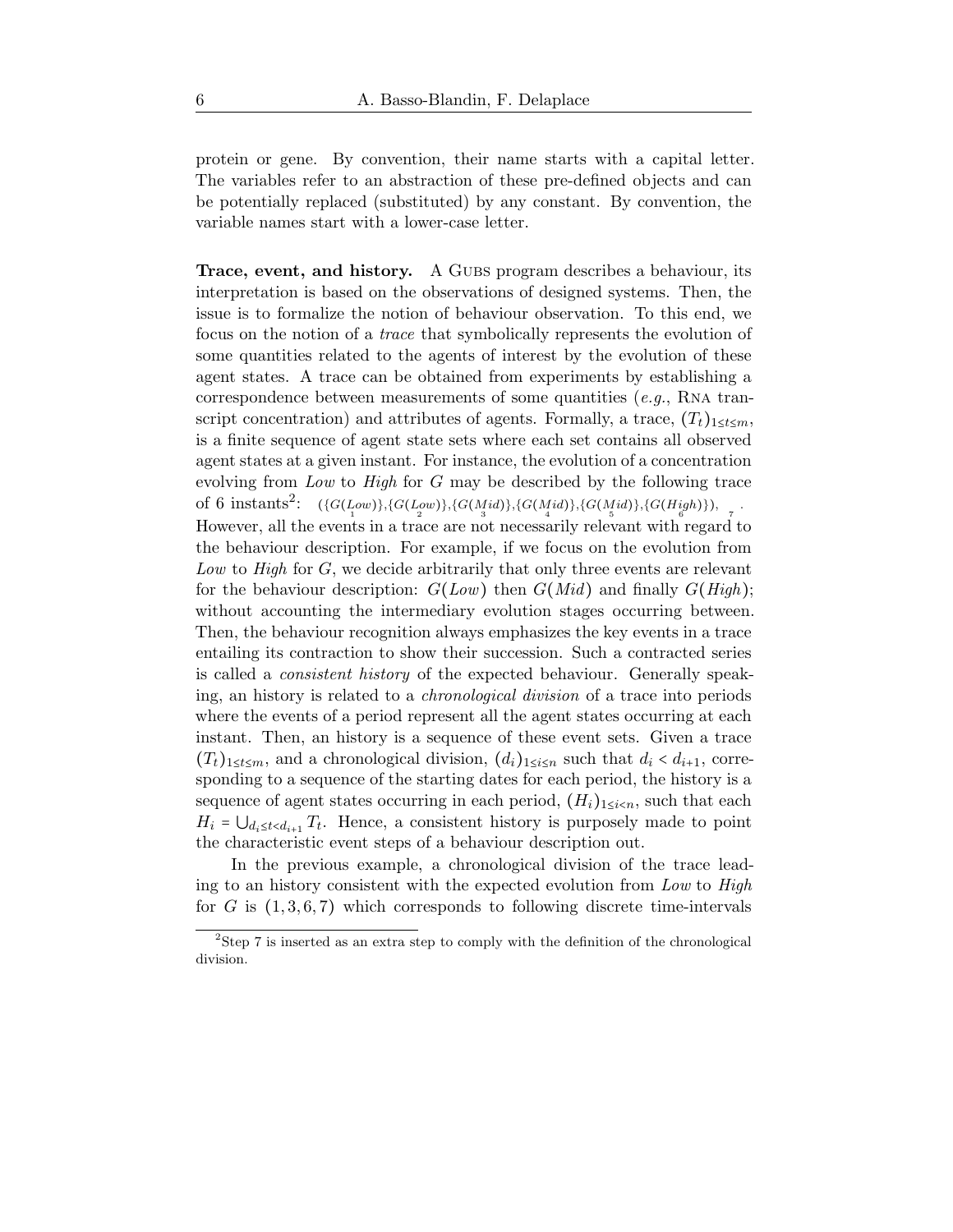$([1, 2], [3, 5], [6, 6])$ . The resulting history is:  $({G(Low)}, {G(Mid)}, {G(High)})$ . Notice that  $(1, 2, 4, 7)$  also fits. However, the chronological division  $(1, 3, 7)$ leads to an inconsistent history because the level *Mid* and *High* are not explicitly distinguished as too separate steps. Hence the history does not follow the expected progress from low to high. The formal definition of the consistency in the scope of the semantics will be given in Section [4.](#page-10-0)

Behavioural dependence and observation spot. A behavioural dependence identifies a relation between behaviours as a causal relation on events. Basically, the dependences should define the control of agents on each other. However, the definition of the causality also needs to tackle the openness of a system by adapting it to this context. An historical definition of the causality, proposed by Hume [\[24\]](#page-35-3), is formulated in terms of regularity on events: "[we may define] a cause to be an object, followed by another, and where all the objects similar to the first are followed by objects similar to the second". Although this definition appropriately characterizes the notion of control, the openness of the system implies to account for the environment actions that possibly alter the causal dependence chain. For example, a programmed activation  $G_1 \stackrel{+}{\longrightarrow} G_2$  may be contradicted by an existing inhibition  $G_3 \longrightarrow G_2$  addressing the same target gene  $G_2$ . Hence, while  $G_1$  is active, it may appear that  $G_2$  will not be active because the regulatory strength of  $G_3$  is greater than the regulatory strength of  $G_1$ , contradicting the expected activation by a hidden inhibition. Hence, pushed to the limit, this consideration prevents the ability to describe any behaviour causally because any programmed action can be unexpectedly preempted by an external one. Adapting the Hume's definition, we define a causality by the occur of its effect. If the effect is observed, the causal relation is effective. which is different from the basic approach considering : if the cause is observed, the causal relation is effective.

By ensuring that the design describes a new functionality which is not observed naturally, the observation of effects becomes the sole events indicating the trigger of causal dependences. Indeed, the observation of a cause cannot be considered as an indicator because its action could be preempted by external events. In other words, the proposed definition of the causality reflects the fact that the device may be not functional due to an external intervention. However, the functionality is still correctly specified because this eventually is accounted in the definition of causality validated by the observation of effects. Besides, as no cause external to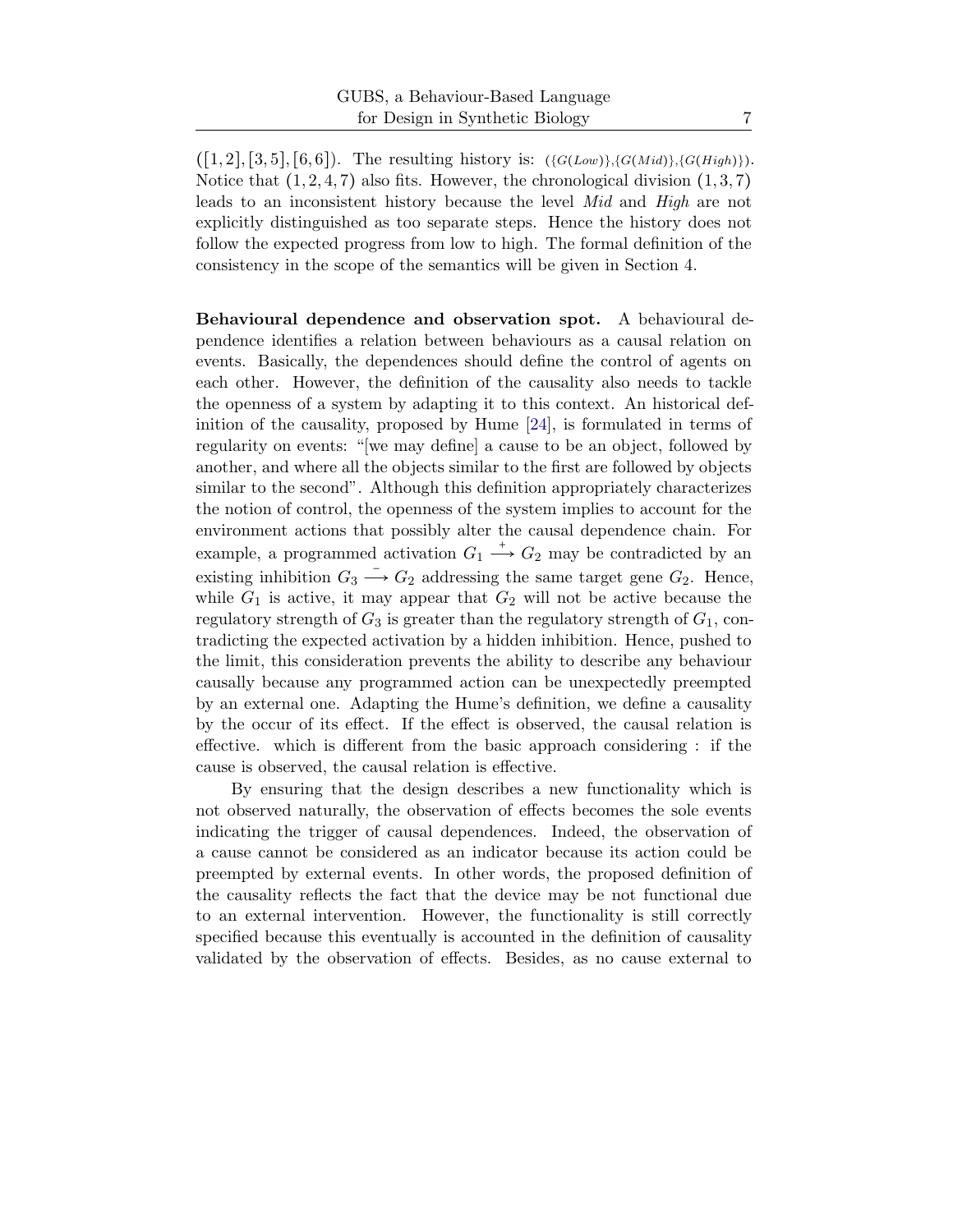the description is assumed to trigger the effects of dependences for the new functionality, the over-determination by unknown causes is supposed to be prevented, then ensuring that the program is the sole device entailing the expected effects in the biological system. Hence, the definition of the causal dependence will be governed by the effect leading to the following definition of the dependence: *"if effect* e *would occur then* c *occurs"*. Moreover, the scope of future (resp. past) is narrowed to a *closest future (resp. past) period*, representing the fact that a response is always expected in a given delay. Notice that, the proposed definition circumvents the afore mentioned problem illustrated by the hidden inhibition because if the effect does not occur the question of the existence of a cause is meaningless. This definition is somehow equivalent to the causal claims proposed by Lewis [\[26\]](#page-36-5) in terms of counter-factual conditionals, *i.e.*, "If c had not occurred, e would not have occurred".

Three behavioural dependences are defined in Gubs: the *normal* denoted by ◯→, *persistent* by ⊙→, and *residual* by ⊕→. These dependences are primitive in the sense that they cannot be expressed by the others without weakening there properties (see Table [5\)](#page-17-0). Informally, for normal dependence the cause precedes the effect providing the effect is observed; for persistent dependence the cause still precedes the effect but it is maintained while the effect is observed; and for residual dependence, the effect is maintained despite the cause has disappeared. These dependences symbolize common biological interactions. For instance, in genetic engineering, a recombination enables the emergence of a regulated gene or an hereditary trait permanently. Such a mechanism typifies the residual dependence in biology. The relations between gene expressions at steady state are symbolized by persistent dependence. The behavioural dependences are defined as follows (see Section [4](#page-10-0) for their formalization):

 $c \circ \rightarrow e$ : if e occurs then c occurred in the closest past.

 $c \odot \rightarrow e$ : if e occurs then c occurred in the closest past and also currently.

 $c \oplus \rightarrow e$ : if e occurs then, either e occurred in the closest past or e does not occurs in the closest past and c necessary occurs.

Figure [1](#page-8-0) exemplifies the correspondence between experimental traces, symbolic traces and the history for the causal dependences. All the dependences are extended to a set of causes and a set of consequences, *i.e.*,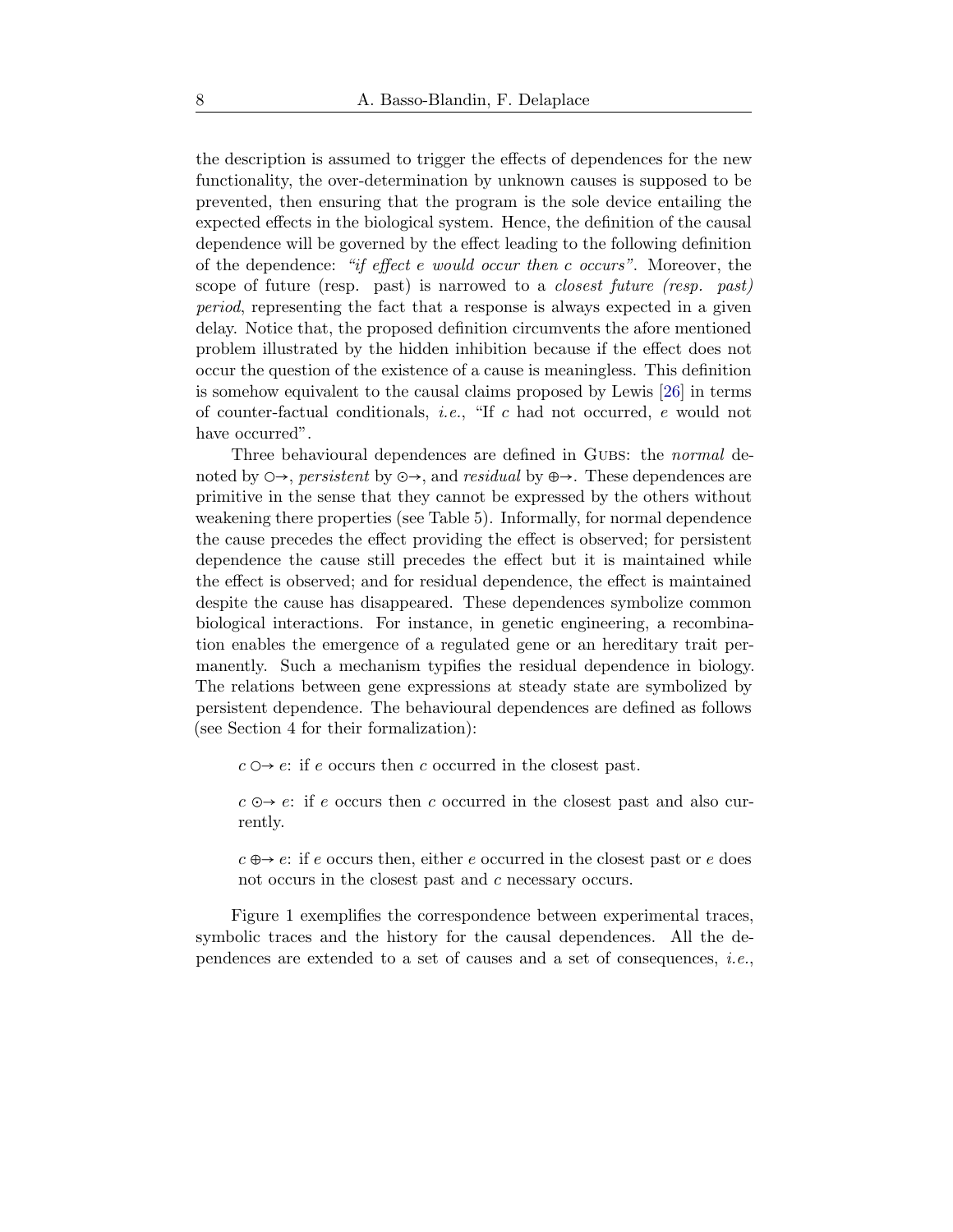<span id="page-8-0"></span>

Figure 1: The curves represent the typical behaviours of the causal dependences based on the time evolution of a quantity  $(q)$  related to agents c and  $e$  (*e.g.*, RNA transcript for gene regulation). The symbolic agent states  $c$ and e are here both associated to the maximal threshold of the quantity. The symbolic trace  $(T)$  is issued from a periodic sampling of the evolution by identifying whether c or e occur. A consistent history  $(H)$  complying to a causal dependence definition is represented below the trace. The first graphic illustrates the normal causality:  $c \circ \rightarrow e$ , the second the persistent:  $c \odot \rightarrow e$  and the third the residual one:  $c \oplus \rightarrow e$ .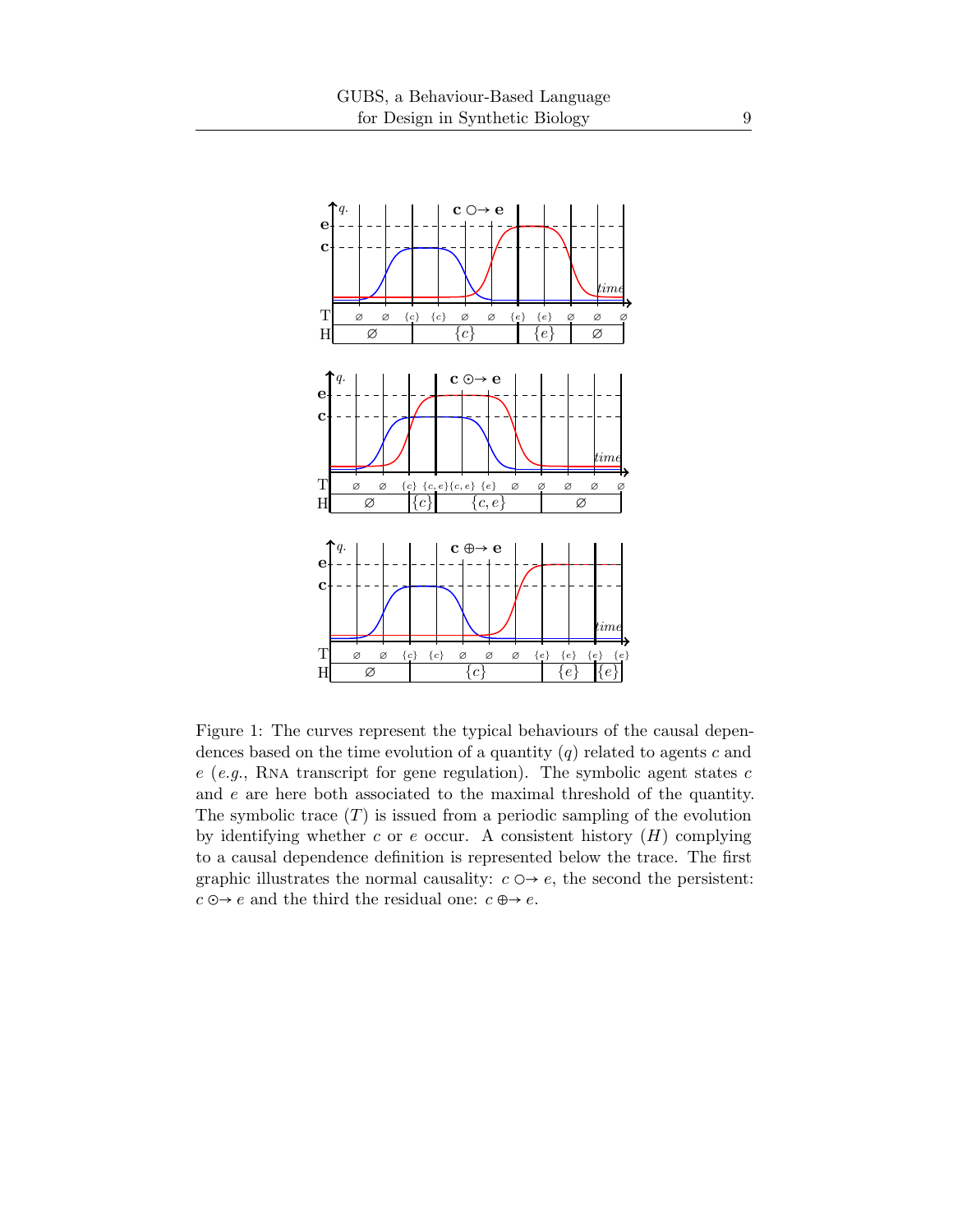$c_1 + \ldots + c_n \circ \rightarrow e_1 + \ldots + e_m$ . For example, let us define the activation and the inhibition as follows:

 $g_1 \stackrel{+}{\longrightarrow} g_2 \equiv g_1 \oplus \rightarrow g_2, \overline{g}_1 \oplus \rightarrow \overline{g}_2$  and  $g_1 \stackrel{-}{\longrightarrow} g_2 \equiv \overline{g}_1 \oplus \rightarrow g_2, g_1 \oplus \rightarrow \overline{g}_2$ . Then, the program depicting a negative regulatory circuit with two genes, *i.e.*,  $g_1 \xrightarrow{+} g_2, g_2 \xrightarrow{=} g_1$ , is:  $\{g_1 \otimes g_2, \overline{g}_1 \otimes g_2, \overline{g}_2 \otimes g_1, g_2 \otimes g_1, \overline{g}_2 \otimes g_2 \xrightarrow{+} g_1\}.$ 

The *observation spots* describe the set of observations expected in a trace. For instance, observing that gene  $G$  is at level high is written *Obs*::G(*High*). As the activation of a dependence lies on the observation of the effect, the observation spot is used to determine which effects must be necessarily observed. To some extends, observation spots can be assimilated to experimental requirements. For example, in the negative regulatory circuit, the characteristic observation spots are:  $obs_1 :: (g_1 + \overline{g}_2), obs_2 :: (g_1 + g_2)$ .

Compartment & Context. A compartment encloses a set of dependences making them local to the compartment. For instance,  $C{g_1 \odot \rightarrow g_2}$ describes a normal dependence occurring in compartment  $C$ . The compartments are hierarchically organized and all the compartments are included in another except for the outermost one. Although the compartments directly refer to the compartmentalized cellular organization (*e.g.*, nucleus, mitochondria), they are also used to emphasize the isolation of some interactions by syntactically enclosing the dependences into a compartment. C.s refers to an agent state in compartment C.

A context refers to a stimulus acting on the system, as environmental conditions or external signalling. The application of a context  $c$  to a set of dependences b is written  $[c]$ b where c is either a variable or a constant. This means that dependences of b are triggered when the context  $c$  is present. For instance, recently Ye et al. [\[39\]](#page-37-4) explore the opto-genetics signalling to control the expression of target transgenes. The blue-light induces the expression of transgene  $(tq)$  via a signalling cascade leading to the binding of NFAT transcription factor to a specific promoter (Pnfat). The following program using a context summarizes the process: [BlueLight]{NFAT  $\odot \rightarrow tq$  }. A context can be decomposed to several contexts,  $[k_1, \ldots, k_n]$ , meaning that all the conditions must be met to trigger the dependences of b. The interpretation is equivalent to a context cascading,  $[k_1][k_2] \dots [k_n]b$ . Moreover, the observation spots and the attribute definition are context insensitive.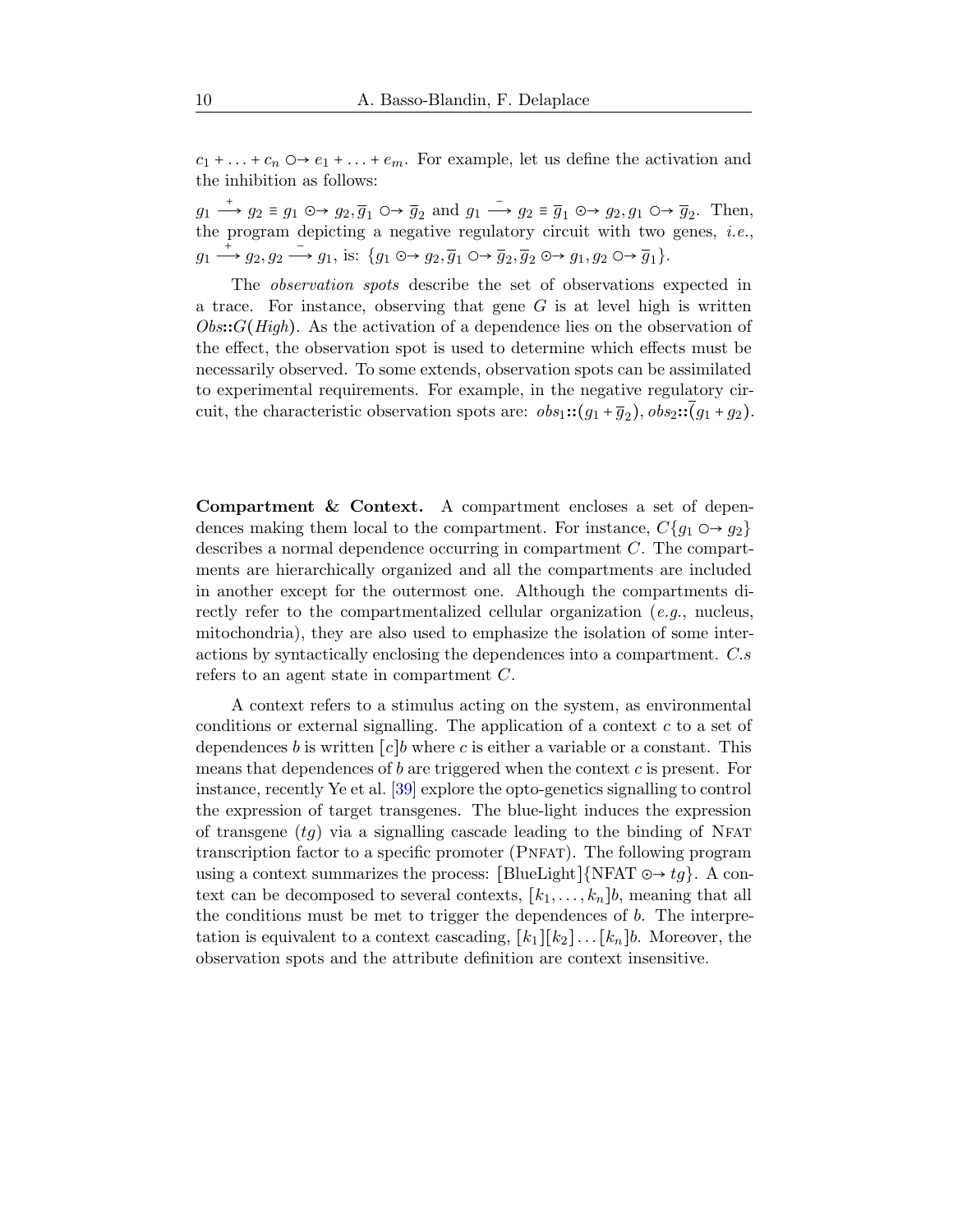## <span id="page-10-0"></span>4 Semantics of GUBS

The interpretation of Gubs program is a formula of multi-modal hybrid logic with the "Always" operator,  $\mathcal{H}(\mathbf{A},\mathbb{Q})$ . Formally, a GUBS program defines a set of causal relations and observation spots. Notice that those sets can be empty. The program is translated into an hybrid logic formula.

Hybrid logic. In what follows, we recall the formal syntax and semantics of hybrid logic. The hybrid logic [\[6,](#page-33-3) [7\]](#page-34-6) offers the possibility to denominate worlds by new symbols called *nominals*. They will be used in satisfaction of modal operators  $\mathbb{Q}_a$ ; the formula  $\mathbb{Q}_a \phi$  asserts that  $\phi$  is satisfied at the unique point named by the nominal  $\alpha$  identifying a particular truth value of a formula at this point. Given a set of propositional symbols, PROP, a set of relational symbols REL, and a set of nominals NOM disjoint to PROP, a set of well formed formula in the signature of ⟨PROP, NOM,REL⟩ is defined as follows:

$$
\phi ::= \top |p| a | \neg \phi | \phi \land \phi | @a \phi | \langle k \rangle \phi | \langle k \rangle^{-} \phi | \mathbf{A} \phi.
$$

with  $p \in \text{PROP}, a \in \text{NOM}$  and  $k \in \text{REL}$ . Moreover, the syntax is extended to other logical operators <sup>[3](#page-10-1)</sup>:  $\bot, \vee, \rightarrow$ , [k], **E**, in the usual way.

The semantics of  $\mathcal{H}(\mathbf{A},\mathbf{Q})$  is based on the Kripke model satisfaction (Table [1\)](#page-11-0).  $\mathcal{M}, w \Vdash \phi$  is interpreted as the satisfaction of a formula  $\phi$  by a model M at world w where ⊩ stands for the realizability relation (*i.e.*, "is a model of"). A model *validates* a formula, denoted by  $\mathcal{M} \Vdash \phi$ , if and only if it is satisfied for all the worlds of the model (*i.e.*,  $\forall w \in \text{Dom } \mathcal{M} : \mathcal{M}, w \Vdash \phi$ ).

<span id="page-10-2"></span>Definition 1 (Kripke model). *A Kripke model is defined as a structure :*

$$
\mathcal{M} = \langle W, (R_k)_{k \in \tau}, V \rangle
$$

*where*  $W = Dom \mathcal{M}$  *is a non-empty set of* worlds,  $\tau \subseteq \mathsf{REL}$  *a subset of relational symbols denoting the* modalities *(i.e., label of edges)*,  $R_k \subseteq W \times W, k \in \tau$ *a relation of accessibility,*  $V : (PROP \cup NOM) \rightarrow 2^W$  *an interpretation attributing to each nominal and propositional variable a set of worlds such that any nominal addresses at most one world(i.e.,*  $\forall a \in \text{NOM} : |V(a)| \leq 1$ ). *By convention,* R *stands for the union of the accessibility relation,* R =

 $(\bigcup_{k\in\tau} R_k)$ .

<span id="page-10-1"></span>
$$
3 \perp = \neg \top, \psi \vee \phi = \neg(\neg \psi \wedge \neg \phi), \psi \rightarrow \phi = \neg(\psi \wedge \neg \phi), [k] \phi = \neg(k) \neg \phi, \mathbf{E} \phi = \neg \mathbf{A} \neg \phi.
$$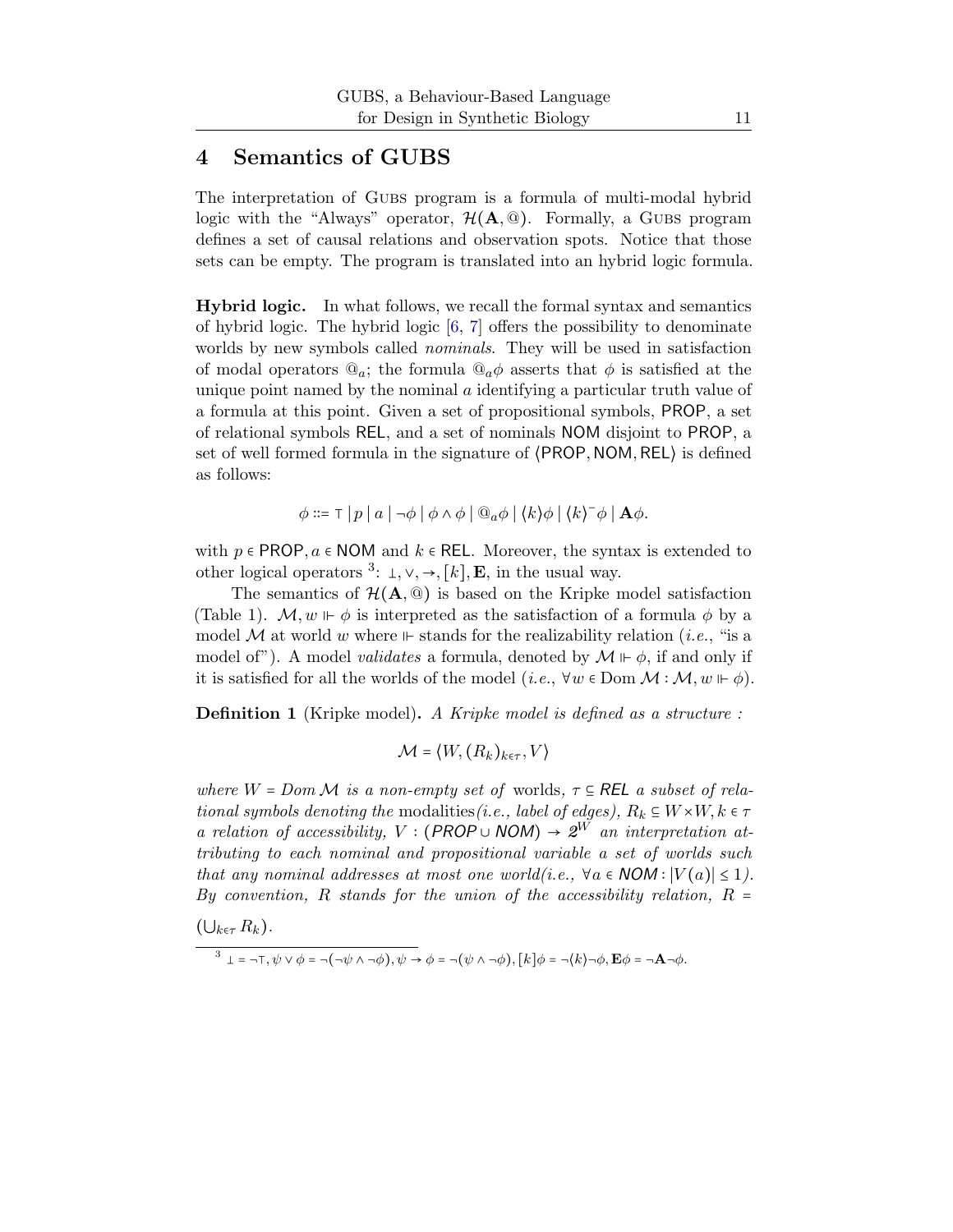<span id="page-11-0"></span>The *modal theory* of a model  $M$  with respect to a set of formulas  $F$ , TH<sub>F</sub>(M), is the set of formulas of F validated by M, *i.e.*, TH<sub>F</sub>(M) =  $\{\phi \in F \mid \mathcal{M} \models \phi\}.$  KS $(\phi)$  denotes the set of all models validating  $\phi$ , *i.e.*,  $KS(\phi) = \{ \mathcal{M} \mid \mathcal{M} \Vdash \phi \}.$ 

```
\mathcal{M}, w \Vdash \top iff true
\mathcal{M}, w \Vdash a iff w \in V(a), a \in \text{NOM} \cup \text{PROP}\mathcal{M}, w \Vdash \neg \phi iff \mathcal{M}, w \Vdash \phi\mathcal{M}, w \Vdash \phi_1 \wedge \phi_2 iff \mathcal{M}, w \Vdash \phi_1 and \mathcal{M}, w \Vdash \phi_2\mathcal{M}, w \Vdash \mathbb{Q}_a \phi\mathscr{C} \in W : \mathcal{M}, w' \Vdash \phi \text{ and } \{w'\} = V(a)\mathcal{M}, w \Vdash \langle k \rangle \phi\mathscr{C}\in W:\mathcal{M},w'\Vdash\phi\text{ and }wR_kw'\mathcal{M}, w \Vdash \langle k \rangle^- \phi \quad \text{iff} \quad \exists w' \in W : \mathcal{M}, w' \Vdash \phi \text{ and } w' R_k w\mathcal{M}, w \Vdash A\phi\mathscr{C}\in W:\mathcal{M},w'\Vdash\phi
```
Table 1: Hybrid logic interpretation.

Semantics. A GUBS program is interpreted by an hybrid logic formula. Hence, it is considered as observable if and only if its corresponding formula is valid. The validity/satisfiability is defined from a Kripke model (Definition [1\)](#page-10-2) gathering different possible histories. A world in a Kripke model represents an event defined by a set of agent states at a given point in the history [1.](#page-8-0)

Operator [ ] means *"observed in all possible closest futures"* and ⟨ ⟩ means *"observed in a possible closest future at least"* (resp. ⟨ ⟩<sup>−</sup> ,[ ]<sup>−</sup> for the closest past). Besides, accessibility relations,  $(R_k)_{k \in \tau}$ , represents a "temporal evolution" in regard to some contexts. Thus, they are indexed by the non-empty parts of the set of all contexts of a program  $P$ , denoted by  $K_P$  $(i.e., \tau = 2^{K_P} \setminus {\emptyset})$ . A non-empty set of contexts  $\emptyset \subset K \subseteq K_P$ , is then a modality, *i.e.*,  $\langle K \rangle$ ,  $\lceil K \rceil$  with  $\langle \rangle = \langle \emptyset \rangle$  by convention. Agent states are variables of the formulas and observation spots are interpreted by nominals used to identify worlds.

Let  $(W, \bullet, \Lambda)$  be the set of worlds W with the concatenation operation and the neutral element, the empty world  $\Lambda$  and  $F_{\mathcal{H}}$  the set of well-formed formulas of  $\mathcal{H}(\mathbf{A},\mathbb{Q})$ , the denotational semantics is defined by four functions:  $[\![.]\!] : \mathsf{P} \to \mathsf{F}_{\mathcal{H}}, [\![.]\!]_P : \mathsf{P} \to \mathsf{W} \to \mathsf{2}^{\mathsf{W}} \to \mathsf{F}_{\mathcal{H}}, [\![.]\!]_B : \mathsf{B} \to \mathsf{W} \to \mathsf{F}_{\mathcal{H}}, [\![.]\!]_R : \mathsf{R} \to$  $W \rightarrow F_H$ , where P, B, R respectively stand for the set of GUBS programs, the set of agent state sets and the set of relations on attributes.  $\lbrack \cdot \rbrack$  is the main function initiating the interpretation.  $[\![.]\!]_P$  provides an interpretation for behaviours: causal relation, compartment, context and observation spot.  $\lbrack .\rbrack_R$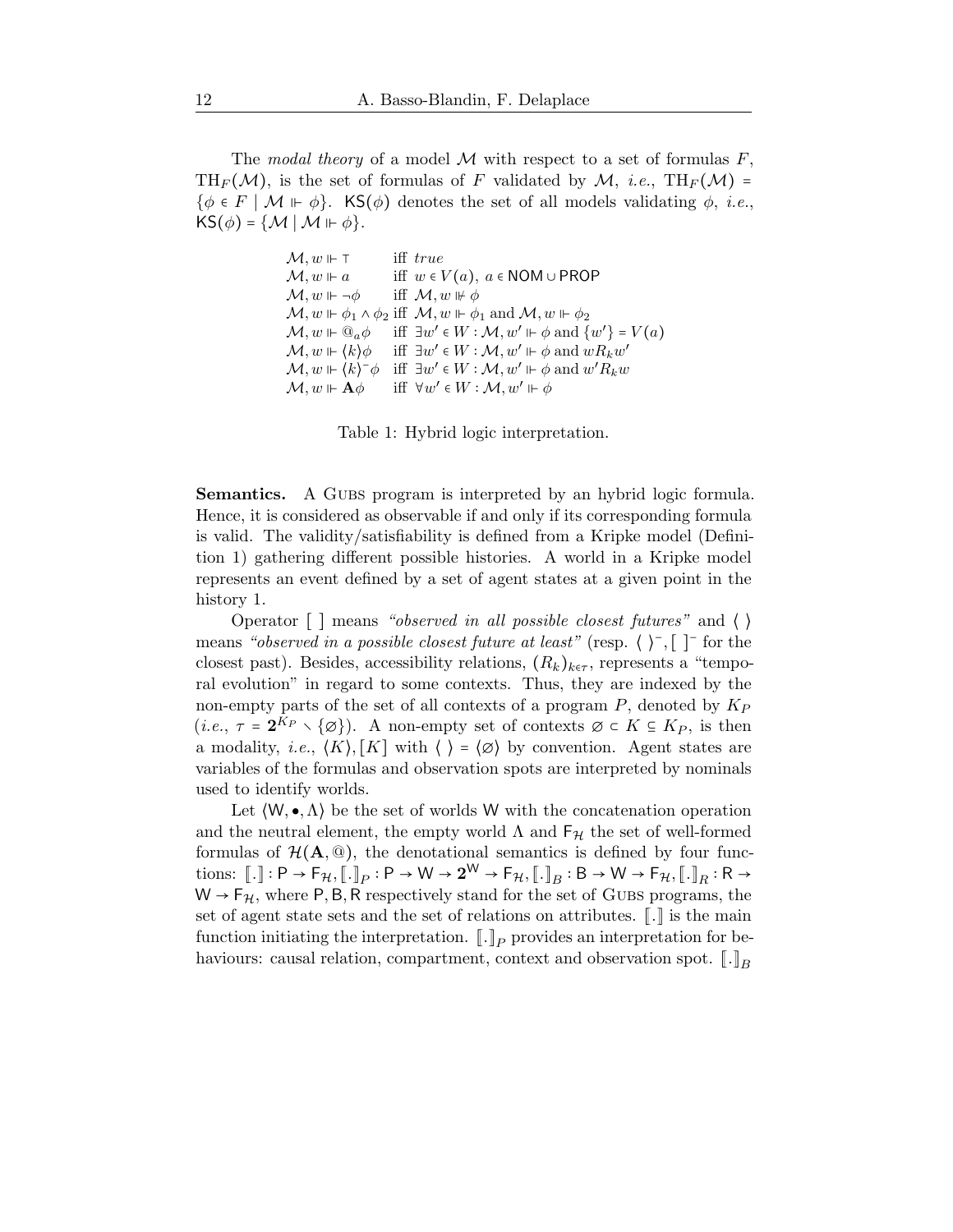<span id="page-12-0"></span>

| $\ \{b\}\ $                                                                                                                                                                                                                                                                                                                                               | $= \mathbf{A}(\llbracket b \rrbracket_P(\Lambda)(\varnothing))$                                                                                                                                                                                                                                                                                                                                                                                                                                                                                                                              |
|-----------------------------------------------------------------------------------------------------------------------------------------------------------------------------------------------------------------------------------------------------------------------------------------------------------------------------------------------------------|----------------------------------------------------------------------------------------------------------------------------------------------------------------------------------------------------------------------------------------------------------------------------------------------------------------------------------------------------------------------------------------------------------------------------------------------------------------------------------------------------------------------------------------------------------------------------------------------|
| $\ \epsilon\ _p(C)(K)$<br>$[b_1, b_2]_P(C)(K)$<br>$[s_1 \odot \rightarrow s_2]_P(C)(K)$<br>$[s_1 \odot \rightarrow s_2]_P(C)(K)$<br>$[s_1 \oplus s_2]_P(C)(K)$<br>$[[g_1, , g_n : \{r_1, , r_m\}]]_P(C)(K) = \bigwedge_{i=1}^n \bigwedge_{j=1}^m [r_j]_R(C.g_i)$<br>$[ l::s] _P(C)(K)$<br>$\llbracket C'\{b\}\rrbracket_P(C)(K)$<br>$[[K]\{b\}]_P(C)(K')$ | $=$ T<br>$=\llbracket b_1 \rrbracket_P(C)(K) \wedge \llbracket b_2 \rrbracket_P(C)(K)$<br>$=\llbracket s_2 \rrbracket_B(C) \to \langle K \rangle^-\big(\llbracket s_1 \rrbracket_B(C)\big)$<br>$=\llbracket s_2 \rrbracket_B(C) \rightarrow (\llbracket s_1 \rrbracket_B(C) \wedge \langle K \rangle^-(\llbracket s_1 \rrbracket_B(C)))$<br>$=\llbracket s_2 \rrbracket_B(C) \to ((\langle \ \rangle^{\perp} \llbracket s_2 \rrbracket_B(C)) \vee (\langle K \rangle^{\perp} \llbracket s_1 \rrbracket_B(C)))$<br>$=\mathbb{Q}_l[[s]]_B(C)$<br>$= [b]_P(C.C')(K)$<br>$= [b]_P(C)(K \cup K')$ |
| $[s_1 + \ldots + s_n]_B(C)$                                                                                                                                                                                                                                                                                                                               | $=\bigwedge_{i=1}^n [s_i]_B(C)$                                                                                                                                                                                                                                                                                                                                                                                                                                                                                                                                                              |
| $\llbracket C'.s \rrbracket_R(C)$                                                                                                                                                                                                                                                                                                                         | $=$ $[s]_{B} (C.C')$                                                                                                                                                                                                                                                                                                                                                                                                                                                                                                                                                                         |
| $\llbracket g(a) \rrbracket_B(C)$                                                                                                                                                                                                                                                                                                                         | $= C.q_a$                                                                                                                                                                                                                                                                                                                                                                                                                                                                                                                                                                                    |
| $\llbracket g(\overline{a}) \rrbracket_B(C)$                                                                                                                                                                                                                                                                                                              | $= \neg C . q_a$                                                                                                                                                                                                                                                                                                                                                                                                                                                                                                                                                                             |
| $\llbracket g \rrbracket_B(C)$                                                                                                                                                                                                                                                                                                                            | $= C.q$                                                                                                                                                                                                                                                                                                                                                                                                                                                                                                                                                                                      |
| $\ \overline{g}\ _{B}(C)$                                                                                                                                                                                                                                                                                                                                 | $= \neg C . q$                                                                                                                                                                                                                                                                                                                                                                                                                                                                                                                                                                               |
| $\ a_1 \times a_2\ _{B}(g)$                                                                                                                                                                                                                                                                                                                               | $= g_{a_2} \rightarrow g_{a_1}$                                                                                                                                                                                                                                                                                                                                                                                                                                                                                                                                                              |
| $\llbracket a_1 * a_2 \rrbracket_R(g)$                                                                                                                                                                                                                                                                                                                    | $= g_{a_1} \rightarrow \neg g_{a_2} \land g_{a_2} \rightarrow \neg g_{a_1}$                                                                                                                                                                                                                                                                                                                                                                                                                                                                                                                  |
| $\llbracket a \rrbracket_R(g)$                                                                                                                                                                                                                                                                                                                            | $= T$                                                                                                                                                                                                                                                                                                                                                                                                                                                                                                                                                                                        |

Table 2: Semantics of GUBS. In the definition, a represents an attribute, b a behaviour, g an agent, s a set of agent states or an agent state, r a relation on attributes,  $C$  a compartment,  $K$  a set of contexts and b a set of behaviours (*i.e.*, contexts, compartments, dependences, attributes, observation spots).

defines the interpretation of agent and agent set. Finally,  $\llbracket . \rrbracket_R$  corresponds to the interpretation of attribute relation. Table [2](#page-12-0) defines these functions. Table [3](#page-13-0) describes two interpretations of Gubs program : the first program is a negative cycle with two genes, the other one is a part of band detector pattern used in Section [6.](#page-22-0)

The observability is based on the interpretation of a program translating it to an hybrid logic formula. An observable program corresponds to a valid formula. Hence we use tableau method for hybrid logic which is proved decidable for hybrid logic fragments without the binder. For this fragment, tableau method is proved exp-time with a logarithm bottom floor[\[15\]](#page-34-7). According to the semantics (Table [2\)](#page-12-0), the resulting formulas are in conjunctive form with at most 3 disjunctive clauses for persistent causes. Each application of the disjunction rule will create a new branch in the tree formed by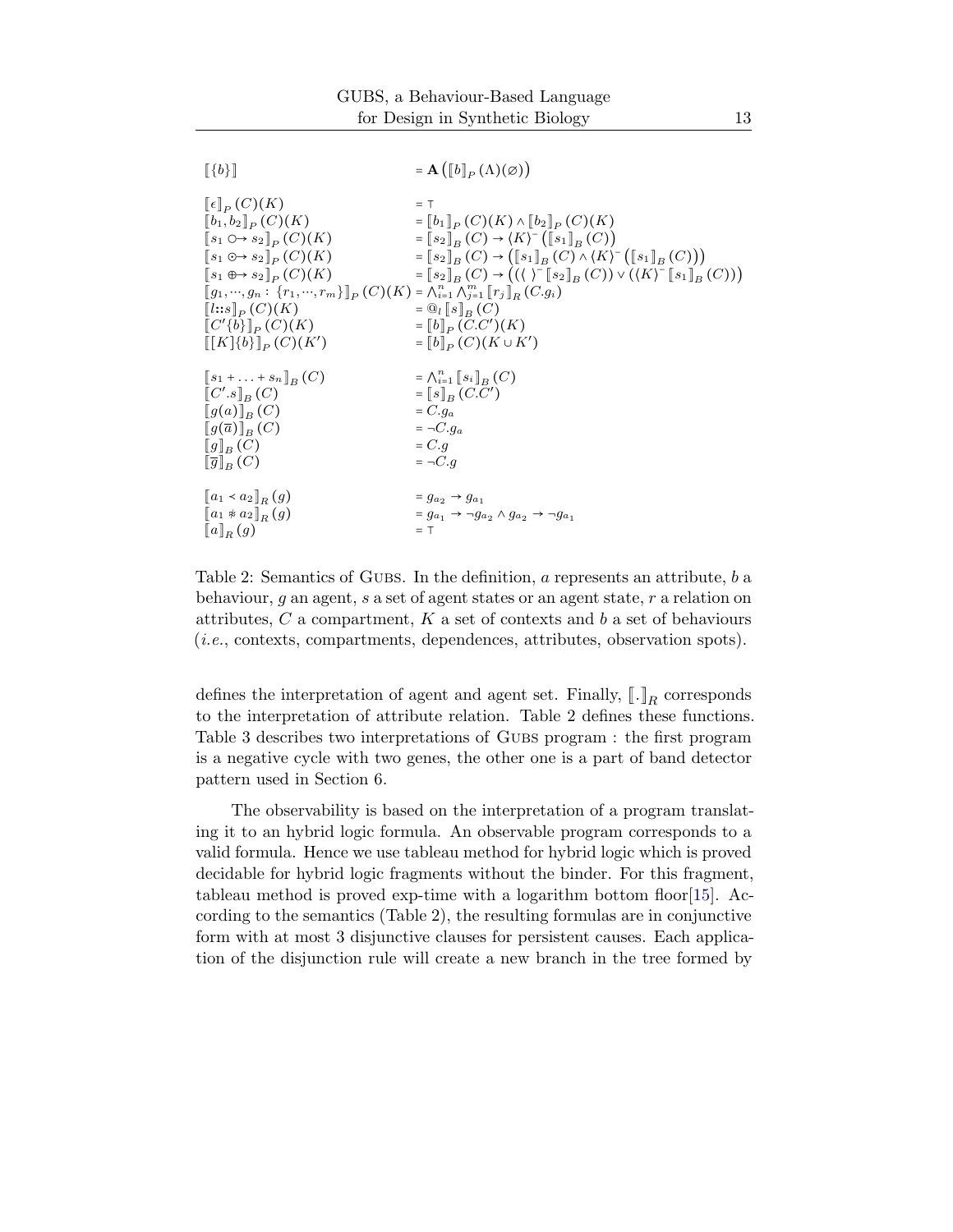<span id="page-13-0"></span>

| GUBS program                                      |   | Hybrid logic interpretation                                      |   |
|---------------------------------------------------|---|------------------------------------------------------------------|---|
|                                                   |   |                                                                  |   |
| $q_1 \odot \rightarrow q_2$                       | , | $g_2 \rightarrow ((\langle \ \rangle^- g_1) \wedge g_1)$         |   |
| $\overline{g}_1 \circ \rightarrow \overline{g}_2$ | , | $\neg g_2 \rightarrow (\langle \ \rangle^- \neg g_1)$            | Λ |
| $q_2 \odot \rightarrow \overline{q}_1$            | , | $g_1 \rightarrow ((\langle \rangle^- \neg g_2) \wedge \neg g_2)$ | Λ |
| $\overline{g}_2 \circ \rightarrow g_1$            | ۰ | $\neg g_1 \rightarrow (\langle \ \rangle^- g_2)$                 | Λ |
| $obs_1 :: g_1 + \overline{g}_2$                   | ٠ | $\mathbb{Q}_{obs_1}(g_1 \wedge \neg g_2)$                        | Λ |
| $obs_2 :: \overline{g}_1 + g_2$                   |   | $\mathbb{Q}_{obs_2}(\neg g_1 \land g_2)$                         |   |
|                                                   |   |                                                                  |   |

| GUBS program                         | Hybrid logic interpretation                                                        |          |
|--------------------------------------|------------------------------------------------------------------------------------|----------|
|                                      | А                                                                                  |          |
| AHL: $\{low \ast mid \ast high\}$    | $AHL\_{high} \rightarrow AHL\_{mid}$                                               |          |
|                                      | $AHL$ mid $\rightarrow$ $AHL$ low                                                  | ∧        |
| $[Light]$ {detect $\circ$ AHL(low)}  | $AHL_low \rightarrow ((\langle Light \rangle^- detect)$                            | $\wedge$ |
| $[Light]$ {detect $\circ$ AHL(mid)}  | $AHL$ <sub>mid</sub> $\rightarrow$ (( $\langle Light \rangle$ <sup>-</sup> detect) | $\wedge$ |
| $[Light]$ {detect $\circ$ AHL(high)} | $AHL\_{high} \rightarrow ((\langle Light \rangle^{-} detect)$                      | $\wedge$ |
|                                      |                                                                                    |          |

Table 3: Interpretation of GUBS program into hybrid logic.

the tableau resolution, so the complexity resulting of those formulas will be in  $\mathcal{O}(3^n)$  where *n* is the number of lines in the normalized program.

Consistent history. Now, we formally define the consistency of the history with regards to models.

**Definition 2** (Consistent history). Let  $P_n(\mathcal{M})$  be the set of path ending with *an observable spot on the last world for a model* M*, a consistent history,* MH*, with regards to a program* P *is defined as follows:*

- 1.  $M_H$  *is a model.*
- 2.  $P_N(\mathcal{M}_H) = \{ \mathcal{M}_H \}.$
- *3.*  $M_H \models [P]$

**Remark 1.** *Note that, if*  $P_n(\mathcal{M})$  *is the set of all paths in*  $\mathcal M$  *such that the final point is named,*  $\forall \mathcal{M}_H \in P(\mathcal{M})$ *,*  $\mathcal{M} \Vdash [P] \Rightarrow \mathcal{M}_H \Vdash [P]$ *.* 

Notice that, if a program is validated by a model, all the histories are validated.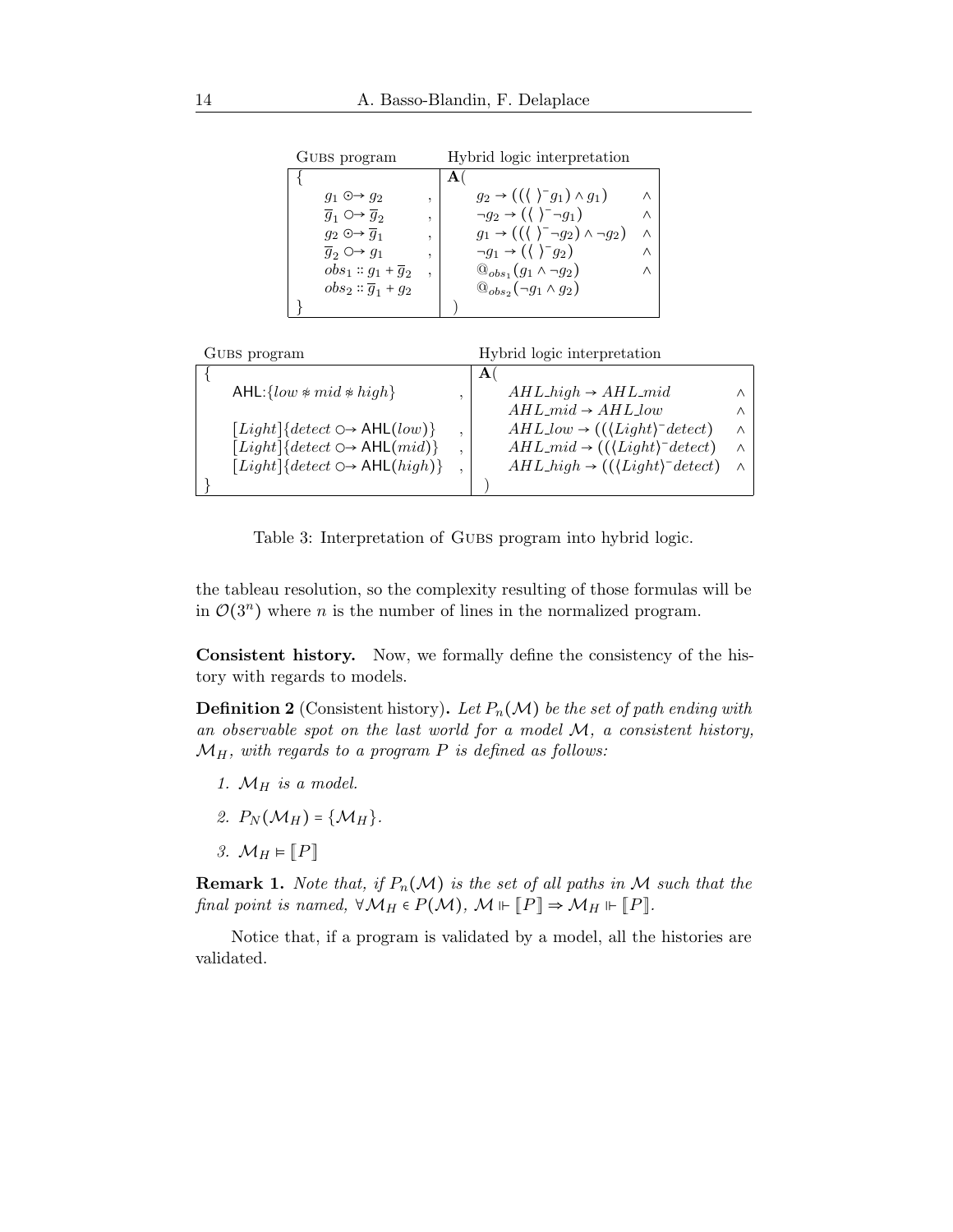# <span id="page-14-0"></span>5 Compilation

At compile time, a program is transformed to a structure (*e.g.*, a Dna sequence) while inserted in a vector cell (such as a bacteria), that should behave according to the programmed specification. The structure will result in an assembly of several devices stored in a library of components (*e.g.*, parts registry). As the design relates here to a behavioural/functional description, we need to bridge the gap between structural and functional description. This stage is called the *functional synthesis*. The issue is to select a set of components whose assembly preserves the behaviour of the program. To achieve this goal, a Gubs program is associated to each component to describe its behaviour. Thereby, the component assembly corresponds to a program assembly preserving the behaviour of the compiled program. Preserving a behaviour is captured by a property called the *behavioural inclusion* formalizing the fact that the characteristic observational traits of the specified function must be recognized in traces related to the device experiments. In other words, we can construct histories consistent with the programmed behaviour from histories consistent with the device behaviour description. The behavioral inclusion is defined from the interpretation of the programs, as a logical consequence (Definition [3\)](#page-14-1).

<span id="page-14-1"></span>Definition 3 (Behavioral inclusion). *A program* Q behaviourally includes *another program* P*, if and only if the interpretation of the latter is a logical consequence of the interpretation of the former:*

$$
P \mathrel{\mathop{\rule[1pt]{.5pt}{0.9pt}}\nolimits Q \triangleq \mathbb{V} \mathcal{M} : \mathcal{M} \Vdash \llbracket Q \rrbracket \implies \mathcal{M} \Vdash \llbracket P \rrbracket.
$$

The behavioral inclusion is a pre-order<sup>[4](#page-14-2)</sup> such that the empty program, denoted by  $\epsilon$ , is a minimum; meaning that a program with no expected behaviour can be observed in all traces. A program whose interpretation equals  $\perp$ , is a maximum. Figure [2](#page-15-0) illustrates the behavioural inclusion on a particular model P.

Observability. It may arise that no history will be consistent with a programmed behaviour. For example, the program  $\{Obs: g, \overline{g} \oplus \rightarrow g\}$  is not observable in a trace. Indeed, its interpretation yields the following formula: A(( $@_{Obs}g$ ) ∧ ( $g$  → (( $\langle$   $\rangle$ <sup>-</sup>¬g) ∧ ¬g))), false in all models because world *Obs* must both satisfies g and  $\neg g$  by definition of the persistent dependence. A

<span id="page-14-2"></span><sup>&</sup>lt;sup>4</sup>A reflexive and transitive relation.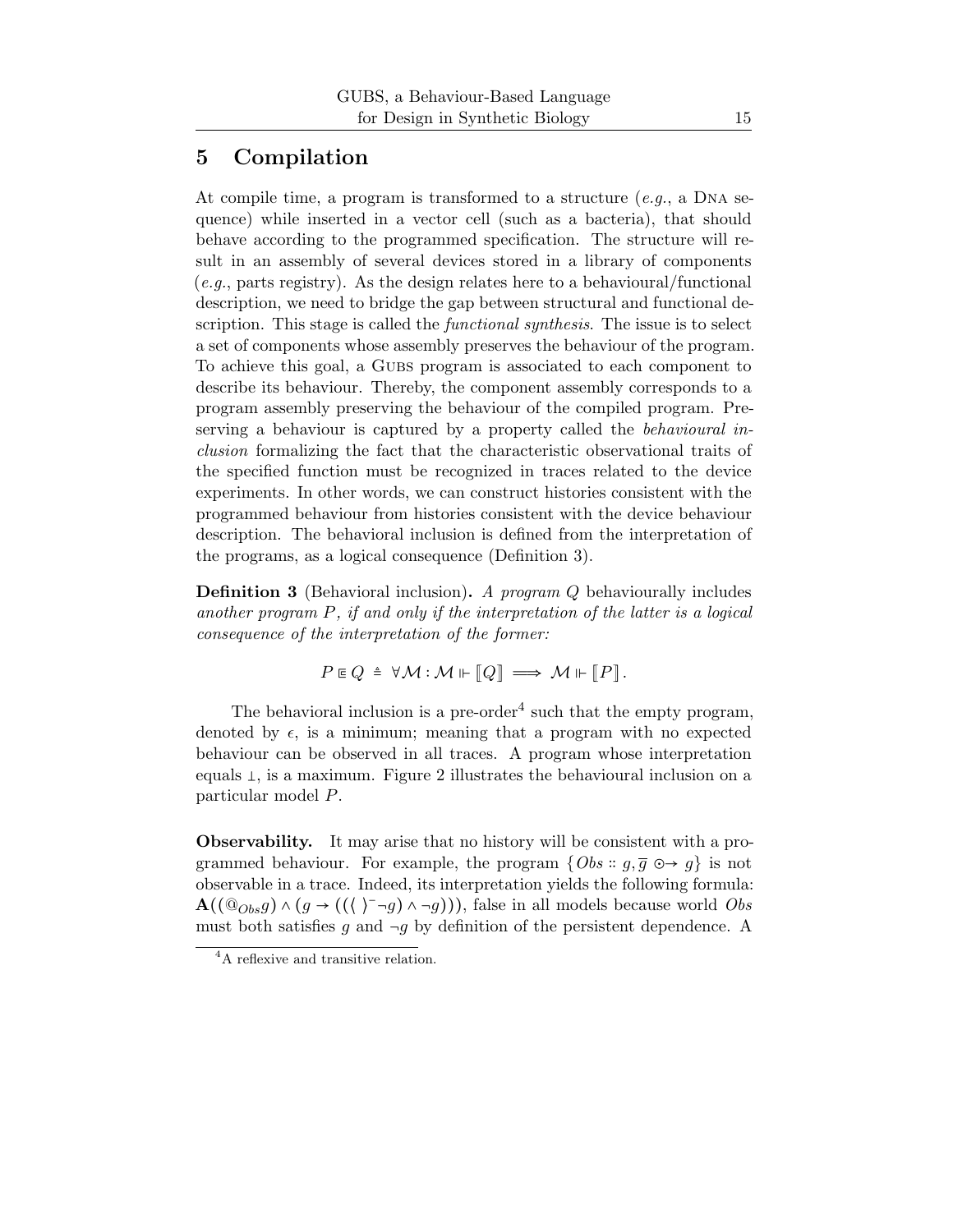<span id="page-15-0"></span>

|                                          |                                                                    | 96<br>$g_0$                                          |
|------------------------------------------|--------------------------------------------------------------------|------------------------------------------------------|
| P                                        |                                                                    |                                                      |
| $\{g_1 \circ \rightarrow g_3,$           | $\{[k_1]\{g_0 \odot g_1\},\$                                       |                                                      |
| $[k_3] \{g_3 \circ g_4\},\$              | $[k_2]\{g_0 \circ g_2\},\$                                         | k <sub>1</sub><br>$k_5$                              |
| $[k_4]\{g_3 \circ \rightarrow g_5\},\$   | $g_1 \circ \rightarrow g_3$ ,                                      | $k_{2}$                                              |
| $[k_6]$ { $g_8 \circ \rightarrow g_9$ }, | $g_2 \nightharpoonup g_5$ ,                                        | 98<br>97<br>$g_1$                                    |
| $[k_7]\{g_8 \circ g_{10}\},\$            | $[k_3]$ { $g_3 \odot \rightarrow g_4$ },                           |                                                      |
| $g_9 \nightharpoonup g_{11}$ ,           | $[k_4]\{g_3 \odot \rightarrow g_5\},\$                             | k7<br>$g_2$<br>$k_{6}$                               |
| $g_{10} \circ \rightarrow g_{11}$ ,      | $g_6 \circ g_8$ ,                                                  |                                                      |
| $a::g_4$                                 | $[k_5] \{g_6 \circ g_7\},\$                                        | $g_{10}$<br>$g_3$<br>99                              |
|                                          | $\left[ k_6 \right] \left\{ g_8 \circ \rightarrow g_9 \right\},\,$ |                                                      |
|                                          | $[k_7]\{g_8 \circ g_1, g_2\},\$                                    | $k_3$<br>$k_{4}$                                     |
|                                          | $g_9 \nightharpoonup g_{11}$ ,                                     |                                                      |
|                                          | $g_{10} \nightharpoonup g_{11},$                                   | $g_5$<br>94<br>a:<br>$g_{11}$<br>$\mathbf{c}$ :<br>b |
|                                          | $a:: g_4, b:: g_5, c:g_{11}$                                       |                                                      |

Figure 2: Behavioural inclusion example. Consistent histories of P necessary contains worlds coloured in grey. From the a,b,c observation spots, the model corresponding to worlds in grey validate the original model. Hence, the behaviour of  $P$  is included in the model of  $Q$  represented by the entire graph.

Gubs program is said to be *observable* if and only if the formula resulting from its interpretation is validated by one model at least. Hence, the interpretation of an unobservable program is a contradiction. An unobservable program can be assimilated to a programming error. The detection of such errors can be carried out at compile time using tableaux method [\[10\]](#page-34-8) that automatically determines whether a formula is satisfiable in a model. Indeed GUBS uses a fragment of  $\mathcal{H}(\mathbf{A},\mathbf{Q})$  named  $HL(\mathbf{Q})$  logic which is decidable. The observation of the behaviour is essential to validate a program to ensure its safety. Hence, the assembled components must be always observable because a program behaviourally included in an observable program is also observable (Proposition [1\)](#page-15-1).

<span id="page-15-1"></span>Proposition 1. *A program behaviourally included in an observable program, obs P, is observable:*  $∀P,Q ∈ P : (obsQ) ∧ (P ∈ Q) \implies obsP$ .

#### 5.1 Functional Synthesis

Functional synthesis is the operation whereby biological components of a library are selected and assembled to generate a device behaviourally including the designed function. The behaviour of each component is described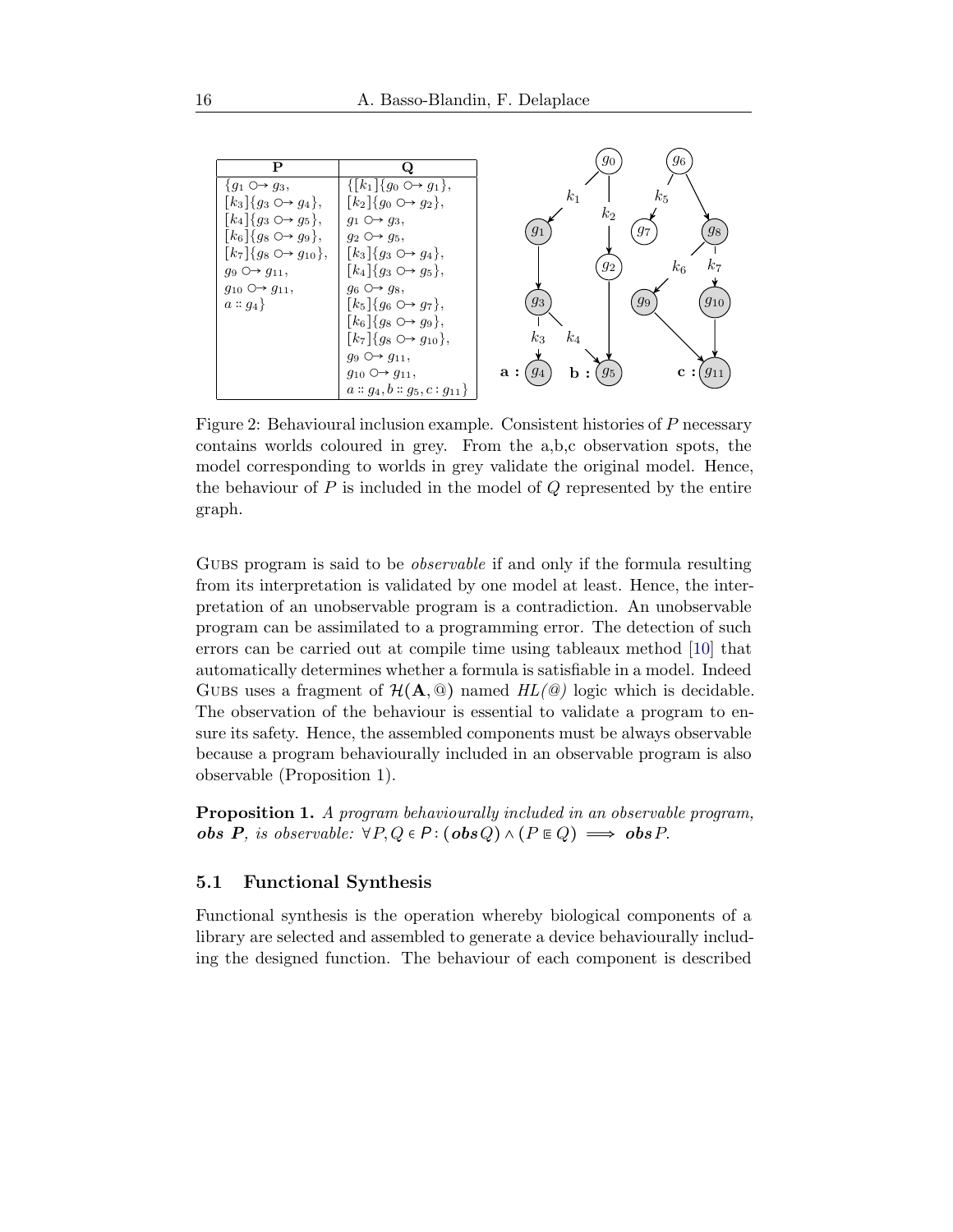by a Gubs program. At its simplest, the functional synthesis could be considered as a proper substitution of variables by constants. For example, in the following activation  $\{G_1 \stackrel{+}{\longrightarrow} g_2\}$ ,  $g_2$  will be substituted by gene  $G_2$ , providing that component Q describes the activation  $\{G_1 \stackrel{+}{\longrightarrow} G_2\}$ . However, more complex situations may arise during component selection. For example, if the activation  $G_1 \stackrel{+}{\longrightarrow} G_2$  occurs with another regulation only *i.e.*,  $Q = \{G_1 \stackrel{+}{\longrightarrow} G_2, G_3 \stackrel{+}{\longrightarrow} G_4\}$  then the selection of Q adds a supplementary regulation.

Formally, a finite substitution is a set of mappings,  $\sigma = \{v_i \mapsto b_i\}_i$ , on variables and constants such that a variable can be substituted by a variable or a constant, and a constant can only substituted by itself<sup>[5](#page-16-0)</sup>. For instance, we have:  $\{Obs:G(l) + b_2, b_1 \cup B \cup G(l)\} [\{b_1 \mapsto B_1, b_2 \mapsto B_2, l \mapsto Low\}] =$  $\{Obs::G(Low)+B_2, B_1 \odot \rightarrow G(Low)\}.$ 

Functional synthesis rules. Functional synthesis is defined by rules (Table [4\)](#page-17-1) governing the component assembly. Only the dependences and the attributes will be functionally synthesized. The observation spots are considered as annotations used for the compilation process. To ensure the correctness, each transform must preserved the original behaviour. Hence, each program resulting from the application of a rule must behaviourally include the previous one. Formally, the functional synthesis is modelled by a relation on programs denoted by  $\leftarrow$ , *i.e.*,  $Q \leftarrow_{\sigma} P$  where P is the initial program and Q the transformed one, such that each rule insures that:  $Q \leftarrow_{\sigma} P$  *is correct in regard to a substitution*  $\sigma$ *, that is*  $P[\sigma] \in Q[\sigma]$  *and*  $Q[\sigma]$  *is observable.* Also notice that the behavioural inclusion is preserved by substitution (Proposition [2\)](#page-16-1).

<span id="page-16-1"></span>**Proposition 2.** For all substitutions  $\sigma$ , we have:  $P \in Q \implies P[\sigma] \in Q[\sigma]$ .

Table [4](#page-17-1) describes the functional synthesis rules<sup>[6](#page-16-2)</sup>.  $\Gamma$  is a set of components representing the library.  $P \subseteq_{\text{Asm}} Q$  denotes the fact that program Q corresponds to an assembly including P *i.e.*,  $Q = (Q_1, P, Q_2)$  where  $Q_1$  or  $Q_2$  may be an empty program. Rule (Inst.) describes the fact that an observable instance of a part of a component in the library is functionally synthesized.

.

<sup>&</sup>lt;sup>5</sup>  $P\sigma$  or  $P[\sigma]$  represents its application on program P and identity substitutions are omitted.

<span id="page-16-2"></span><span id="page-16-0"></span> ${}^{6}$ Rules are of the form:  $\frac{\text{hypothesis}}{\text{conclusion}}$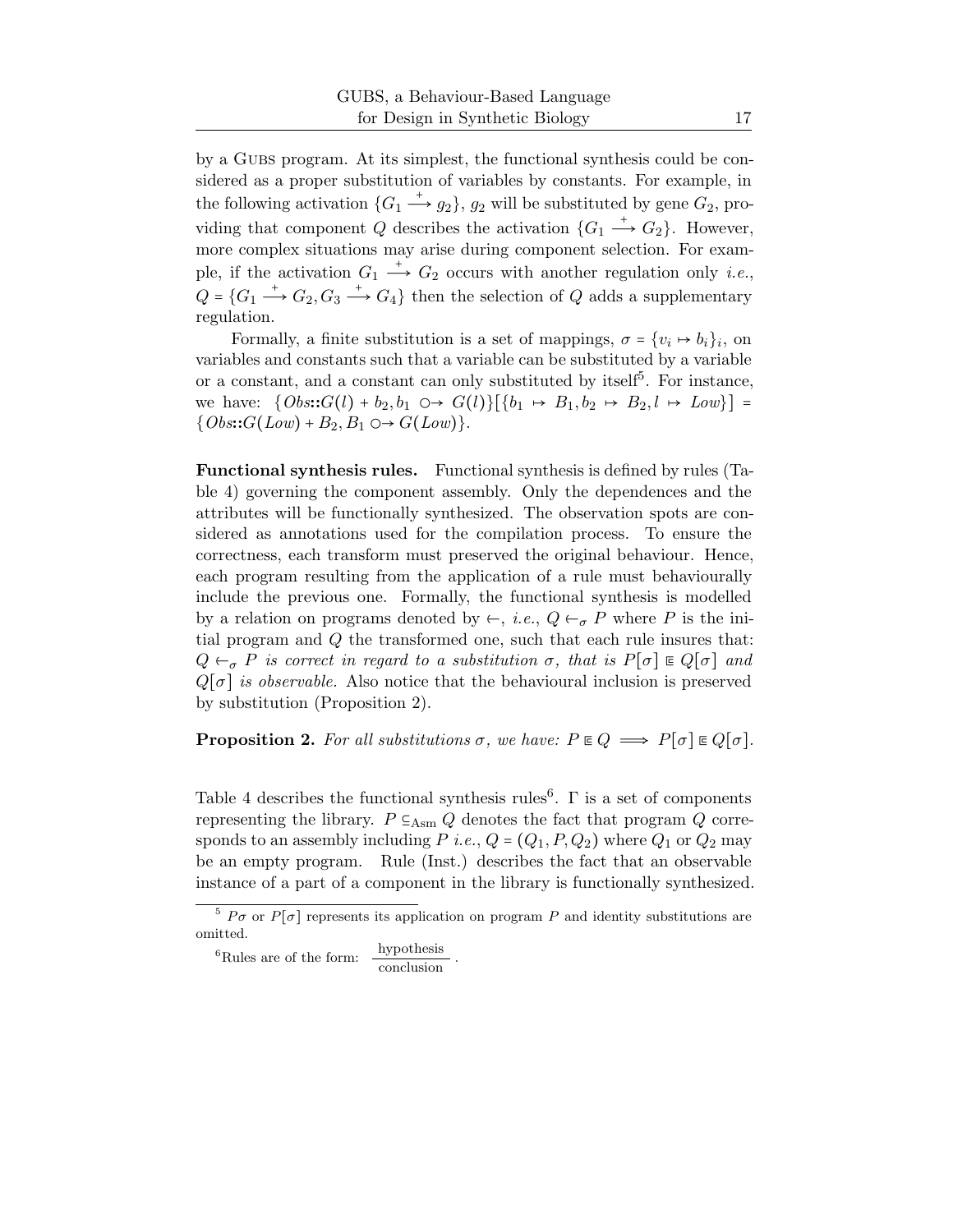<span id="page-17-1"></span>- INSTANTIATION -  
\n
$$
\frac{Q[\sigma] \subseteq_{\text{Asm}} P[\sigma] \qquad \text{obs}(Q[\sigma]) \qquad Q \in \Gamma \qquad (\text{Inst.})
$$
\n- 
$$
\frac{Q \leftarrow_{\sigma} P, P' \qquad (\text{Com.})}{Q \leftarrow_{\sigma} P', P} \text{ (Com.)} \qquad \qquad \frac{Q \leftarrow_{\sigma} P}{Q \leftarrow_{\sigma} P, P} \text{ (Cont.)}
$$
\n- 
$$
\frac{Q \leftarrow_{\sigma} P}{Q \leftarrow_{\sigma} P, P} \text{ (Cont.)}
$$
\n- 
$$
\frac{Q \leftarrow_{\sigma} P}{Q \leftarrow_{\sigma} P, P} \text{ (Cont.)}
$$
\n- 
$$
\frac{Q \leftarrow_{\sigma} P}{Q, Q' \leftarrow_{\sigma \cup \sigma'} P, P'}
$$
\n- 
$$
\frac{Q \leftarrow_{\sigma} P}{Q, Q' \leftarrow_{\sigma \cup \sigma'} P, P'}
$$
\n- 
$$
\frac{Q[\sigma], Q'[\sigma']}{Q, Q' \leftarrow_{\sigma \cup \sigma'} P, P'}
$$
\n- 
$$
\frac{Q[\sigma], Q'[\sigma']}{Q, Q' \leftarrow_{\sigma \cup \sigma'} P, P'}
$$

#### Table 4: Functional synthesis rules

Rule (Com.) expresses the commutativity of the assembly. Rule (Cont.) contracts the redundant formulation of programs. Finally, Rule (Asm.) details the conditions for an assembly of two components, each representing a functional synthesis of a part of the designed function. A detailed example of their use on a real case is given in Section [6.](#page-22-0)

#### <span id="page-17-2"></span>Theorem 1. *The functional synthesis rules (Table [4\)](#page-17-1) are correct.*

Another set of rules, more specifically devoted to dependences (Table [5\)](#page-17-0), defines the alternate possibilities to express similar behaviours. The table also includes the rules for agent sets. Rule (Trans.) expands the chain of the persistent dependences  $(S_1 \odot S_3)$  by adding intermediary dependence  $(S_2)$ to refine a pathway. Rule (N2P.) weaken a normal dependence  $(S_1 \odot S_2)$  to

<span id="page-17-0"></span>
$$
\frac{Q \leftarrow_{\sigma} S_1 \odot \rightarrow S_2, S_2 \odot \rightarrow S_3, \Delta}{Q \leftarrow_{\sigma} S_1 \odot \rightarrow S_3, \Delta} \text{ (Trans.)} \quad \frac{Q \leftarrow_{\sigma} S_1 \odot \rightarrow S_2, \Delta}{Q \leftarrow_{\sigma} S_1 \odot \rightarrow S_2, \Delta} \text{ (N2P.)}
$$
\n
$$
\frac{Q \leftarrow_{\sigma} S_1 \odot \rightarrow S_2, \Delta}{Q \leftarrow_{\sigma} S_1 \oplus \rightarrow S_2, \Delta} \text{ (R2N.)}
$$
\n
$$
\frac{S_1 + S_2}{S_2 + S_1} \text{ (SCom.)} \quad \frac{S + s}{S + s + s} \text{ (SCont.)} \quad \frac{S + s}{S} \text{ (Incl.)}
$$

Table 5: Rules for the dependences and the agent states.  $S_i$  stands for a collection,  $s_1 + \ldots + s_n$ , of agent states, including negation, and  $\Delta$  stands for the rest of the program.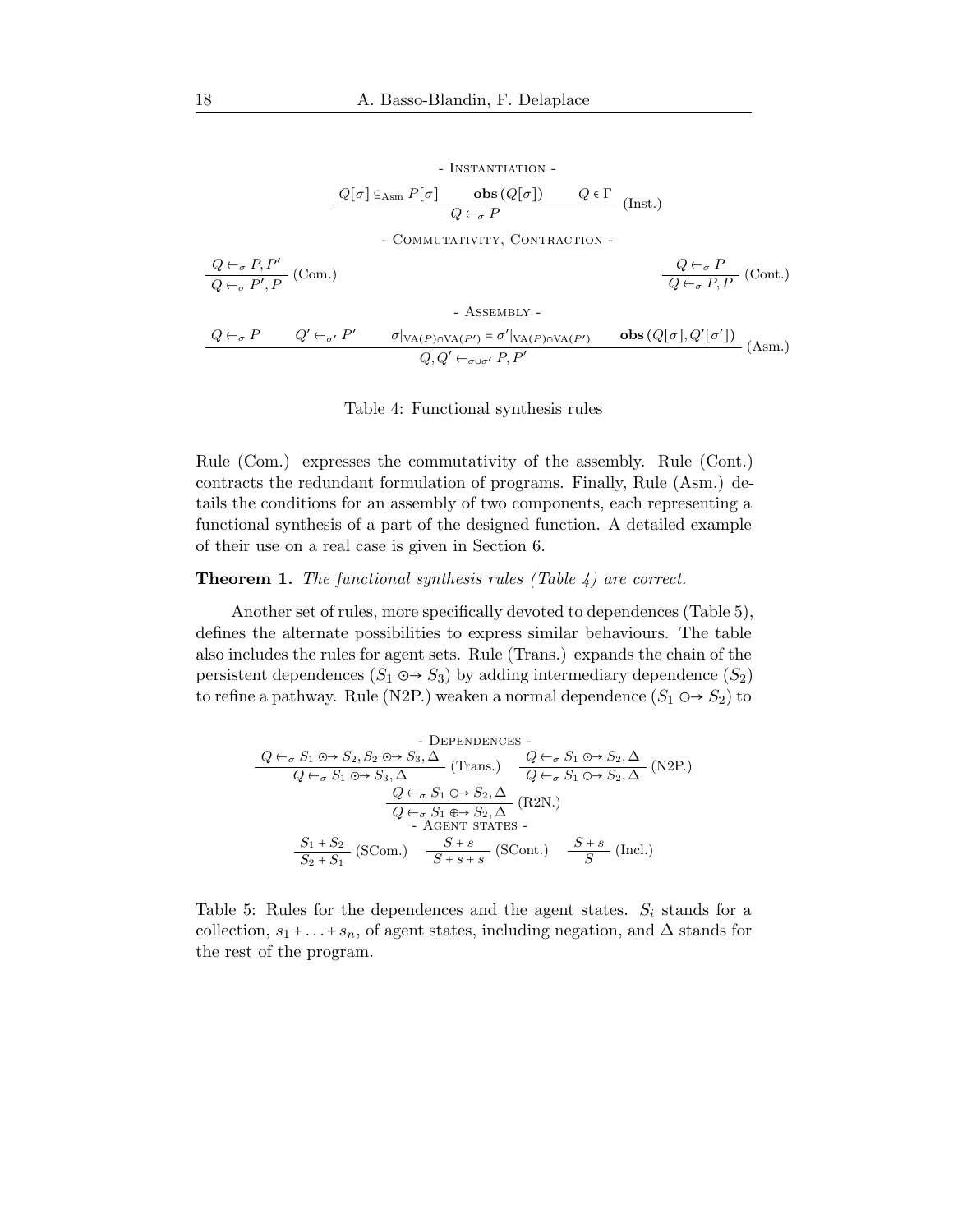a persistent one  $(S_1 \odot S_2)$  since the latter is a normal dependence with an additional property. And Rule (R2N.) weaken a residual dependence( $S_1 \oplus \rightarrow$  $S_2$ ) to a normal dependence  $(S_1 \circ S_2)$ , since normal dependence is also residual dependence with a repetition of the effect restricted to one step. According to these rules, all the dependence chains can be implemented with persistent dependences. Final rules are devoted to agent states. Rule (SCom.) and (SCont.) describe the propriety of + operator which is a logical ∧. Finally, (Incl.) specify that a behaviour can be extended with another unless the original one still present.

Theorem 2. *Dependences rules are correct according to the model specification, and agent states rules are correct according to logic operators (Table [5\)](#page-17-0).*

A possible algorithm for the assembly could be based on a combinatorial application of the rules. However, such algorithm may reveal inefficient in practice. The conditions for an efficient algorithm of compilation should be based on an internal representation of a program, as a set of contextualized dependences with attributes,  $\{\{A, [K]S_1 \otimes \rightarrow S_2\}\}\$ , where  $\otimes \rightarrow$  stands for any kind of dependence, such that  $A, K, S_1, S_2$  are respectively: a set of attributes specification related to the agent involved in the dependency, a set of contexts and sets of agent states. Any program can be encoded under this representation from a normal form of the program (not detailed here). Accordingly, the problem solved by the compilation algorithm can be defined as follows (Definition [4\)](#page-18-0):

<span id="page-18-0"></span>**Definition 4** (Functional Synthesis Problem (FSP)). Let  $\Gamma = \{Q_i\}_{1 \leq i \leq n}$ *be set where each* Q<sup>i</sup> *is a set of contextualized dependences with attributes and* P *a set of contextualized dependences with attributes, can we find the smallest observable subset of components*  $C \subseteq \Gamma$ , *such that there exists a substitution* σ *so that its application on the components of* C *form a cover of*  $P[\sigma]$ *,i.e.,*  $\exists \sigma : P[\sigma] \subseteq \bigcup_{Q_i \in C} Q_i[\sigma] \wedge \mathbf{obs} C$ .

<span id="page-18-1"></span>As the set cover problem is reducible to this problem, the problem is NP-complete (Proposition [3\)](#page-18-1).

Proposition 3. *The Functional Synthesis Problem is NP-Complete.*

#### 5.2 Compilation Steps

In this section, we detail the main steps of the compilation performing the functional synthesis. The result of the compilation is composed of a com-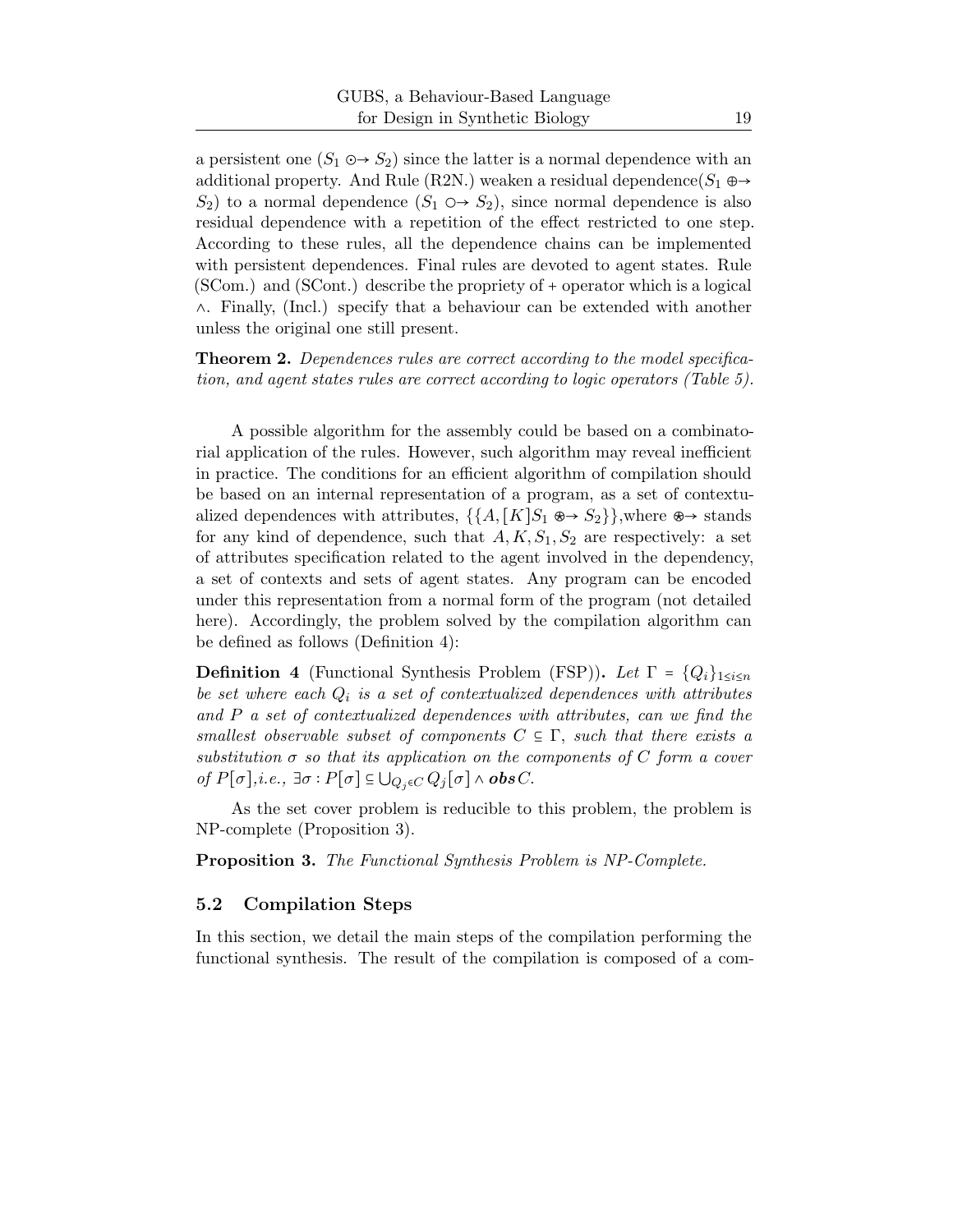ponent list and a substitution list attributing a constant to each variable of the compiled program. The resolution is oriented towards a heuristic algorithm aiming at finding a minimal set of components covering the behavior of a program. Besides, extension capabilities are also considered for facilitating further software developments. Mainly, these developments would improve the component selection, notably by integrating biological compatibility between components without being necessary mentioned explicitly in the program in order to ease the programmer task. Hence, the design of the compiler must take the both requirements in consideration: the functional synthesis and the software sustainability. These requirements orient the development towards the use of a meta optimization heuristic, and more precisely an evolutionary algorithm providing a suitable framework for the resolution of the functional synthesis while facilitating the further developments..

Evolutionary algorithm [\[13,](#page-34-9) [21\]](#page-35-4) is a class of meta heuristic optimization algorithms inspired by Darwinian evolution principles mimicking the biological evolution process: evolutionary algorithm selects candidate solutions and stochastically makes them evolve by recombination and mutation leading to improve their quality quantified by a fitness function. Generally speaking, evolutionary algorithm solves a multi-objective optimization problem specified as follows [\[40\]](#page-37-5):

minimize  $F(x) = (f_1(x), \ldots, f_n(x))$  such that  $x \in X$ ,

where X is a set of viable solutions/individuals chosen in a domain  $X'$  and validated by a predicate  $p(i.e., X = \{x \in X' | p(x)\})$  and F is a sequence of objective/fitness functions,  $f_i: X \to \mathbb{R}$ .

Accordingly, the application of evolutionary algorithm requires to specify the three elements (the encoding of individual  $x \in X$ , the viability constraint  $p$  and the fitness functions  $f_i$ ) in accordance with the concerned problem, related here to FSP.

Individual. An individual stands for a proposal for solving FSP. It represents a subset of components  $C = \{Q_i\}_i$  chosen in database Γ. Then, as individuals correspond to finite subsets of a reference set (database), they are implemented by boolean vectors of size  $|\Gamma|$  such that 1 identifies the selected elements and 0 for the others.

Fitness functions. The fitness functions guide the selection of viable individuals to improve the synthesis quality. By definition of FSP, the number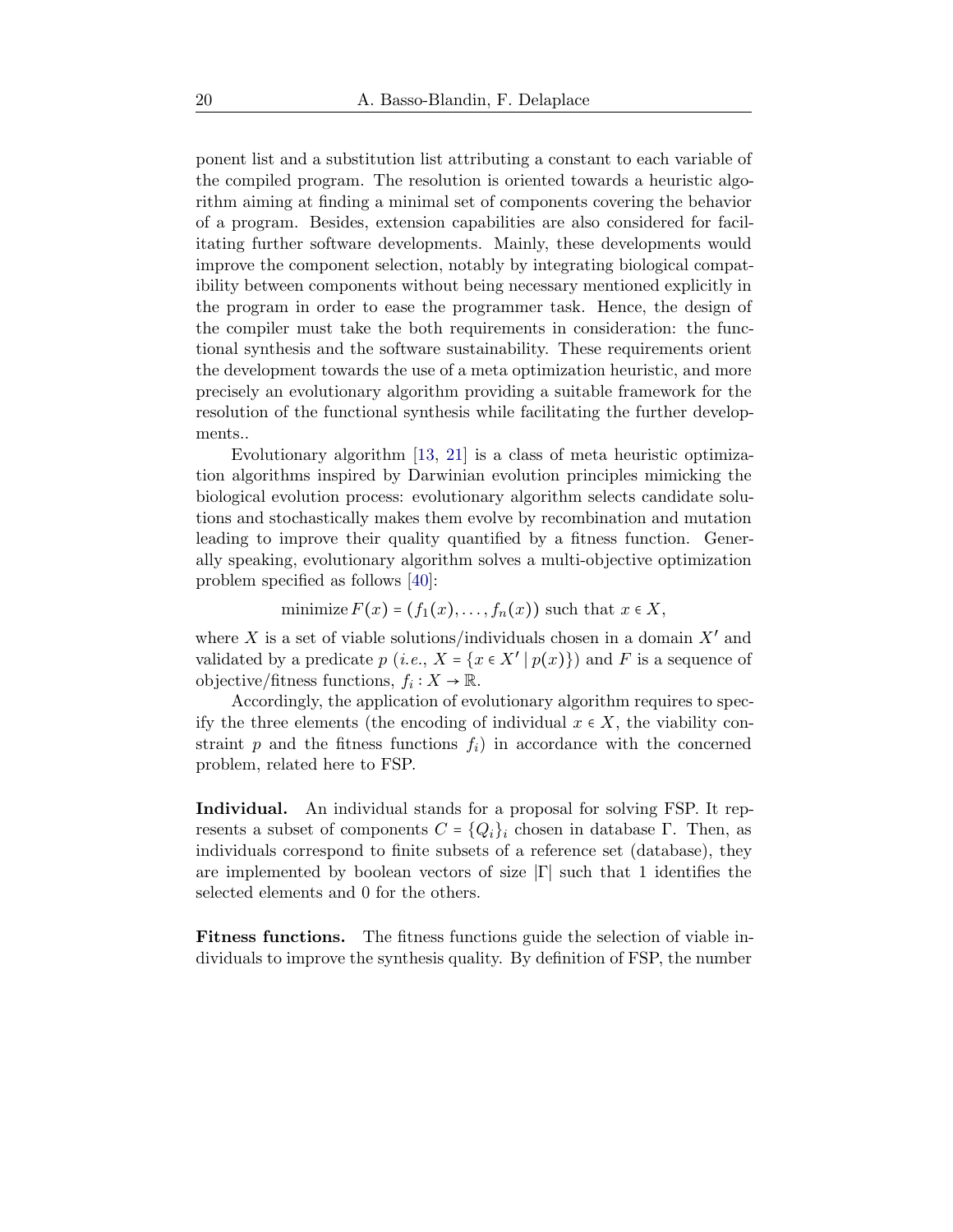of components (*i.e.*, the number of elements equal to 1 in a vector) is necessary a fitness function since we aim at minimizing it. However, other fitness functions may be added for a better component selection guidance, notably by accounting biological aspects. As evolutionary algorithm deals with multiple objectives, their addition is technically easy. The focus is then rather puts on the ability to properly model biological constraints quantitatively. This challenging problem is not studied in the article but considered as a working perspective.

Viability constraints. The viability constraints are related to the observability of an individual on one hand, and the ability to determine whether an individual behaviorally includes the program to compile on the other hand. A possible approach to verify the observability can be achieved by translating the program into formula and then by applying a tableau method to verify the satisfiability of the resulting formula. However, the exponential complexity of the algorithm would make its use impractical for some cases. To circumvent this potential problem, we orient the validation of the observability to another method, called the *strong observability* (Obs), based on the syntax of the program determining a necessary condition for the observability (*i.e.*,  $\mathbf{Obs}(P) \implies \mathbf{obs}(P)$ ). Basically, a program is not observable if the formula describing its semantics is an unsatisfiable formula such as a variable and its negation. Hence, no Kripke model validates such formula. In the context of Gubs, a such situation comes from the simultaneous occurrence of incompatible agent states. An incompatible pair of agent states corresponds to: an agent state and its negation  $(e.g., g,\overline{g})$ , agent states with mutually excluded attributes (*e.g.*, g(*Phos*), g(*UnPhos*) with *Phos* ≉ *UnPhos* ), or an agent state expressed by an attribute and the negation of another agent state by an attribute with less capacity than the first one (*e.g.*, g(*High*), g(*Low*) with *Low* ≺ *High*). An incompatible pair of agent states arises in the following cases: either an incompatible pair occur in left or right side of a dependence, if there exists an incompatible pair in the agent states of a chain of persistent dependences since the cause always occur with the effect by definition of the persistence. Otherwise, the program is observable.

Therefore, the strong observability consists of checking whether these cases appear in the program that can be achieved in polynomial time from its text and the definition of attributes by analyzing: the agent states of the dependences and the agent states for pair of persistent dependences in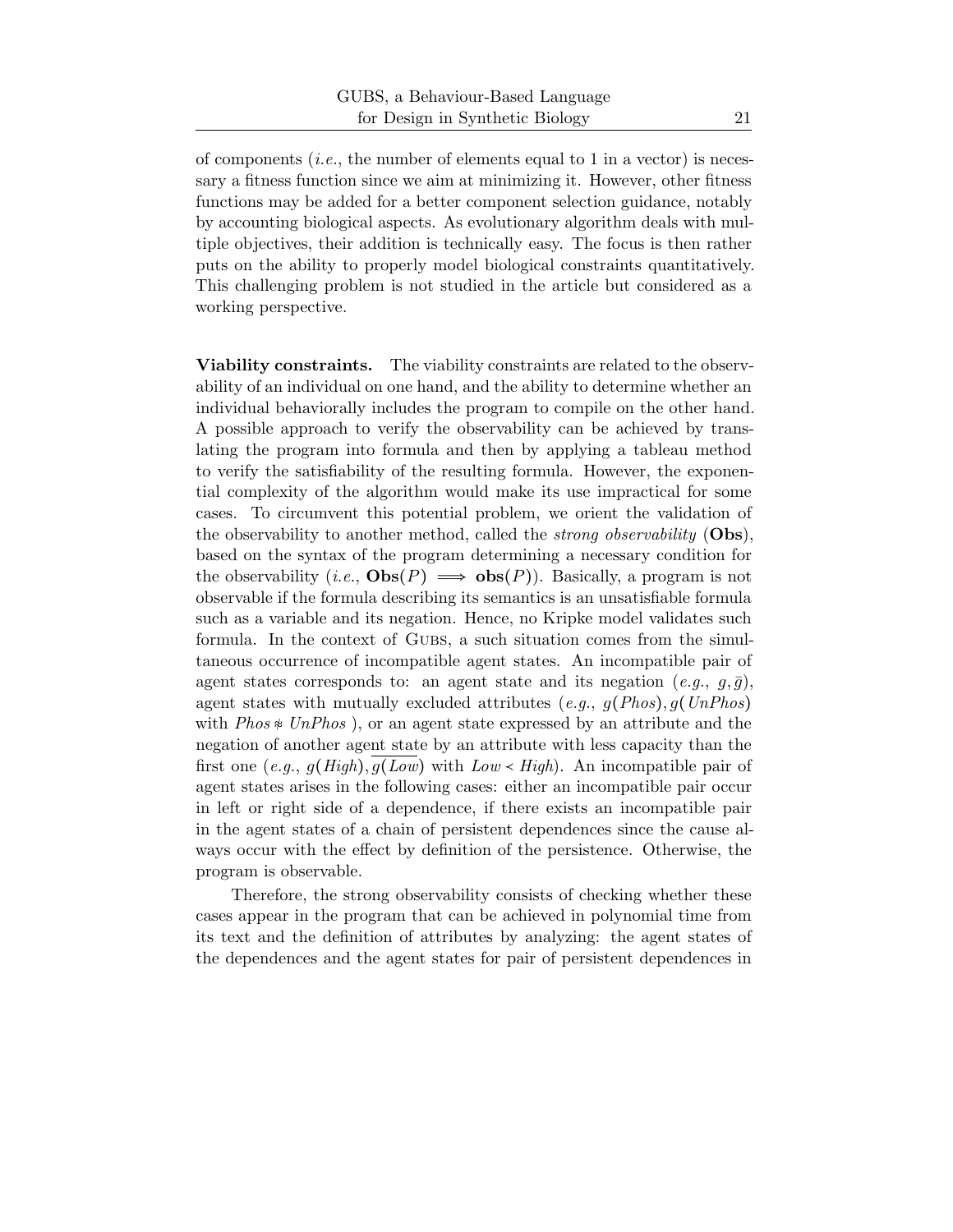a chain of persistent dependences.

The behavioral inclusion implies to "match" each causal dependence of the program with a causal dependence of an individual while respecting the nature and the structure of the dependences. The matching is a pure syntactic process proceeding on text of programs that is assimilated to an unification of terms. For FSP, the unification algorithm is applied on associative commutative and idempotent function (ACI-unification). Indeed, in Table [4](#page-17-1) and [5,](#page-17-0) Rules (Com.), (SCom.), and Rules (Cont.), (SCont.) identify the respective role of the commutativity and the idempotency in the synthesis whereas Rule (Inst.) (Table [4\)](#page-17-1) characterizes the outcome of unification. ACI-unification [\[2\]](#page-33-4) solves equation of terms using associative, commutative and idempotent operators by determining a list of substitution (unifier). In our context, the objective is to find a substitution  $\sigma$  and a part Q of an individual such that  $Q = P\sigma$  where P is the program to compile. Thus, a program is viewed as a term representing an union of causal dependences set such that a causal relation stands for a symbolic (non commutative) binary function applied on two sets containing variables and constants as parameters. ACI-unification problem is NP-Complete [\[25,](#page-35-5) [2\]](#page-33-4). However, in literature, efficient heuristics covering the different variations of ACI-unification problem such as set unification have been proposed [\[35,](#page-36-6) [18,](#page-35-6) [36\]](#page-37-6) and can be adapted to our case.

Figure [3](#page-22-1) describes the compilation process of a GUBS program. Additionally, several CAD environments for synthetic biology design use meta optimization algorithms in a similar way than genetic programming for the combinatorial logic function generation where the design of logical circuits complying to an expected input/output profile specifying their behavior, is automatically achieved by an evolutionary algorithm. Pioneer work on synthetic biology has been undertaken in [\[19\]](#page-35-7) for the design of a bistable oscillatory circuit, by using a genetic algorithm. In [\[34\]](#page-36-7), the authors apply a Monte-Carlo algorithm to synthesize a *de-novo* ribosome binding site. In [\[33,](#page-36-8) [32\]](#page-36-9), the authors propose an evolutionary algorithm based environment to automatically produce small regulatory networks from a library of biological components that match with a behavior represented by an evolution profile of RNA concentration for some target genes. These works evidence the applicability of evolutionary algorithm for automatic design in synthetic biology. Although the use of evolutionary algorithm in Gubs differs, it supports the same objective and opens up the possibility of an integration based on the same optimization framework.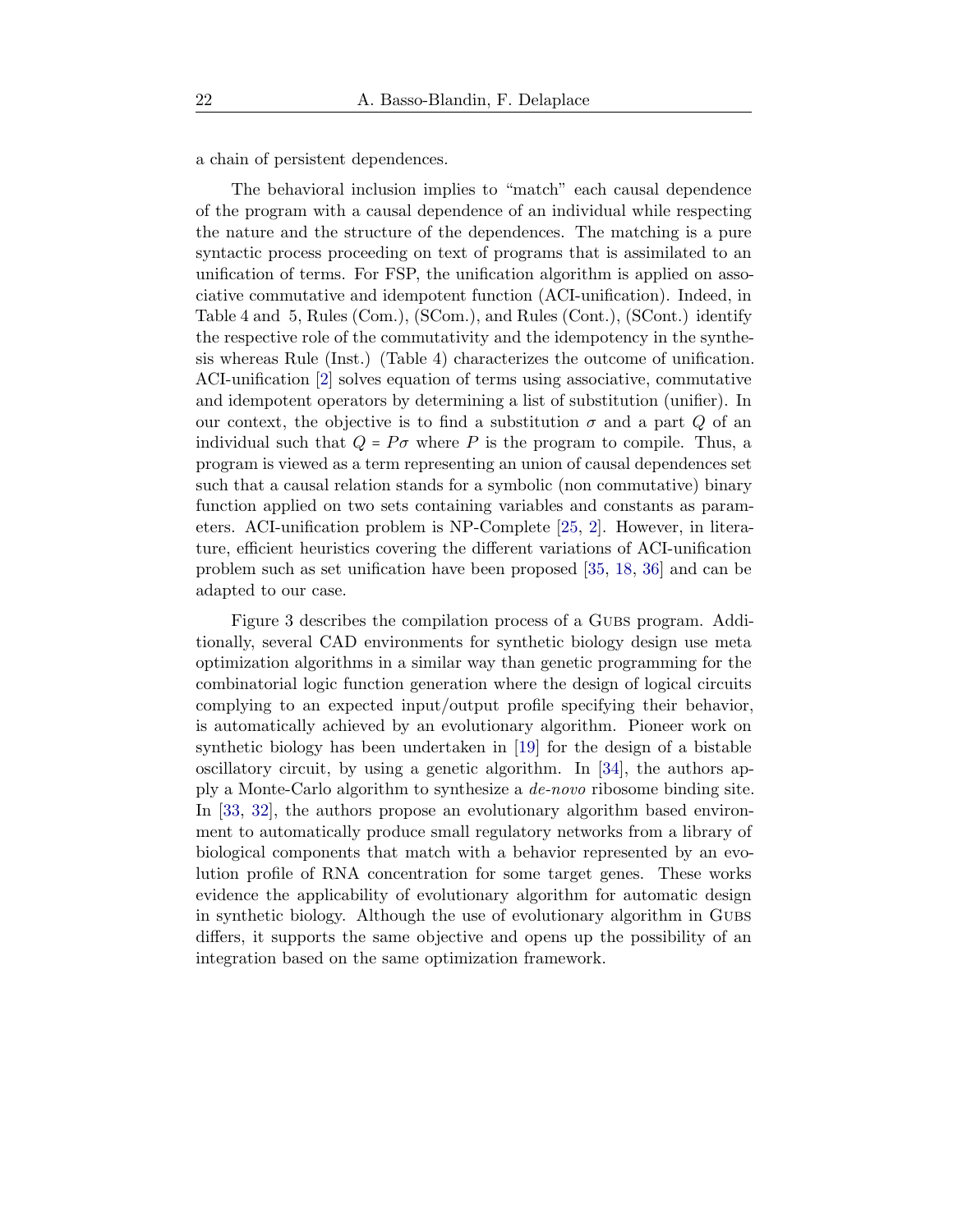<span id="page-22-1"></span>

Figure 3: Overview of compilation process of Gubs.

## <span id="page-22-0"></span>6 Example

The application of rules underlying the compilation process is here described in a real case for the design of the Band Detector proposed in [\[3\]](#page-33-5). This example explains how from a simple abstract definition of the functionality a complex design can be synthesized. Accordingly, Gubs may be used to describe a behaviour with a high-level of abstraction as well as a low-level, detailing the components involved in the design. We introduce each step of the different transforms from the high-level program to the low-level one in the example. Each is ruled by the application of rewriting rules defined in Tables [4,](#page-17-1) [5,](#page-17-0) ensuring its correctness and so, its functional safety in the context of open system. The design of the example aims at forming patterns of different colours in a population of bacteria exploiting the quorum sensing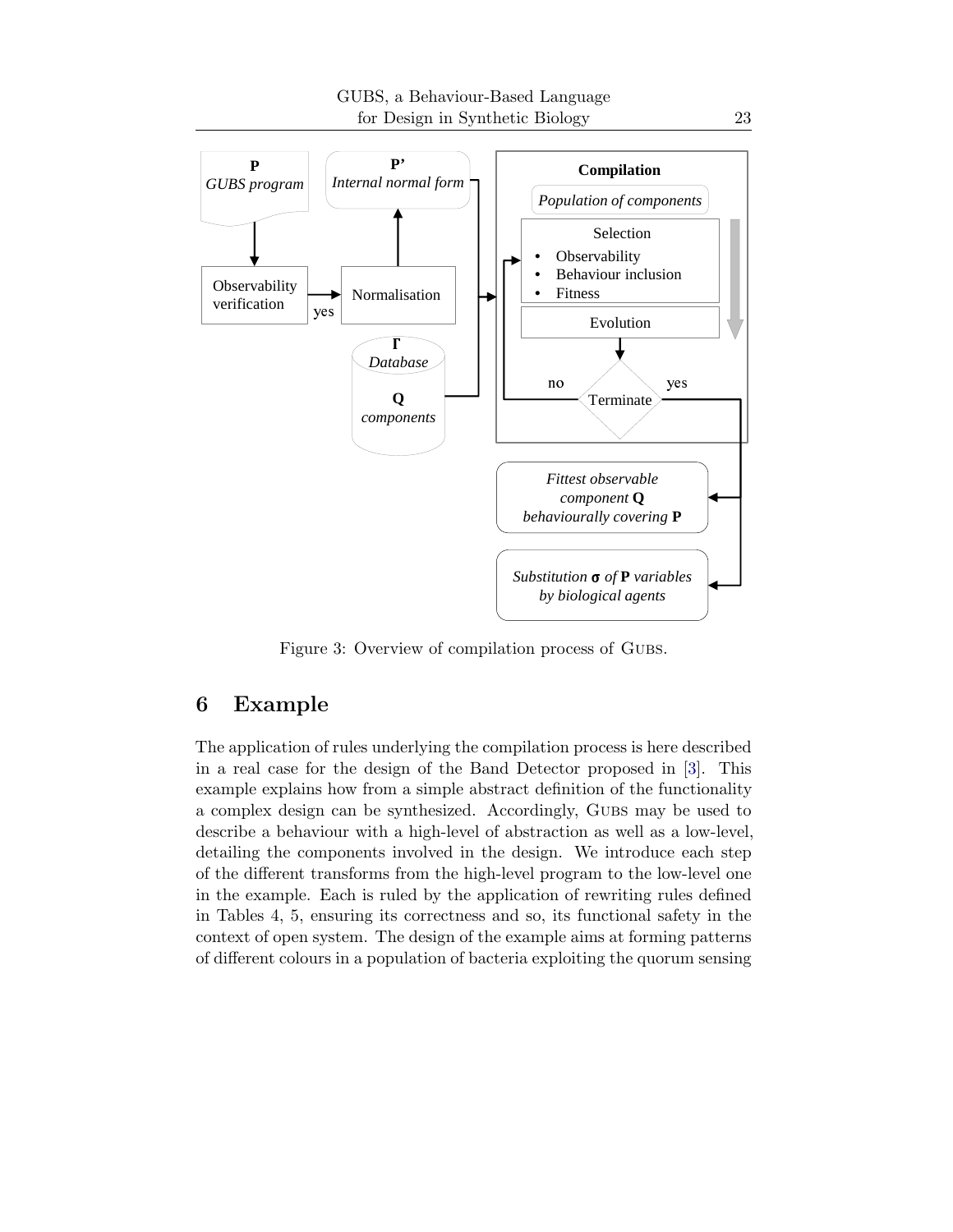<span id="page-23-0"></span>

Figure 4: The band detector regulatory circuit.

phenomenon by staining with fluorescent protein (GFP). The amount of molecules of interest a cell receives depends on its relative position to the cell diffusing the molecule of interest controlled by an external event: the more the cell is far from the source, the fewer is the amount of molecules received. The activation or inhibition of the fluorescent protein due to the concentration will distinguish the bands surrounding the source. In the original design, the protein does not fluoresce in an intermediary band.

From a computing standpoint, we can assimilate the design to a message transmission coupled to a sensor/actuator responsible for fluorescence, then leading to a concise Gubs program presented below: the diffusive molecule is *AHL* which production is controlled by a context and the observation is applied on *GFP*. Two categories of cells are defined: the *Sender* and the *Receiver*. Therefore, two GUBS programs identify the two cell types.

| $Sender =$ | $\{ AHL:\{low \ast mid \ast high\}.$                                                                                              |
|------------|-----------------------------------------------------------------------------------------------------------------------------------|
|            | $[Lighth] \{detect \bigcirc \rightarrow AHL(low), detect \bigcirc \rightarrow AHL(mid), detect \bigcirc \rightarrow AHL(high) \}$ |
|            | $Receiver = \{ AHL(low) \rightarrow GFP, AHL(mid) \rightarrow GFP, AHL(high) \rightarrow GFP, obs_1::GFP, obs_2::GFP\}$           |

Figure [4](#page-23-0) describes the original genetic circuit used in the article. The diffusible molecule is the constant *AHL*. *detect* is a variable used to represent the initial action of Light activating *AHL* diffusion. The gene *LuxR* has three activation thresholds: at Level 2, it activates both *LaclM1* and *Cl*, at level 1, the amount of *AHL* only allows activation of *Cl*, and finally, at level 0, none are activated.

To ease compilation follow-up, we label each dependency of the senderreceiver program (Table [6\)](#page-24-0). We show that from the sender-receiver program, we obtain the original design by applying the aforementioned rules with an appropriate selection of components (Table [7\)](#page-24-1). The regulations of Figure [4](#page-23-0) are described in a Gubs program translating in terms of dependences and relations on their attributes their regulatory action. We focus here on some illustrative steps of the sender program compilation. The complete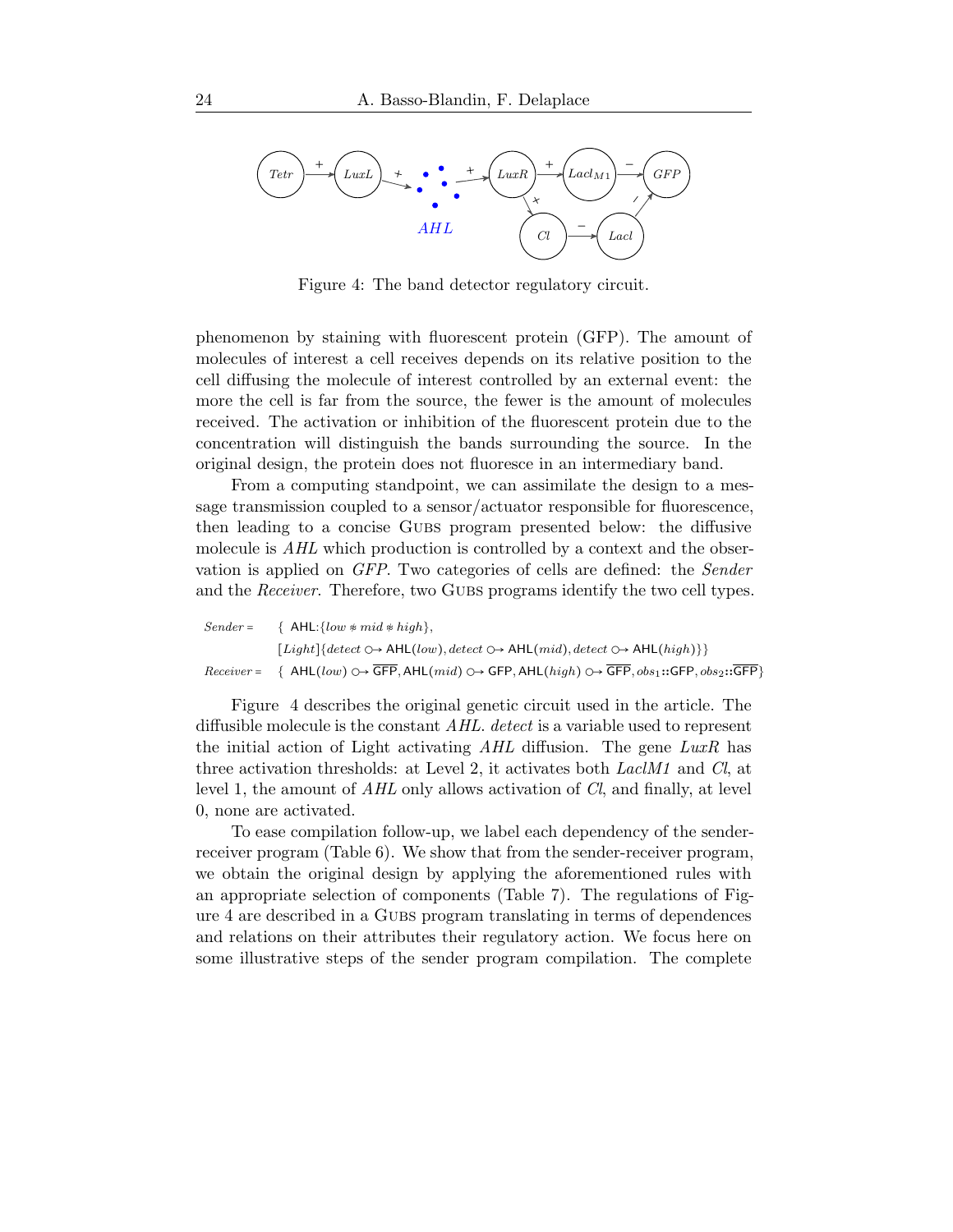<span id="page-24-0"></span>functional synthesis is given next. The compilation consists in finding the appropriate components whose assembly behaviourally includes the senderreceiver program, with the particularity that the diffusive molecule must be the same in both programs.

| Sender                                                                                | Receiver                                 |
|---------------------------------------------------------------------------------------|------------------------------------------|
| $P_{11} = \{\lceil Light \rceil \{ detect \bigcirc \rightarrow \text{AHL}(low) \}\}\$ | $P_{21} = \{AHL(low) \cup \text{GFP}\}\$ |
| $P_{12} = \{ [Light] \} \{ detect \bigcirc \rightarrow \text{AHL}(mid) \} \}$         | $P_{22} = \{AHL(mid) \cup \text{GFP}\}\$ |
| $P_{13} = \{ [Light] \{ detect \bigcirc \rightarrow AHL(high) \} \}$                  | $P_{23} = \{AHL(high) \cup B}$ GFP $\}$  |

with  $\{AHL:\{low \neq mid \neq high\}\}$  as attributes of AHL.

Table 6: Separation of the dependences.

- <span id="page-24-1"></span> $Q_1 = \{[\text{Light}]\{detect \bigcirc \rightarrow \text{Tetr}\}\}\$
- $Q_2 = \{ \text{Tetr} \stackrel{+}{\longrightarrow} \text{Luxl} \}$
- $Q_3 = \{ \text{AHL}: \{ low \neq mid \neq high \}, \text{Luxl} \longrightarrow \text{AHL}(low), \text{Luxl} \longrightarrow \text{AHL}(mid), \text{Luxl} \longrightarrow \text{AHL}(high) \}$
- $Q_4 = \{ \text{AHL}:\{ low \neq mid \neq high \}, \text{LuxR}: \{ low \neq \{ mid \prec high \} \},\$ AHL $(mid)$   $\bigcirc \rightarrow$  LuxR $(mid)$ , AHL $(high)$   $\bigcirc \rightarrow$  LuxR $(high)$ }
- $Q_5 = \{ \text{LuxR:} \{ low \ast \{ mid \prec high \}, \text{LuxR} (mid) \stackrel{+}{\longrightarrow} \text{Cl, LuxR} (high) \stackrel{+}{\longrightarrow} \text{Cl + LacIM1} \}$
- $Q_6 = \{ \text{CI} \longrightarrow \text{Lacl} \}$
- $Q_7 = \{ \text{LacIM1} \longrightarrow \text{GFP} \}$
- $Q_8 = \{$ Lacl  $\longrightarrow$  GFP $\}$

Table 7: Part of the database dedicated to the Band Detector.

In the sequel,  $P_{ij}$  refers to  $j^{\text{th}}$  normalized causal relation of the program  $P_i$  where  $P_1$  is the Sender and  $P_2$  is the Receiver. Let us consider  $P_{11}$  whose compilation is close to  $P_{12}$  and  $P_{13}$ . Notice that  $P_{11}$  cannot be directly instantiated with any component because, on the one hand, the component  $Q_1$  contains a context like  $P_{11}$  but applied on gene *Tetr* instead of AHL, and on the other hand Q<sup>3</sup> has the *AHL* molecule but no context is defined. So, to match  $P_{11}$  with the components  $Q_1$ ,  $Q_2$  and  $Q_3$ , first, the normal dependence is converted to persistent one (Rule (N2P.)).

$$
\frac{Q_1, Q_2, Q_3 \leftarrow_{\sigma} \{[light] \{detect \odot\rightarrow AHL(low)\} \}}{Q_1, Q_2, Q_3 \leftarrow_{\sigma} P_{11}} \text{ (N2P.)}
$$

Thereby, the resulting dependence can also be separated to match the assembly  $Q_1, Q_2, Q_3$  by applying (Trans.) rule twice.  $v_1$  and  $v_2$  are fresh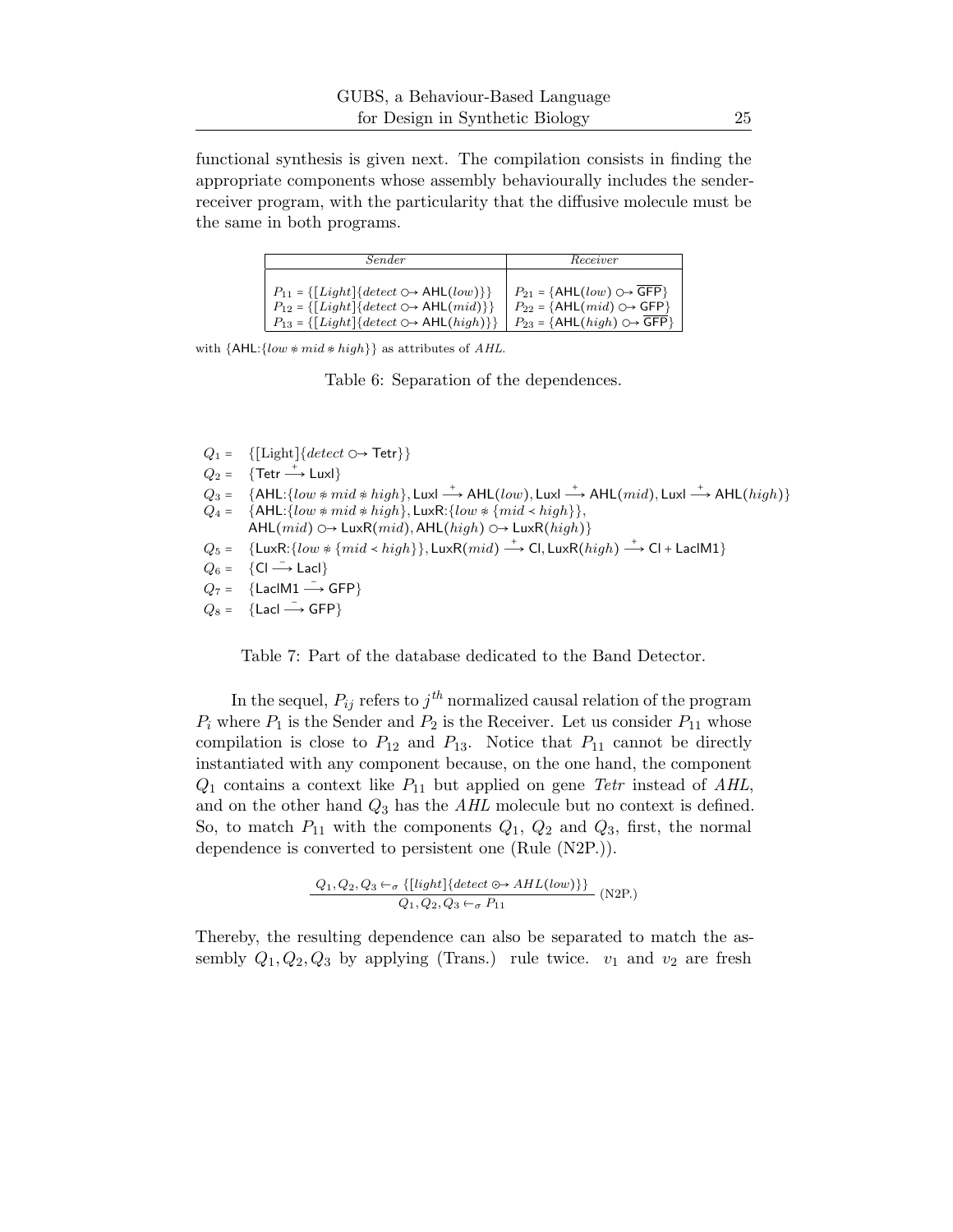variables.

$$
\frac{Q_1, Q_2, Q_3 \leftarrow_{\sigma} P'_{11} = \{[light] \{detect \odot \rightarrow v_2, v_2 \odot \rightarrow v_1, v_1 \odot \rightarrow AHL(low)\}}{Q_1, Q_2, Q_3 \leftarrow_{\sigma} [light] \{detect \odot \rightarrow v_1, v_1 \odot \rightarrow AHL(low)\}} \text{(Trans.)}
$$
  
\n
$$
Q_1, Q_2, Q_3 \leftarrow_{\sigma} [light] \{detect \odot \rightarrow AHL(low)\}
$$
 (Trans.)

Finally, we obtain a new program program  $P'_{11}$  compatible with  $Q_1, Q_2, Q_3$ , and each variable is substituted by a constant (biological element) with the application of Rule (Inst.). For  $P'_{11}$  we have:

$$
\frac{Q_1, Q_2, Q_3[\sigma = \{light/Light, v_1/Tetr, v_2/Luxl\}] \subseteq_{Asm} P'_{11}[\sigma] \qquad obs(Q_1, Q_2, Q_3[\sigma])}{Q_1, Q_2, Q_3 \leftarrow_{\sigma} [light] \{detect \odot \rightarrow v_1, v_1 \odot \rightarrow v_2, v_2 \odot \rightarrow AHL(low)\}}
$$
(Inst.)

By following this scheme for  $P_{12}$  and  $P_{13}$ , we respectively obtain  $P'_{12}$  and P ′ <sup>13</sup>. The final assembly corresponds to the functional synthesis of *Sender* program.

$$
Q_1, Q_2, Q_3 \leftarrow_{\sigma} P'_{11} \t Q_1, Q_2, Q_3 \leftarrow_{\sigma} P'_{12} \t Q_1, Q_2, Q_3 \leftarrow_{\sigma} P'_{13}
$$
  
\n:  
\n
$$
Q_1, Q_2, Q_3 \leftarrow_{\sigma} P_{11} \t Q_1, Q_2, Q_3 \leftarrow_{\sigma'} P_{12} \t Q_1, Q_2, Q_3 \leftarrow_{\sigma''} P_{13}
$$
  
\n
$$
Q_1, Q_2, Q_3 \leftarrow_{\sigma \cup \sigma' \cup \sigma''} P_{11}, P_{12}, P_{13}
$$
 (Asm.)

In conclusion, the functional synthesis generates the original genetic circuit (Figure [4\)](#page-23-0) from the sender program. A similar approach can be also applied to obtain the receiver program (see the complete proof below [6\)](#page-25-0).

Sender = {AHL: $\{low \not\approx mid \not\approx high\}$ , [Light] $\{detect \rightarrow \text{Tetr}\},$ Tetr  $\stackrel{+}{\longrightarrow}$  Luxl, Luxl  $\stackrel{+}{\longrightarrow}$  AHL $(low)$ , Luxl  $\stackrel{+}{\longrightarrow}$  AHL $(mid)$ , Luxl  $\stackrel{+}{\longrightarrow}$  AHL $(high)$ }

### <span id="page-25-0"></span>Complete Compilation of the Band Detector

This section details step by step the application of the rules to perform the functional synthesis of the Band Detector example Tables [8,](#page-26-0)[9](#page-27-0) and [10.](#page-28-0)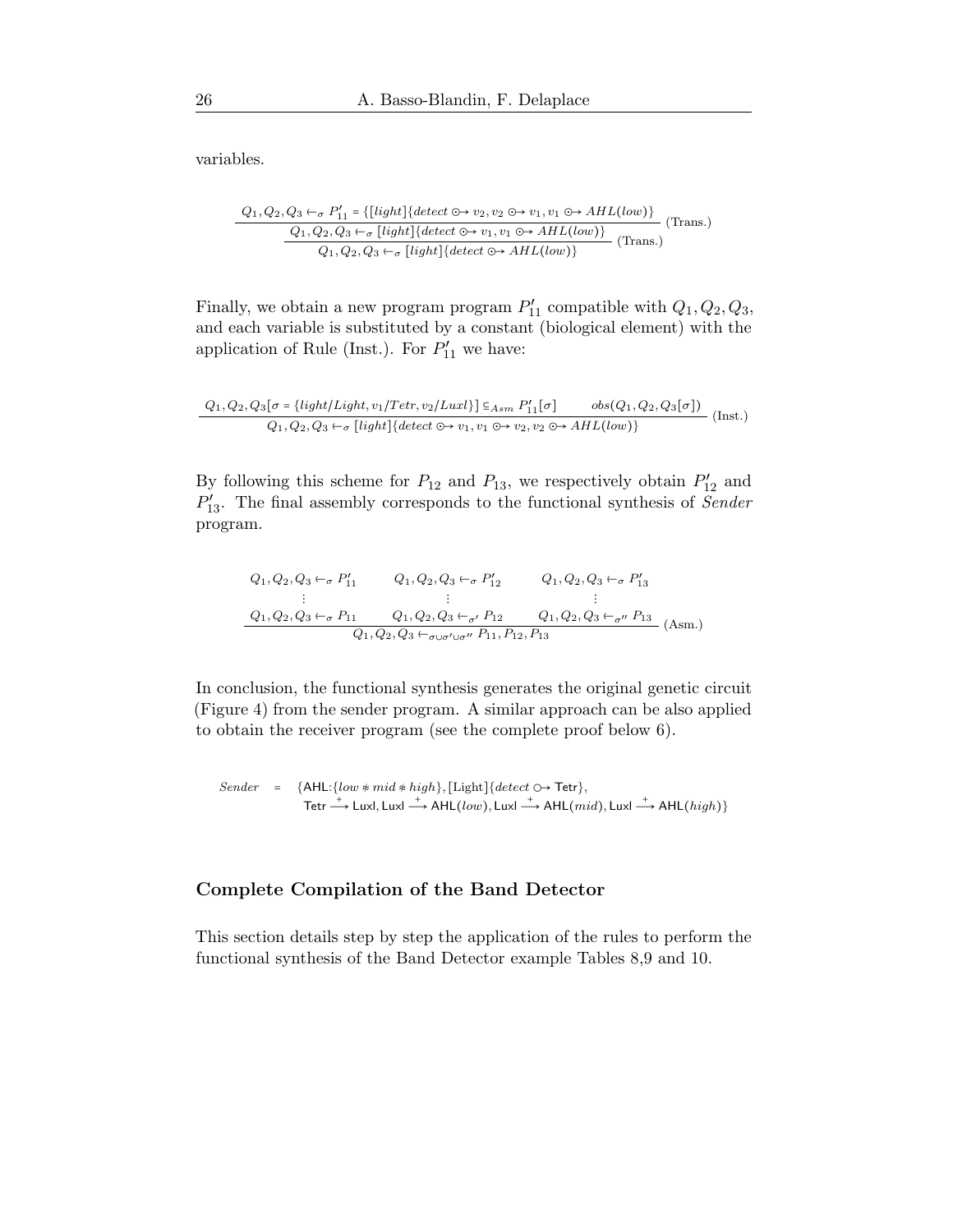#### - Sender -

<span id="page-26-0"></span>

| $Q_1, Q_2, Q_3[\sigma = \{detect/Detect, light/Light, v_1/Tetr, v_2/Luxl\} \subseteq_{Asm} P'_{11}[\sigma]$<br>$obs(\overline{Q_1},\overline{Q_2},\overline{Q_3[\sigma]})$ (Inst.)                                                                                                                                           | 3           |
|------------------------------------------------------------------------------------------------------------------------------------------------------------------------------------------------------------------------------------------------------------------------------------------------------------------------------|-------------|
| $Q_1, Q_2, Q_3 \leftarrow_{\sigma} P'_{11}$                                                                                                                                                                                                                                                                                  |             |
| $Q_1, Q_2, Q_3[\sigma' = \{detect/Detect, light/Light, v_3/Tetr, v_4/Luxl\}] \subseteq_{Asm} P'_{12}[\sigma']$<br>$\frac{obs(Q_1, Q_2, Q_3[\sigma'])}{\sim}$ (Inst.)                                                                                                                                                         | 3           |
| $Q_1, Q_2, Q_3 \leftarrow I$ , $P'_{12}$                                                                                                                                                                                                                                                                                     |             |
| $Q_1, Q_2, Q_3[\sigma''] = \{detect/Detect, light/Light, v_5/Tetr, v_6/Luxl\} \subseteq_{Asm} P'_{13}[\sigma'']$<br>$\frac{obs(Q_1, Q_2, Q_3[\sigma''])}{\text{(Inst.)}}$                                                                                                                                                    | 3           |
| $Q_1, Q_2, Q_3 \leftarrow_{\sigma}$ $P'_{13}$                                                                                                                                                                                                                                                                                |             |
|                                                                                                                                                                                                                                                                                                                              |             |
| $\begin{split} \frac{P'_{11} = [light]\{detect \odot \rightarrow v_1, v_1 \odot \rightarrow v_2, v_2 \odot \rightarrow AHL(low)\}}{[light]\{detect \odot \rightarrow v_1, v_1 \odot \rightarrow AHL(low)\}} \end{split} \begin{split} \text{(Trans.)} \\ \frac{[light]\{detect \odot \rightarrow AHL(low)\}}{n} \end{split}$ | 2           |
|                                                                                                                                                                                                                                                                                                                              |             |
| $P_{11}$                                                                                                                                                                                                                                                                                                                     |             |
| $P'_{12} = [light] \{detect \odot \rightarrow v_3, v_3 \odot \rightarrow v_4, v_4 \odot \rightarrow AHL(mid)\}$<br>- (Trans.)                                                                                                                                                                                                |             |
| $\frac{\fbox{[light][detect}\odot\rightarrow v_3,v_3\odot\rightarrow AHL(mid)]}{[light][detect \odot\rightarrow AHL(mid)]} \; \text{(Trans.)}$                                                                                                                                                                               | $\mathbf 2$ |
| $P_{12}$                                                                                                                                                                                                                                                                                                                     |             |
| $P'_{13} = [light] \{detect \odot \rightarrow v_5, v_5 \odot \rightarrow v_6, v_6 \odot \rightarrow AHL(high)\}$                                                                                                                                                                                                             |             |
| $\frac{1}{\sqrt{2}}$ (Trans.)<br>$\frac{\fbox{[light]} \{detect \odot\rightarrow v_5, v_5 \odot\rightarrow AHL(high)\}}{\qquad \qquad \ddots} \qquad \qquad \text{(Trans.)}$                                                                                                                                                 |             |
| $[light] \{detect \odot \rightarrow AHL(high)\}$ (N2P.)                                                                                                                                                                                                                                                                      | $\mathbf 2$ |
| $P_{13}$                                                                                                                                                                                                                                                                                                                     |             |
| $Q_1, Q_2, Q_3 \leftarrow \sigma P_{11}$ $Q_1, Q_2, Q_3 \leftarrow \sigma P_{12}$ $Q_1, Q_2, Q_3 \leftarrow \sigma P_{13}$ (Asm.)                                                                                                                                                                                            | 1           |
| $Q_1, Q_2, Q_3 \leftarrow_{\sigma \cup \sigma' \cup \sigma''} P_{11}, P_{12}, \overline{P_{13}}$                                                                                                                                                                                                                             |             |

- 1. Firstly, we split the sender program in three sub programs  $P_{11}, P_{12}$ , and  $\mathcal{P}_{13},$  each corresponding to a causal relation.
- 2. Initially,  $P_{11}, P_{12}$  and  $P_{13}$  don't match with any component of the database, so we extend them ( $P'_{11}, P'_{12}$  and  $P'_{13}$ ) to find a matching.
- 3. Finally, we can match  $P'_{11}, P'_{12}$  and  $P'_{13}$  with components  $Q_1, Q_2, Q_3$ .

Table 8: Sender compilation.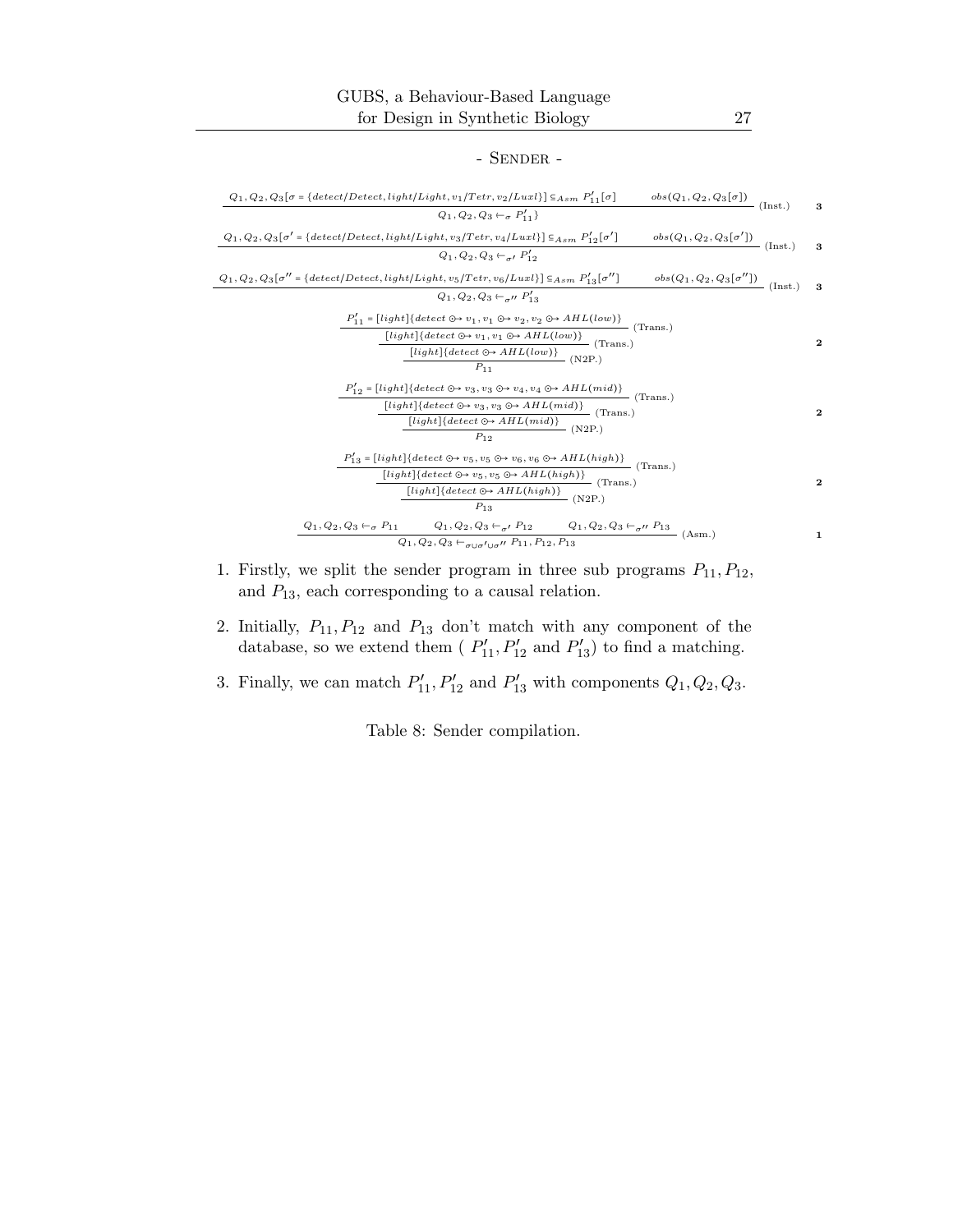#### - Receiver -

<span id="page-27-0"></span>
$$
Q_{4}, Q_{5}, Q_{6}, Q_{8}[\sigma = \{v_{1}/LuxR, v_{2}/Cl, v_{3}/LacI\}] \subseteq_{Asm} P'_{21}[\sigma] \qquad \text{obs}(Q_{4}, Q_{5}, Q_{6}, Q_{8}[\sigma]) \qquad \text{(Inst.)} \qquad 3
$$
\n
$$
Q_{4}, Q_{5}, Q_{6}, Q_{8}[\sigma' = \{v_{4}/LuxR, v_{5}/Cl, v_{6}/LacI\}] \subseteq_{Asm} P'_{22}[\sigma'] \qquad \text{obs}(Q_{4}, Q_{5}, Q_{6}, Q_{8}[\sigma']) \qquad \text{(Inst.)} \qquad 3
$$
\n
$$
Q_{4}, Q_{5}, Q_{7}[\sigma'' = \{v_{7}/LuxR, v_{5}/LacM1\}] \subseteq_{Asm} P'_{23}[\sigma''] \qquad \text{obs}(Q_{4}, Q_{5}, Q_{7}[\sigma'']) \qquad \text{(Inst.)} \qquad 3
$$
\n
$$
\frac{Q_{4}, Q_{5}, Q_{7}[\sigma'' = \{v_{7}/LuxR, v_{8}/LacM1\}] \subseteq_{Asm} P'_{23}[\sigma''] \qquad \text{obs}(Q_{4}, Q_{5}, Q_{7}[\sigma'']) \qquad \text{(Inst.)} \qquad 3
$$
\n
$$
\frac{P'_{21}}{Q_{4}, Q_{5}, Q_{7} \leftarrow_{\sigma} P'_{23} \qquad \text{(That.)} \qquad 3
$$
\n
$$
\frac{P'_{21}}{Q_{4}, Q_{5}, Q_{7} \leftarrow_{\sigma} P'_{23} \qquad \text{(Hats.)} \qquad 4
$$
\n
$$
\frac{HIL(low) \Theta \rightarrow v_{1}, v_{1} \Theta \rightarrow v_{2}, v_{2} \Theta \rightarrow v_{3}, v_{3} \Theta \rightarrow \overline{GFP}}{\Delta{FP}} \qquad \text{(Trans.)}
$$
\n
$$
\frac{AHL(low) \Theta \rightarrow v_{4}, v_{4} \Theta \rightarrow v_{5}, v_{5} \Theta \rightarrow v_{6}, v_{6} \Theta \rightarrow GFP}{P_{4,2}} \qquad \text{(Trans.)}
$$
\n
$$
\frac{AHL(mid) \Theta \rightarrow v_{4}, v_{4} \Theta \rightarrow v_{5}, v_{5} \Theta \rightarrow GFP}{Q_{4,2}} \qquad \text{(Trans.)}
$$
\n
$$
\frac{AHL(high
$$

- 1. As for the sender program, the receiver program is split in three subprograms  $P_{21}$ ,  $P_{22}$  and  $P_{23}$ , each corresponding to a cause differing by their AHL concentration.
- 2.  $P_{21}, P_{22}$  and  $P_{23}$  initially do not match with any component in the database. So, we extend them  $(P'_{21}, P'_{22} \text{ and } P'_{23})$  by applying extension rule (Ext.).
- 3.  $P'_{21}$  and  $P'_{23}$  describe the same behaviour for two different AHL concentrations. Thus, their respective variable  $(v_1 \text{ and } v_7)$  is substituted by the same constant LuxR.  $P'_{22}$  describes the presence of GFP matching with the components  $\{Q_4, Q_5, Q_6, Q_8\}$ . Finally,  $P'_{21}, P'_{22}$  and  $P'_{23}$ match with components  $\{Q_4, Q_5, Q_6, Q_7, Q_8\}.$

Table 9: Receiver compilation.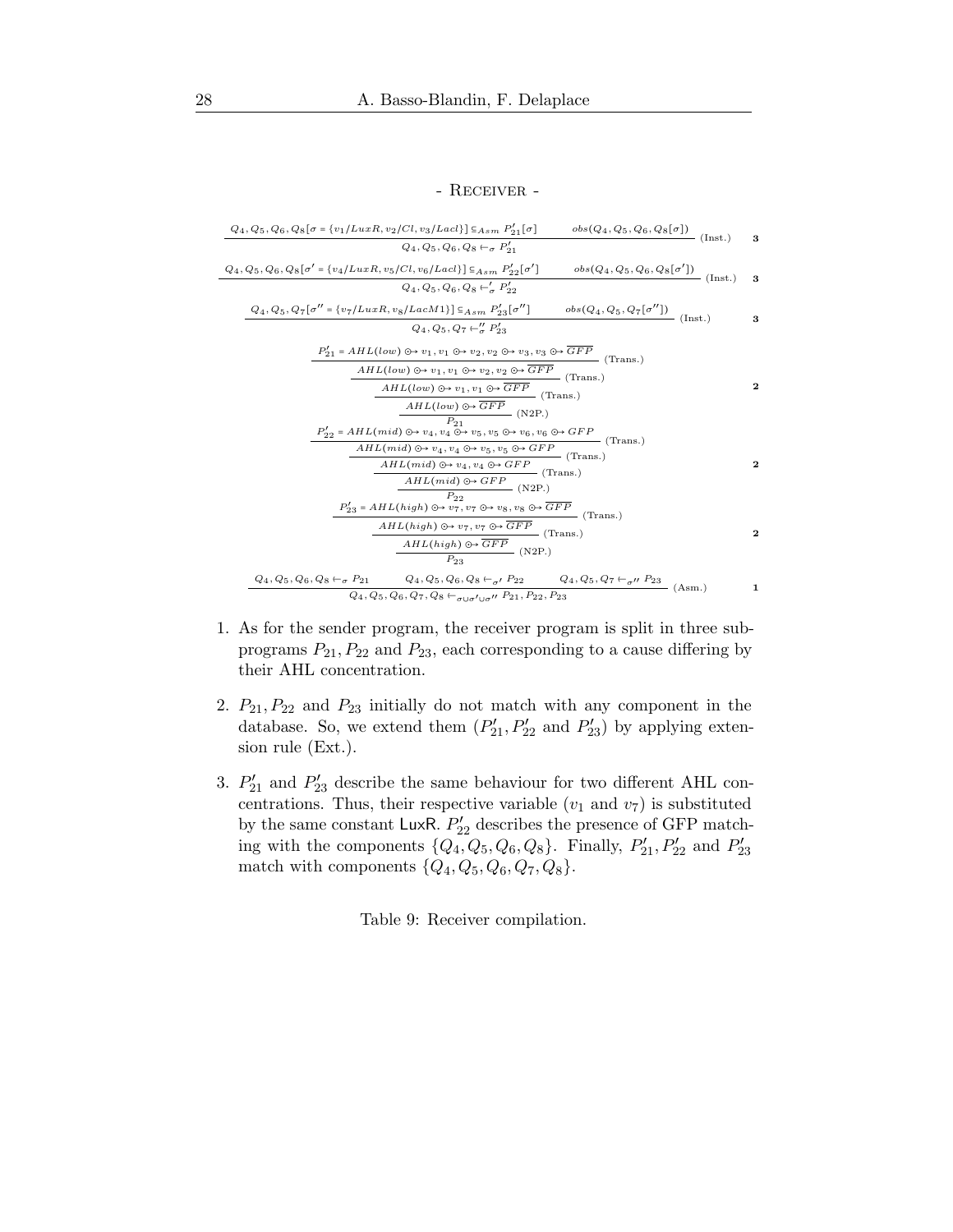<span id="page-28-0"></span>

| Sender                                                   |                                                                 |  |
|----------------------------------------------------------|-----------------------------------------------------------------|--|
| ${AHL:} \{low \ast mid \ast high\},\$                    | $[\text{Light}]$ { $detect \bigcirc \rightarrow \text{Tetr}$ }, |  |
| Tetr $\xrightarrow{+}$ LuxL,                             | Luxl $\stackrel{+}{\longrightarrow}$ AHL(low),                  |  |
| Luxl $\stackrel{+}{\longrightarrow}$ AHL $(mid)$ ,       | Luxl $\stackrel{+}{\longrightarrow}$ AHL $(high)$ }             |  |
| Receiver                                                 |                                                                 |  |
| $\overline{\{AHL:\{low \ast mid \ast high\}},\}$         | LuxR: {low $\ast$ { $\overline{mid \times high}$ },             |  |
| $AHL(mid) \odot \rightarrow LuxR(mid),$                  | AHL $(high) \bigcirc \rightarrow$ LuxR $(high)$ ,               |  |
| LuxR $(mid) \longrightarrow$ Cl,                         | LuxR( $high$ ) $\stackrel{+}{\longrightarrow}$ LaclM1,          |  |
| $CI \longrightarrow$ Lacl, LaclM1 $\longrightarrow$ GFP, | Lacl $\xrightarrow{\mathsf{C}}$ GFP}                            |  |

- Final design -

Table 10: Complete band detector compilation.

# 7 Conclusion

In Gubs language, we propose to characterize a programming paradigm abstracting the molecular interactions in the context of open system, that differs to an approach dedicated to biological system modelling. Accordingly, the interactions are symbolized by causal dependences whose interpretation is driven by effect. We have demonstrated the proof-of-concept of the compilation based on rewriting rules, and illustrated it on a realistic example. A perspective of this work is to improve the component selection by identifying the biological parameters and define the appropriate fitness function for a selection also accounting quantitative biological constraints.

#### Acknowledgements

The funding for most of this work is granted by the ANR SYNBIOTIC (ANR blanc 0307 01) and we would like to thank the colleagues of this project for their fruitful discussions and, Serena Cerrito and Amelie David for their helpful comments.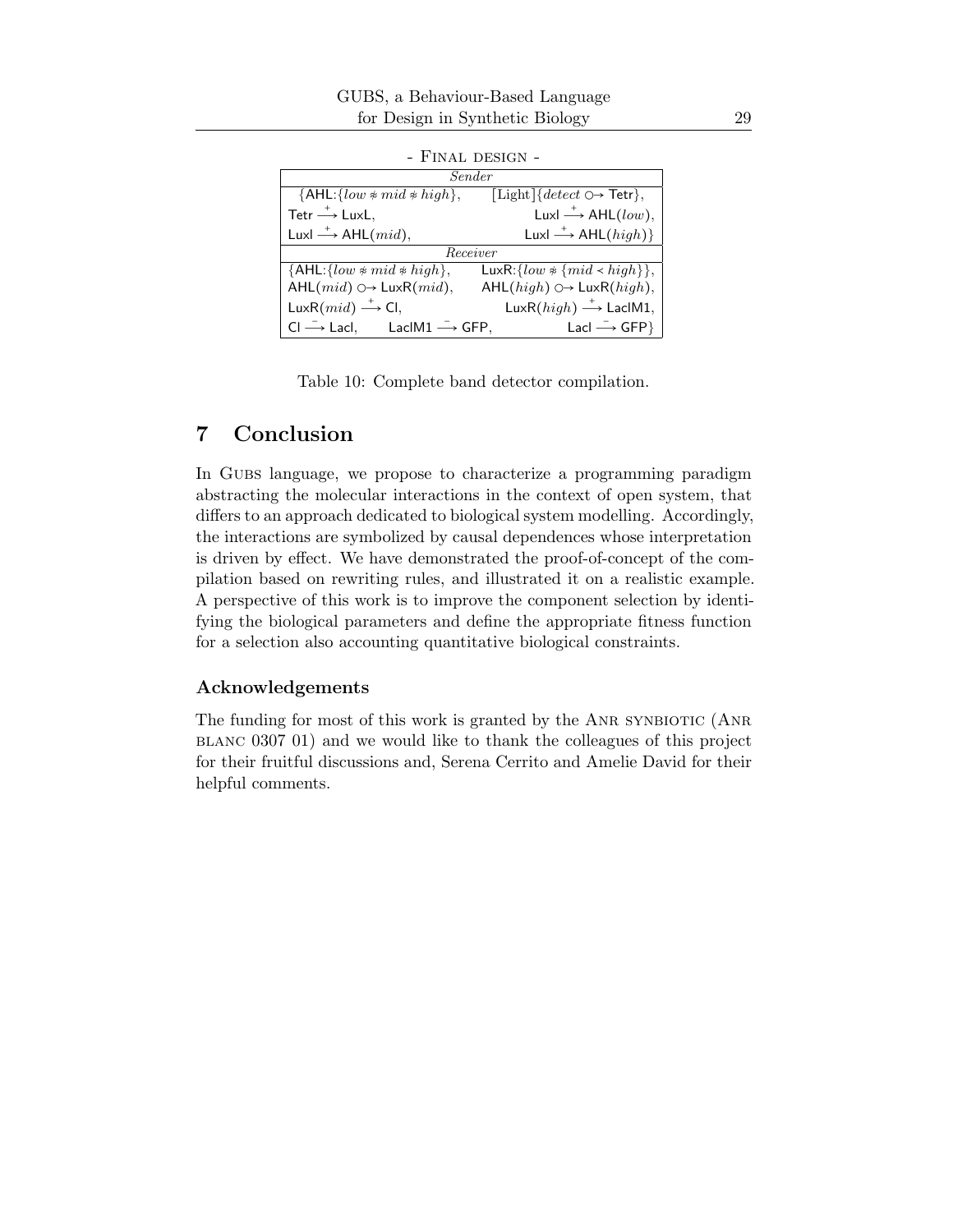# Appendix

| program                                                | $ ::= \{behaviour\}$                                                                  |
|--------------------------------------------------------|---------------------------------------------------------------------------------------|
| behaviour                                              | $\equiv$ behaviour, behaviour   behaviour                                             |
| behaviour                                              | $\equiv$ compartment   dependence   context   observation   defattributes             |
|                                                        | compartment ::= varconstant {behaviour}                                               |
| observation                                            | $\mathrel{::}=$ varconstant: words                                                    |
| context                                                | ::= [varconstants] {behaviour}                                                        |
| dependence                                             | :≔ words $\circ$ → words   words $\circ$ → words   words $\oplus$ → words             |
| word                                                   | := attribute   varconstant(attribute)   varconstant.word                              |
| words                                                  | $ ::=$ words + word   word                                                            |
| $\rm{attribute}$                                       | $::=$ varconstant $\sqrt{\text{vaconstant}}$                                          |
| defattribute                                           | $\mathrel{::=}$ varconstants : attspec                                                |
| attspec                                                | $ ::= \text{defspec} \{ \text{varconstants} \}   \{ \text{attrels} \}$                |
| $\mathbf{def}\mathbf{s}\mathbf{p}\mathbf{e}\mathbf{c}$ | $ ::=$ exclusion $ $ inclusion                                                        |
| $\mathrm{attrels}$                                     | $ ::=$ attrels, attrel   attrel                                                       |
| $\rm attrel$                                           | $\mathcal{L}$ = varconstant < varconstant   varconstant $*$ varconstant   varconstant |
|                                                        | varconstant $\equiv word \mid Word$                                                   |
|                                                        | varconstants :≔ varconstants, varconstant   varconstant                               |
|                                                        |                                                                                       |

Table 11: Syntax of GUBS program

### Proofs

*Proposition [1.](#page-15-1)* By contradiction, assume that P is unobservable, then there does not exist a model satisfying the formula. As Q is observable, we deduce that there exists models satisfying  $Q$ , but no restricted model must satisfy P, that contradicts the definition of the behavioural consequence.  $\Box$ 

<span id="page-29-2"></span>**Proposition 4.** *Let*  $\psi \in F_H$  *be a formula, let*  $\sigma : (NOM \cup PROP \cup REL) \rightarrow$ (NOM∪PROP∪REL) *be a substitution on nominals, variables and relational symbols, let*  $M = \langle W, (R_k)_{k \in \tau}, V \rangle$  *be a model, we define the model*  $\tilde{M} =$  $\langle W, (\tilde{R}_k)_{k \in \tilde{\tau}}, \tilde{V} \rangle$  from M as follows:

- <span id="page-29-1"></span><span id="page-29-0"></span>*1.*  $\forall a \in \text{NOM} \cup \text{PROP}, \forall w \in W : w \in V(a \sigma) \iff w \in \tilde{V}(a)$
- 2.  $\forall k \in \tilde{\tau} : wR_{k\sigma}w' \iff w\tilde{R}_k w';$

*we have:*  $M, w \Vdash \psi \sigma \iff \tilde{M}, w \Vdash \psi$ .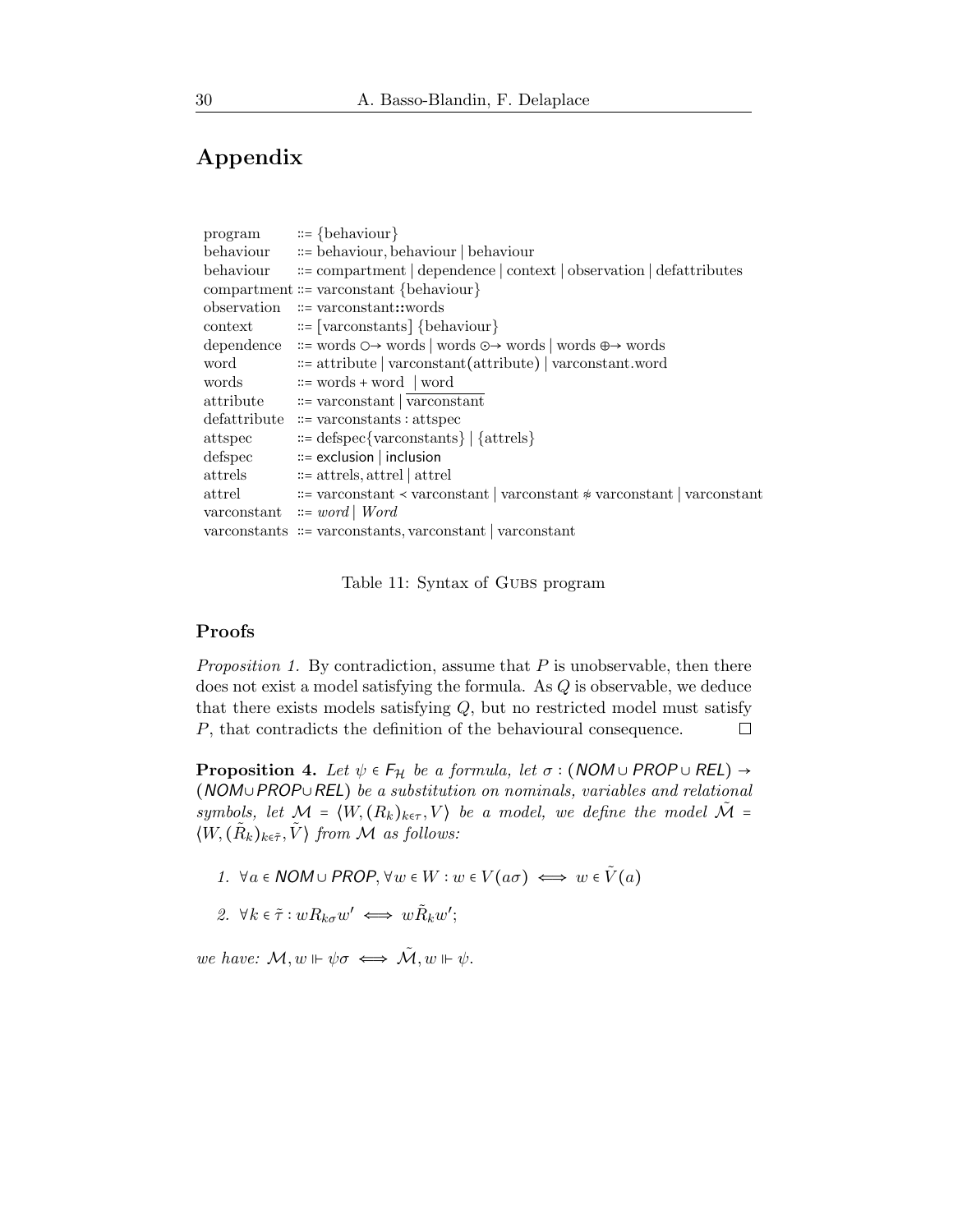*Proof.* The proof is defined by induction on the formula:

without loss of generality, we assume that  $\psi$  is in Negation Normal Form where negation occurs only immediately before variables only. Recall that every formula can be set in Negation Normal Form.

 $\mathcal{M}, w \Vdash a \iff \tilde{\mathcal{M}}, w \Vdash a, a \in \mathsf{PROP} \cup \mathsf{NOM}.$  By [\(1\)](#page-29-0), we have  $w \in \mathsf{C}$  $V(a\sigma) \iff w \in \tilde{V}(a)$  leading to the equivalence.

 $\mathcal{M}, w \Vdash \neg a \iff \tilde{\mathcal{M}}, w \Vdash \neg a$ . By definition of the realizability relation, this is equivalent to:  $\mathcal{M}, w \not\vDash a \iff \mathcal{M}, w \not\vDash a$ . By [\(1\)](#page-29-0), this equivalence holds.

 $\mathcal{M}, w \vDash (\psi_1 \wedge \psi_2) \sigma \iff \tilde{\mathcal{M}}, w \vDash (\psi_1 \wedge \psi_2)$ . By definition of the substitution, we have to prove:  $\mathcal{M}, w \Vdash (\psi_1 \sigma) \wedge (\psi_2 \sigma) \iff \mathcal{M}, w \Vdash$  $(\psi_1 \wedge \psi_2)$ . By definition of the realizability relation we can formulate the property equivalently as follows:

$$
\mathcal{M},w\Vdash(\psi_1\sigma)\wedge\tilde{\mathcal{M}},w\Vdash(\psi_2\sigma)\iff\tilde{\mathcal{M}},w\Vdash\psi_1\wedge\tilde{\mathcal{M}},w\Vdash\psi_2.
$$

By induction hypothesis, we have:  $\tilde{\mathcal{M}}$ ,  $w \Vdash (\psi_1 \sigma) \iff \tilde{\mathcal{M}}$ ,  $w \Vdash \psi_1$ and  $\tilde{\mathcal{M}}, w \Vdash (\psi_2 \sigma) \iff \tilde{\mathcal{M}}, w \Vdash \psi_2$ , implying the previous condition.

 $\mathcal{M}, w \Vdash (\psi_1 \vee \psi_2) \sigma \iff \tilde{\mathcal{M}}, w \Vdash (\psi_1 \vee \psi_2)$ . The proof is similar to the proof of the previous item  $(\wedge)$ .

 $\mathcal{M}, w \Vdash (\mathbb{Q}_a \psi) \sigma \iff \tilde{\mathcal{M}}, w \Vdash \mathbb{Q}_a \psi$ . By definition of the substitution we have to prove that:  $\mathcal{M}, w \Vdash (\mathbb{Q}_{a\sigma}\psi\sigma) \iff \mathcal{M}, w \Vdash \mathbb{Q}_{a}\psi$  By definition of the realizability relation, this is equivalent to:

$$
\exists w' \in W : w \in V(a\sigma) \land \mathcal{M}, w' \Vdash \psi\sigma \iff \exists w'' \in W : w'' \in \tilde{V}(a)\sigma \land \tilde{\mathcal{M}}, w'' \Vdash \psi.
$$

By setting  $w' = w''$ , from [\(1\)](#page-29-0) we have:  $w' \in V(a\sigma) \iff w' \in V(a)$ . By induction hypothesis, we have:  $\mathcal{M}, w' \Vdash \psi \sigma \iff \tilde{\mathcal{M}}, w' \Vdash \psi$ . The both last properties imply that:

$$
\exists w' \in W : w \in V(a\sigma) \land \mathcal{M}, w' \Vdash \psi\sigma \iff \exists w' \in W : w' \in \tilde{V}(a)\sigma \land \tilde{\mathcal{M}}, w'' \Vdash \psi,
$$

which implies the initial property.

 $\mathcal{M}, w \Vdash (\langle k \rangle \psi) \sigma \iff \tilde{\mathcal{M}}, w \Vdash \langle k \rangle \psi$ . By definition of the substitution we prove that:  $\mathcal{M}, w \Vdash \langle k \sigma \rangle \psi \sigma \iff \tilde{\mathcal{M}}, w \Vdash \langle k \rangle \psi.$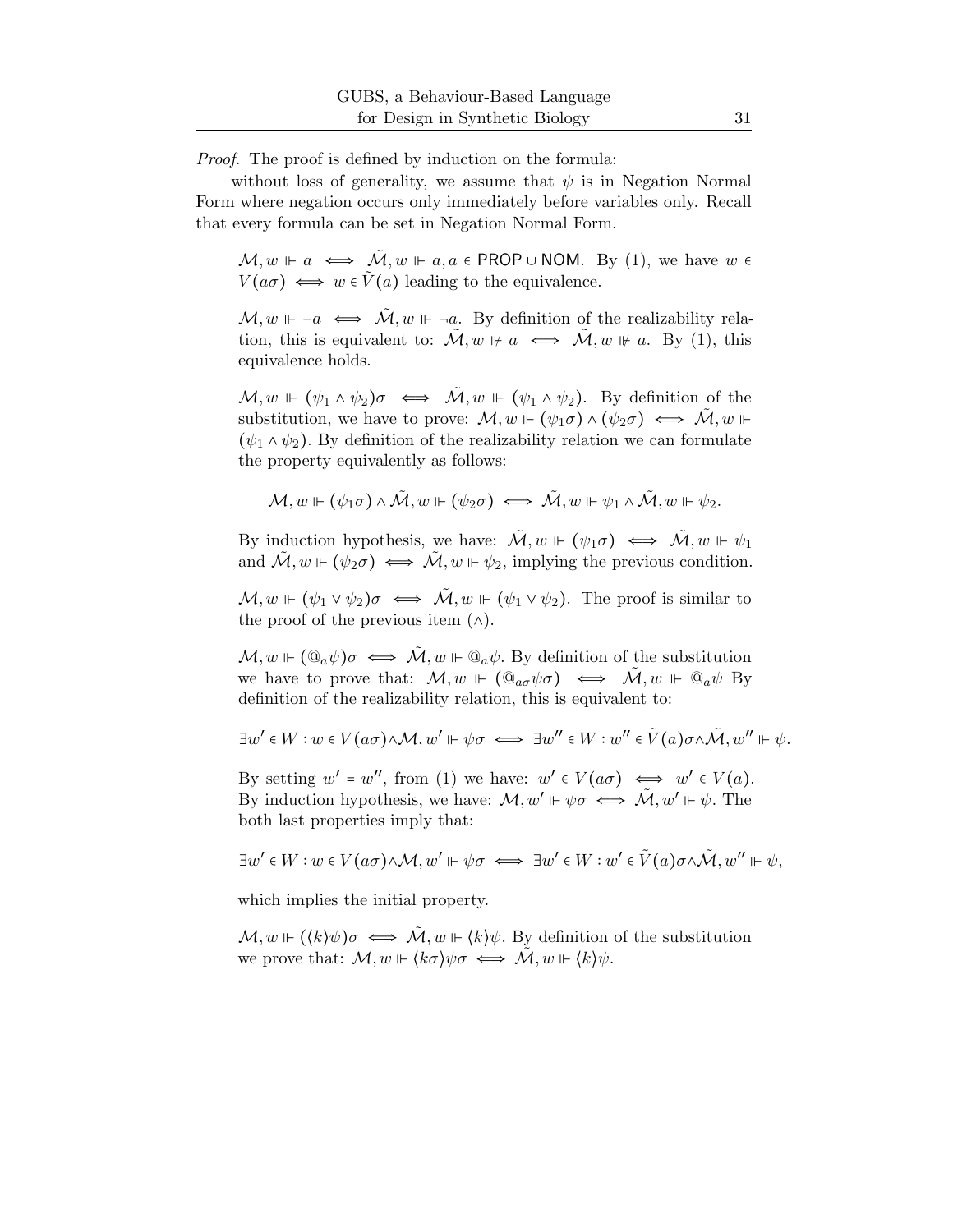By definition of the realizability relation the condition is equivalent to:

$$
\exists w' \in W: \mathcal{M}, w' \Vdash \psi \sigma \wedge w R_{k\sigma} w' \iff \exists w'' \in W: \tilde{\mathcal{M}}, w'' \Vdash \psi \wedge w \tilde{R}_k w''.
$$

By setting  $w' = w''$ , the following equivalence holds from [\(2\)](#page-29-1):  $wR_{k\sigma}w' \iff$  $w\tilde{R}_k w'$ . By induction hypothesis, we have:  $\mathcal{M}, w' \Vdash \psi \sigma \iff \tilde{\mathcal{M}}, w' \Vdash$  $\psi$ . The both last properties imply that:

$$
\exists w'\in W:\mathcal{M},w'\Vdash\psi\sigma\wedge wR_{k\sigma}w'\iff\tilde{\mathcal{M}},w'\Vdash\psi\wedge w\tilde{R}_kw'
$$

which implies the initial property.

 $\mathcal{M}, w \vDash (k|\psi)\sigma \iff \tilde{\mathcal{M}}, w \vDash [k]\psi$ . The proof is similar to the previous item.

 $\mathcal{M} \Vdash (\mathbf{E}\psi)\sigma \iff \tilde{\mathcal{M}} \Vdash \mathbf{E}\psi$ . By definition of the substitution we prove that:  $\mathcal{M}, w \Vdash \mathbf{E}(\psi \sigma) \iff \tilde{\mathcal{M}}, w \Vdash \mathbf{E} \psi$ .

By definition of the realizability relation, we have:

$$
\exists w \in W : \mathcal{M}, w \Vdash (\psi \sigma) \iff \tilde{\mathcal{M}}, w \Vdash \psi,
$$

which is directly verified by induction hypothesis.

 $\mathcal{M} \Vdash (\mathbf{A}\psi)\sigma \iff \tilde{\mathcal{M}} \Vdash \mathbf{A}\psi$ . The proof is similar to the previous item.

 $\Box$ 

*Proposition* [2.](#page-16-1) First, let us remark that when  $P \notin Q$ , the property is trivially verified. Besides, under the assumption  $P \in Q$ , if  $Q[\sigma]$  is not observable the property is also verified because an unobservable program includes all programs behaviourally (Definition [3\)](#page-14-1).

In the rest of the proof, we assume that  $P$  is behaviourally included in Q and  $Q[\sigma]$  is observable (*i.e.*,  $P \in Q$  and  $\mathbf{obs}Q[\sigma]$ ). Hence, by definition of the observability there exists a model M such that  $M \Vdash \llbracket Q[\sigma] \rrbracket$ . By proposition [4,](#page-29-2) we deduce that there exists a model  $\tilde{\mathcal{M}}$  such that:  $\tilde{\mathcal{M}} \Vdash \llbracket Q \rrbracket$ . Moreover, as  $P \in Q$  by hypothesis, there exists  $\tilde{S} \subseteq$  Dom  $\tilde{\mathcal{M}}$  such that:  $\tilde{\mathcal{M}}_{\tilde{S}} \Vdash \llbracket P \rrbracket.$  By construction of  $\tilde{\mathcal{M}}$  we deduce that there exists a sub model of  $\mathcal{M}$ , denoted by  $\mathcal{M}'$ , complying to the properties, [\(1\)](#page-29-0) and [\(2\)](#page-29-1) of Proposition [4](#page-29-2) which corresponds to  $\tilde{M}_{\tilde{S}}$ . Moreover, we have  $\mathcal{M}' \Vdash P[\sigma]$  by Proposition [4.](#page-29-2) Then we conclude that:  $P[\sigma] \in Q[\sigma]$ .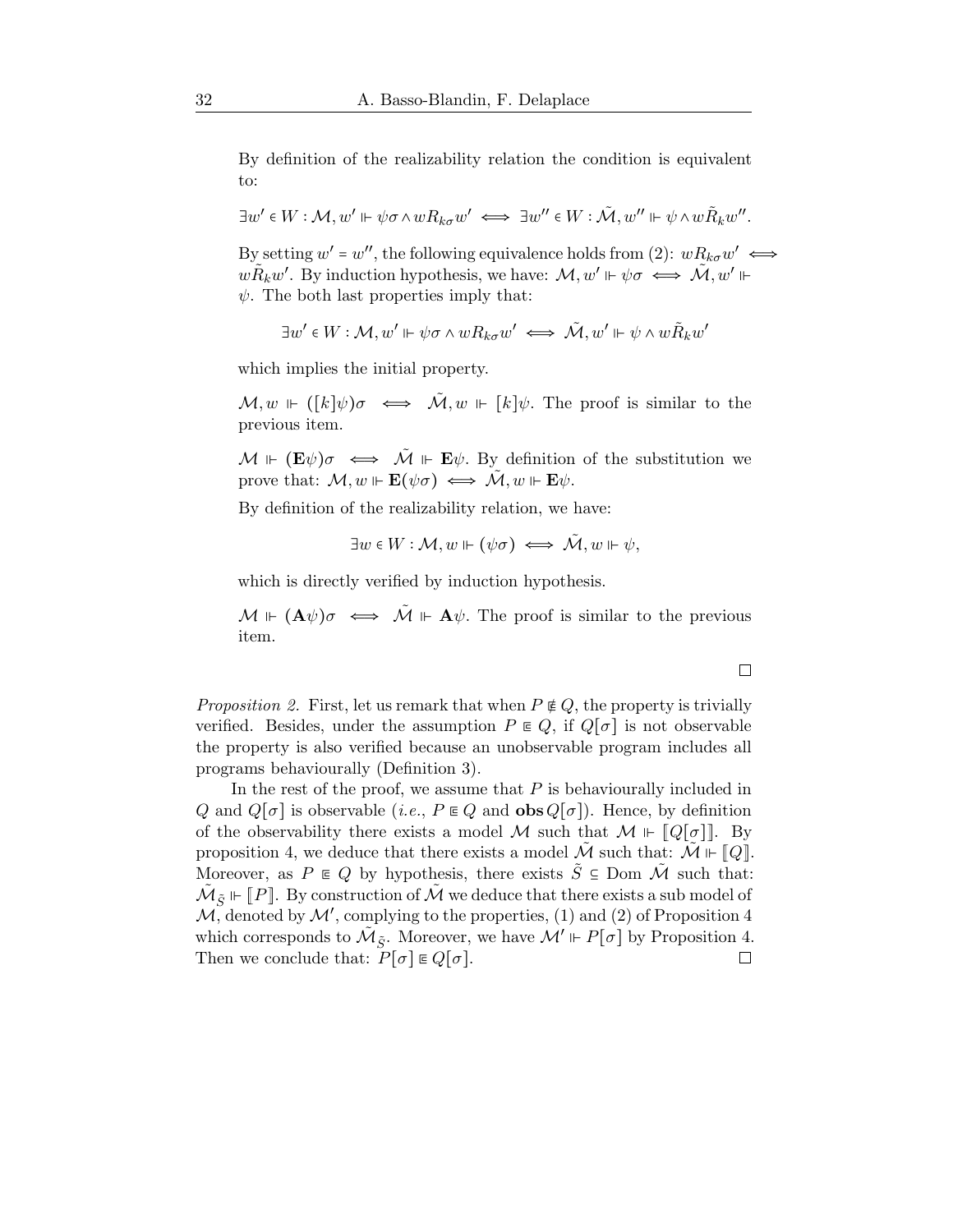*Proposition [3.](#page-18-1)* By reduction to the minimum covering problem (SP5 in [\[20\]](#page-35-8)). *The problem is in NP.* Assume we have a substitution  $\sigma$  and  $Q = \{Q_i\}_i$ a set of components, checking whether  $P[\sigma]$  is included in  $\bigcup_{Q_i \in C} Q_i[\sigma]$  is performed in polynomial time.

*The problem is NP-complete.* The reduction is performed on minimum covering problem based on an encoding of elements by dependences.

Instance: Collection  $X$  of subsets of a finite set  $S$ , and a positive integer k < ∣C∣.

Question: Does X contain a cover for S of size k or less,*i.e.*, a subset  $X' \subseteq X$ with  $|X'| \leq k$  such that every element of S belongs to at least one member of  $X$ ?

*Reduction.* Each element  $A \in S$  is assimilated to a constant and translated into a dependence  $A \nightharpoonup A$ . Therefore, the substitution is trivially the identity. The database is  $X(i.e., X = \Gamma)$ . Finally, the result of the functional synthesis is  $X'$  (*i.e.*,  $X' = C$ ).  $\Box$ 

*Theorem [1.](#page-17-2)* First, let us remark that  $P \in Q$  is true whenever  $M \not\vdash Q$  by definition of the behavioural inclusion (Definition [3\)](#page-14-1). Hence, the proof doesn't consider the trivial verified case but rather the case where  $\mathcal{M} \Vdash Q$ .

Inst. Directly from the definition of the behavioural inclusion (Definition [3\)](#page-14-1).

**Com.** By definition of the semantics  $[P, P'] = \mathbf{A}(\phi \wedge \phi') = \mathbf{A}(\phi' \wedge \phi) =$  $[P', P]$  with  $[P]_P = \phi$  and  $[P']_P = \phi'$ . Thus, for all M we have:  $\mathcal{M} \Vdash [P, P'] \iff \mathcal{M} \Vdash [P', P]$ . Hence, if  $Q \in P, P'$  we conclude that:  $Q \in P', P$ .

Cont. Similar to the proof of (Com.).

**Asm.** First let us remark that  $\sigma|_{VA(P) \cap VA(P')} = \sigma'|_{VA(P) \cap VA(P')}$  means that the substitution of the common variables are the same for  $\sigma$  and  $\sigma'$ , leading to,  $Q[\sigma \cup \sigma'] = Q[\sigma]$  and  $Q'[\sigma \cup \sigma'] = Q'[\sigma']$ . Let  $\sigma'' = \sigma \cup \sigma'$ . Then, we have the following property by definition of the semantics (Table [2\)](#page-12-0) and  $\sigma''$ .

 $\forall \mathcal{M} \in {\sf KS}(\c[[Q,Q'][\sigma'']\r]] : \mathcal{M} \Vdash \cbrack\!\lbrack\c c \rbrack\!\rbrack \wedge \mathcal{M} \Vdash \cbrack\!\lbrack\c c' \rbrack\!\rbrack.$ 

Notice that the set of models,  $\mathsf{KS}([\llbracket (Q, Q')[\sigma'']\rrbracket)$ , is not empty since, by hypothesis,

**obs**  $(Q[\sigma], Q'[\sigma'])$  holds. As  $Q \leftarrow_{\sigma} P$  and  $Q' \leftarrow_{\sigma'} P'$ , any model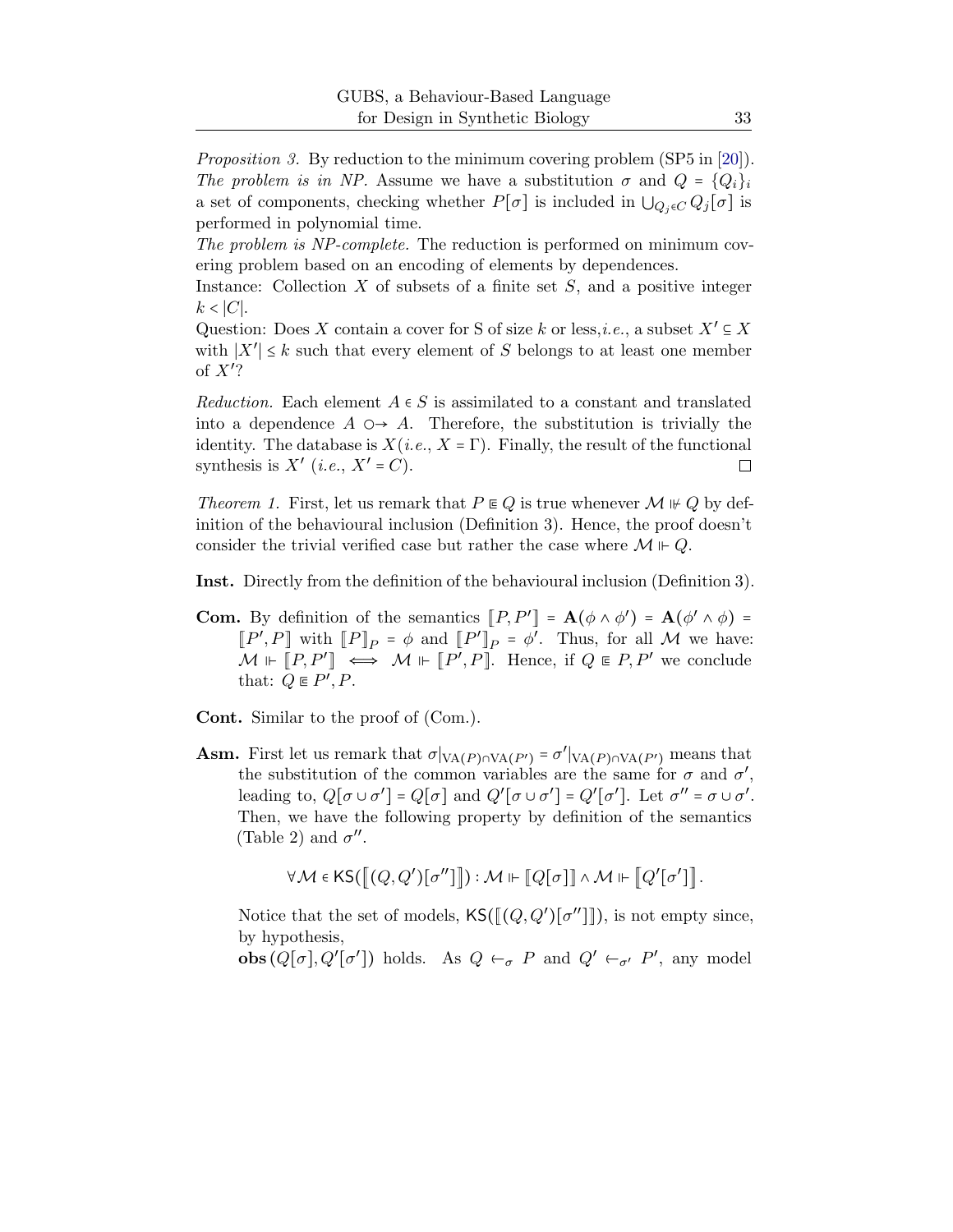validating  $Q$  (resp.  $Q'$ ) also validates  $P$ , (resp.  $P'$ ) by definition of the functional synthesis. Then, we deduce that:

$$
\forall \mathcal{M} \in {\sf KS}(\llbracket (Q,Q')[\sigma''] \rrbracket) : \mathcal{M} \Vdash \llbracket P[\sigma] \rrbracket \wedge \mathcal{M} \Vdash \llbracket P'[\sigma'] \rrbracket.
$$

Then, we conclude that:

$$
\forall \mathcal{M} \in {\sf KS}([\![ (Q, Q')[\![ \sigma'' ]\!] ]\!]) : \mathcal{M} \Vdash [\![ (P, P')[\![ \sigma'' ]\!] ]\!].
$$

 $\Box$ 

### <span id="page-33-1"></span>References

- <span id="page-33-4"></span>[1] P.J. Ashenden. *The Designer's Guide to VHDL*. Morgan Kaufmann Publishers, 2008.
- [2] F. Baader and W. Snyder. Unification Theory. In Andrei Robinson, Alan and Voronkov, editor, *Handbook of automated reasoning*, chapter 8, pages 441–533. The MIT Press, 2001. [doi:10.1016/B978-044450813-3/50010-2](http://dx.doi.org/10.1016/B978-044450813-3/50010-2).
- <span id="page-33-5"></span>[3] S. Basu, Y. Gerchman, C. H. Collins, F. H. Arnold, and R. Weiss. A Synthetic Multicellular System for Programmed Pattern Formation. *Nature*, 434(7037):1130–1134, April 2005. [doi:10.1038/nature03461](http://dx.doi.org/10.1038/nature03461).
- <span id="page-33-2"></span>[4] J. Beal, T. Lu, and R. Weiss. Automatic Compilation from High-Level Biologically-Oriented Programming Language to Genetic Regulatory Networks. *PLoS ONE*, 6(8):e22490, August 2011. [doi:10.1371/journal.pone.0022490](http://dx.doi.org/10.1371/journal.pone.0022490).
- <span id="page-33-0"></span>[5] L. Bilitchenko, A. Liu, S. Cheung, E. Weeding, B. Xia, M. Leguia, J C. Anderson, and D. Densmore. Eugene–A Domain Specific Language for Specifying and Constraining Synthetic Biological Parts, Devices, and Systems. *PloS one*, 6(4):e18882, January 2011. [doi:10.1371/journal.pone.0018882](http://dx.doi.org/10.1371/journal.pone.0018882).
- <span id="page-33-3"></span>[6] P. Blackburn, J. F. A. K. van Benthem, and F. Wolter. *Handbook of Modal Logic, Volume 3 (Studies in Logic and Practical Reasoning)*. Elsevier Science Inc., December 2006. [doi:10.1016/S1570-2464\(07\)80017-6](http://dx.doi.org/10.1016/S1570-2464(07)80017-6).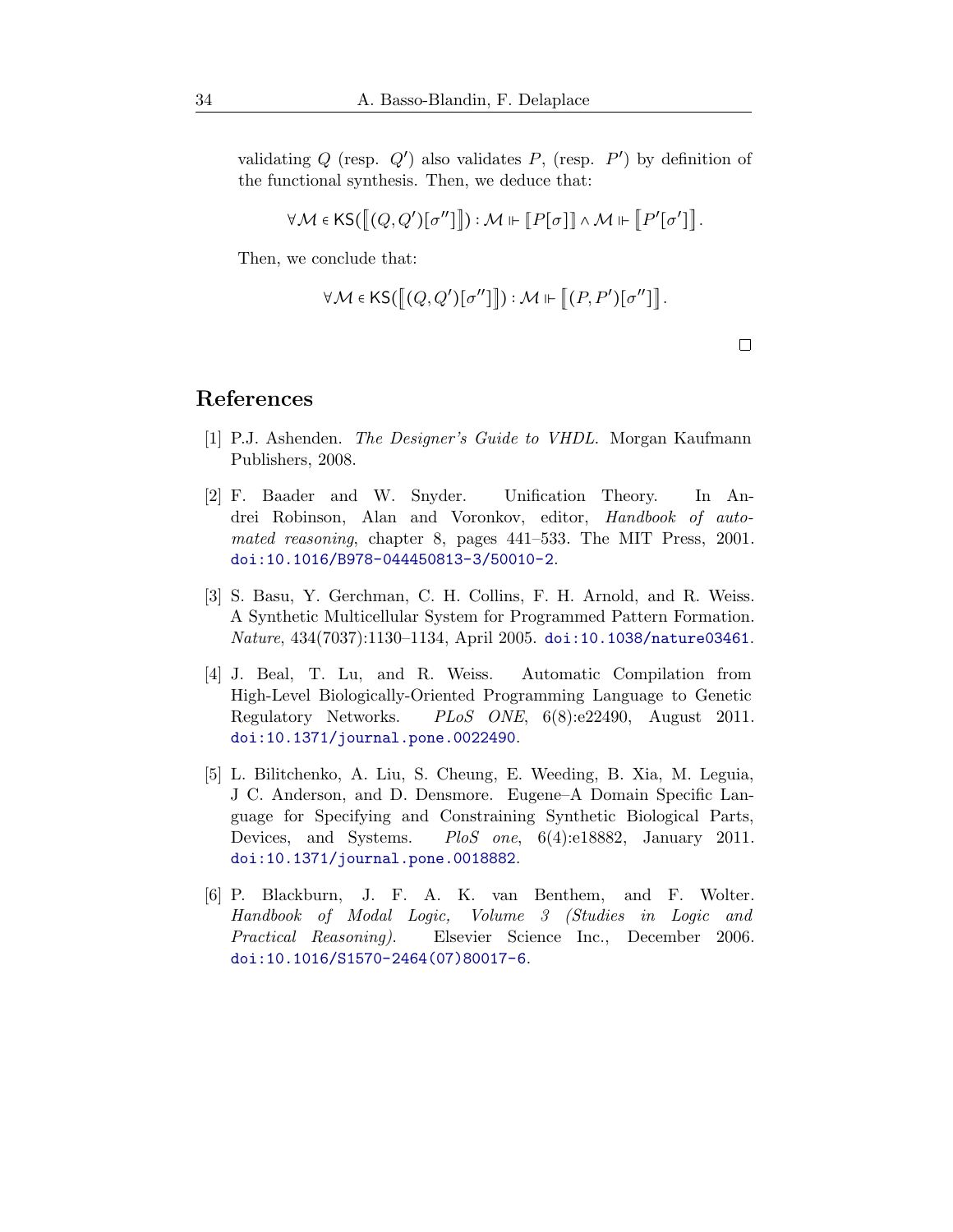- <span id="page-34-6"></span><span id="page-34-2"></span>[7] T. Braüner. *Hybrid Logic and Its Proof-Theory*. Springer, 2011. [doi:10.1007/978-94-007-0002-4](http://dx.doi.org/10.1007/978-94-007-0002-4).
- [8] Y. Cai, M. W Lux, L. Adam, and J. Peccoud. Modeling Structurefunction Relationships in Synthetic DNA Sequences Using Attribute Grammars. *PLoS Computational Biology*, 5(10):e1000529, 2009. [doi:10.1371/journal.pcbi.1000529](http://dx.doi.org/10.1371/journal.pcbi.1000529).
- <span id="page-34-5"></span>[9] L. Calzone, F. Fages, and S. Soliman. BIOCHAM: An Environment for Modeling Biological Systems and Formalizing Experimental Knowledge. *Bioinformatics*, 22(14):1805–1807, July 2006. [doi:10.1093/bioinformatics/btl172](http://dx.doi.org/10.1093/bioinformatics/btl172).
- <span id="page-34-8"></span>[10] S. Cerrito and M. C. Mayer. A tableaux based decision procedure for a broad class of hybrid formulae with binders. In *Proceedings of the 20th International Conference on Automated Reasoning with Analytic Tableaux and Related Methods*, TABLEAUX'11, pages 104–118. Springer-Verlag, 2011. [doi:10.1007/978-3-642-22119-4\\_10](http://dx.doi.org/10.1007/978-3-642-22119-4_10).
- <span id="page-34-4"></span>[11] F. Ciocchetta and J. Hillston. Bio-PEPA: A Framework for the Modelling and Analysis of Biological Systems. *Theoretical Computer Science*, 410(33-34):3065–3084, August 2009. [doi:10.1016/j.tcs.2009.02.037](http://dx.doi.org/10.1016/j.tcs.2009.02.037).
- <span id="page-34-0"></span>[12] K. Clancy and C. A Voigt. Programming Cells: Towards an Automated Genetic Compiler. *Current Opinion in Biotechnology*, 21(4):572–581, August 2010. [doi:10.1016/j.copbio.2010.07.005](http://dx.doi.org/10.1016/j.copbio.2010.07.005).
- <span id="page-34-9"></span>[13] C. A. Coello. A comprehensive survey of evolutionary-based multiobjective optimization techniques. *Knowledge and Information systems*, 1(3):269–308, 1999. [doi:10.1007/BF03325101](http://dx.doi.org/10.1007/BF03325101).
- <span id="page-34-1"></span>[14] M. J Czar, Y. Cai, and J. Peccoud. Writing DNA with GenoCAD. *Nucleic Acids Research*, 37(Web Server issue):W40–W47, July 2009. [doi:10.1093/nar/gkp361](http://dx.doi.org/10.1093/nar/gkp361).
- <span id="page-34-7"></span>[15] M. D'Agostino, D. M. Gabbay, R. Hähnle, and J. Posegga, editors. *Handbook of Tableau Methods*. Springer Netherlands, Dordrecht, 1999. [doi:10.1007/978-94-017-1754-0](http://dx.doi.org/10.1007/978-94-017-1754-0).
- <span id="page-34-3"></span>[16] V. Danos, J. Feret, W. Fontana, R. Harmer, and J. Krivine. Rule-based modelling of cellular signalling. In *Proceedings of CONCUR'07*, pages 17–41, 2007. [doi:10.1007/978-3-540-74407-8\\_3](http://dx.doi.org/10.1007/978-3-540-74407-8_3).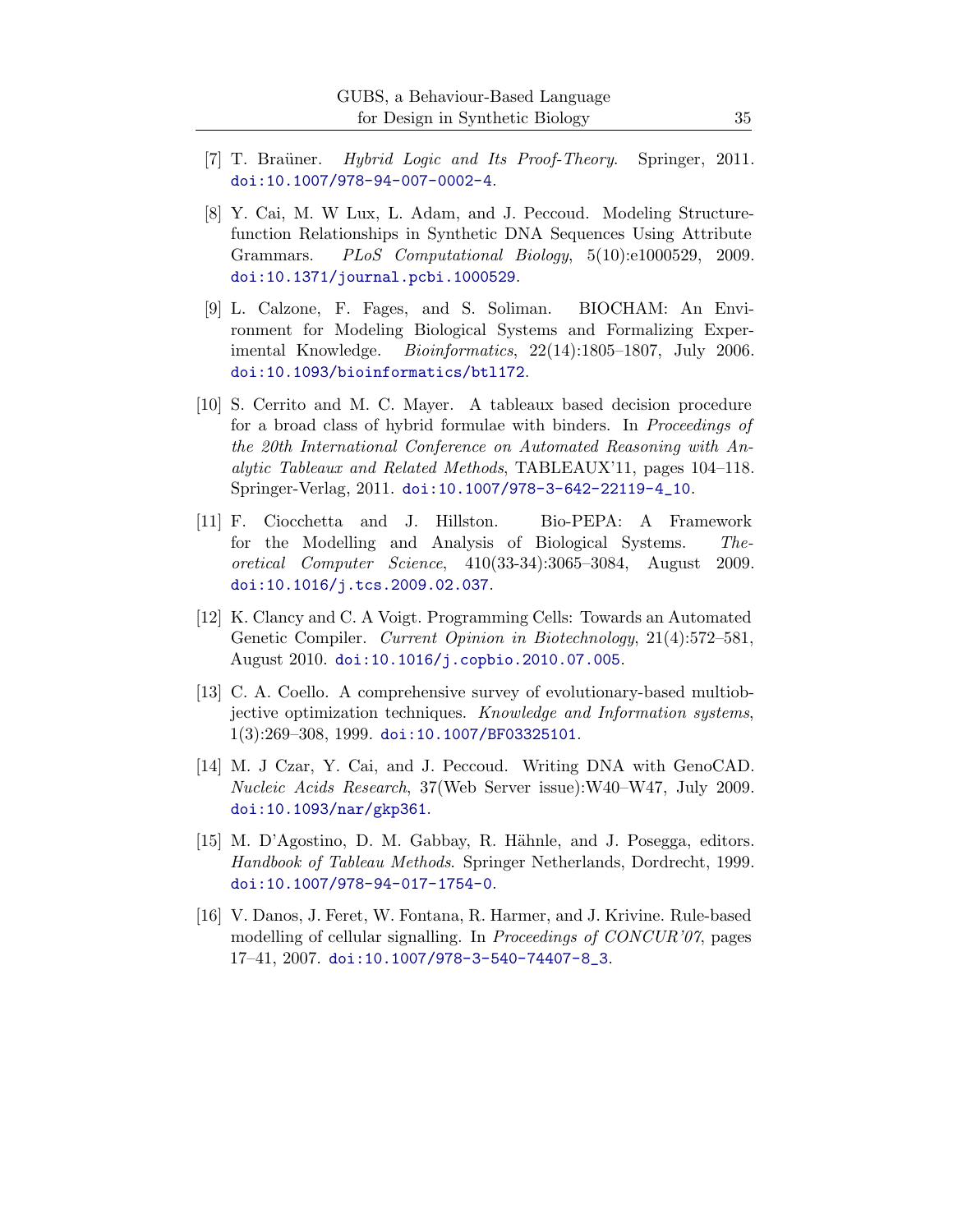- <span id="page-35-2"></span>[17] F. Delaplace, H. Klaudel, and A. Cartier-Michaud. Discrete Causal ModelView of Biological Networks. In *Proceedings of the 8th International Conference on Computational Methods in Systems Biology - CMSB '10*, pages 4–13, New York, New York, USA, September 2010. ACM Press. [doi:10.1145/1839764.1839767](http://dx.doi.org/10.1145/1839764.1839767).
- <span id="page-35-7"></span><span id="page-35-6"></span>[18] F. Fages. Associative-commutative unification. *J. Symb. Comput.*, 3(3):257–275, June 1987. [doi:10.1016/S0747-7171\(87\)80004-4](http://dx.doi.org/10.1016/S0747-7171(87)80004-4).
- [19] P. Francois and V. Hakim. Design of genetic networks with specified functions by evolution in silico. *PNAS*, 101(2):580–585, 2004. [doi:10.1073/pnas.0304532101](http://dx.doi.org/10.1073/pnas.0304532101).
- <span id="page-35-8"></span><span id="page-35-4"></span>[20] M. R. Garey and D. S. Johnson. *Computers and Intractability: A Guide to the Theory of NP-Completeness*. W. H. Freeman & Co., 1979.
- [21] A. Ghosh and S. Dehuri. Evolutionary algorithms for multi-criterion optimization: A survey. *International Journal of Computing & Information Sciences*, 2(1):38–57, 2004.
- <span id="page-35-1"></span>[22] J.L. Giavitto, O. Michel, J. Cohen, and A. Spicher. Computations in space and space in computations. In *Unconventional Programming Paradigms*, volume 3566 of *Lecture Notes in Computer Science*, pages 137–152. Springer Berlin / Heidelberg, 2005. [doi:10.1007/11527800\\_11](http://dx.doi.org/10.1007/11527800_11).
- <span id="page-35-0"></span>[23] D.G. Gibson, J.I. Glass, C. Lartigue, V.N. Noskov, R.Y. Chuang, M.A. Algire, G.A. Benders, M.G. Montague, L. Ma, M.M. Moodie, and al. Creation of a Bacterial Cell Controlled by a Chemically Synthesized Genome. *Science*, 329(5987):52–56, May 2010. [doi:10.1126/science.1190719](http://dx.doi.org/10.1126/science.1190719).
- <span id="page-35-3"></span>[24] D. Hume. *A Treatise of Human Nature, Being an Attempt to Introduce the Experimental Method of Reasoning into Moral Subjects*. Clarendon Press, 1739. [doi:10.1037/12868-000](http://dx.doi.org/10.1037/12868-000).
- <span id="page-35-5"></span>[25] D. Kapur and P. Narendran. NP-completeness of the set unification and matching problems. In *8th International Conference On Automated Deduction*, volume 230 of *Lecture Notes in Computer Science*, pages 489–495, 1986. [doi:10.1007/3-540-16780-3\\_113](http://dx.doi.org/10.1007/3-540-16780-3_113).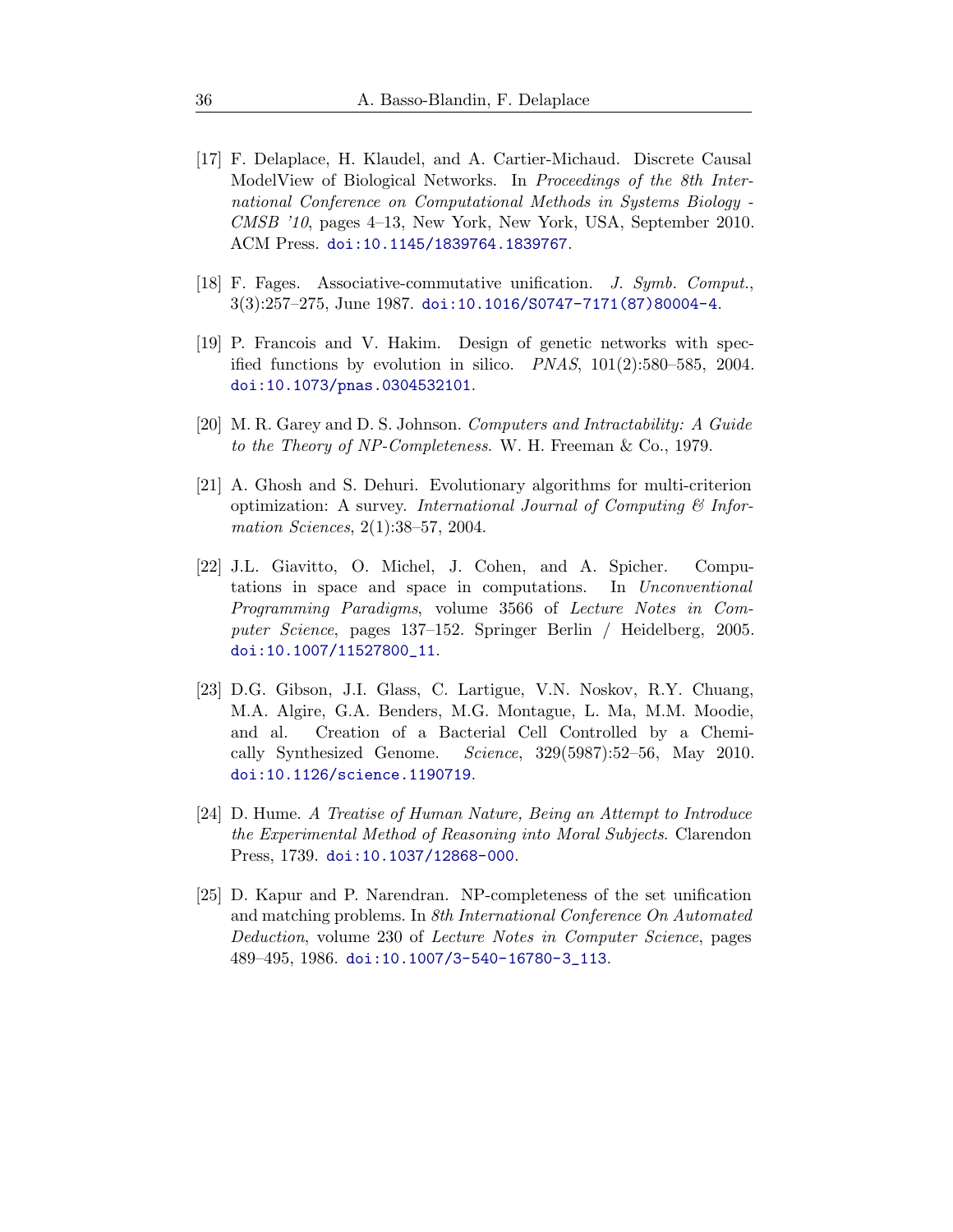- <span id="page-36-5"></span><span id="page-36-1"></span>[26] D. Lewis. Causation as Influence. *The Journal of Philosophy*, 97(4):182– 197, 2000. [doi:10.2307/2678389](http://dx.doi.org/10.2307/2678389).
- [27] T. K Lu, A. S Khalil, and J. J Collins. Next-generation Synthetic Gene Networks. *Nature Biotechnology*, 27(12):1139–1150, 2009. [doi:10.1038/nbt.1591](http://dx.doi.org/10.1038/nbt.1591).
- <span id="page-36-3"></span>[28] M. P. Pedersen. Towards Programming Languages for Genetic Engineering of Living Cells. *Journal of the Royal Society, Interface*, 6 Suppl 4:S437–S450, 2009. [doi:10.1098/rsif.2008.0516.focus](http://dx.doi.org/10.1098/rsif.2008.0516.focus).
- <span id="page-36-4"></span>[29] C. Priami, A. Regev, E. Shapiro, and W. Silverman. Application of a Stochastic Name-passing Calculus to Representation and Simulation of Molecular Processes. *Information Processing Letters*, 80(1):25–31, October 2001. [doi:10.1016/S0020-0190\(01\)00214-9](http://dx.doi.org/10.1016/S0020-0190(01)00214-9).
- <span id="page-36-0"></span>[30] P. E M Purnick and R. Weiss. The Second Wave of Synthetic Biology: From Modules to Systems. *Nature Reviews. Molecular Cell Biology*, 10(6):410–422, 2009. [doi:10.1038/nrm2698](http://dx.doi.org/10.1038/nrm2698).
- <span id="page-36-2"></span>[31] S. Regot, J. Macia, N. Conde, K. Furukawa, J. Kjellén, T. Peeters, S. Hohmann, E. de Nadal, F. Posas, and R. Solé. Distributed Biological Computation with Multicellular Engineered Networks. *Nature*, 469(7329):207–211, 2011. [doi:10.1038/nature09679](http://dx.doi.org/10.1038/nature09679).
- <span id="page-36-9"></span>[32] G. Rodrigo, J. Carrera, T. E. Landrain, and A. Jaramillo. Perspectives on the automatic design of regulatory systems for synthetic biology. *FEBS letters*, 586(15):2037–2042, July 2012. [doi:10.1016/j.febslet.2012.02.031](http://dx.doi.org/10.1016/j.febslet.2012.02.031).
- <span id="page-36-8"></span>[33] G. Rodrigo and A. Jaramillo. AutoBioCAD: full biodesign automation of genetic circuits. *ACS synthetic biology*, 2(5):230–236, May 2013. [doi:10.1021/sb300084h](http://dx.doi.org/10.1021/sb300084h).
- <span id="page-36-7"></span>[34] H. M. Salis, E. Mirsky, and C. Voigt. Automated design of synthetic ribosome binding sites to control protein expression. *Nature biotechnology*, 27(10):946–950, 2009. [doi:10.1038/nbt.1568](http://dx.doi.org/10.1038/nbt.1568).
- <span id="page-36-6"></span>[35] M.E. Stickel. A unification algorithm for associativecommutative functions. *Journal of the ACM*, 28(3):423–434, 1981. [doi:10.1145/322261.322262](http://dx.doi.org/10.1145/322261.322262).